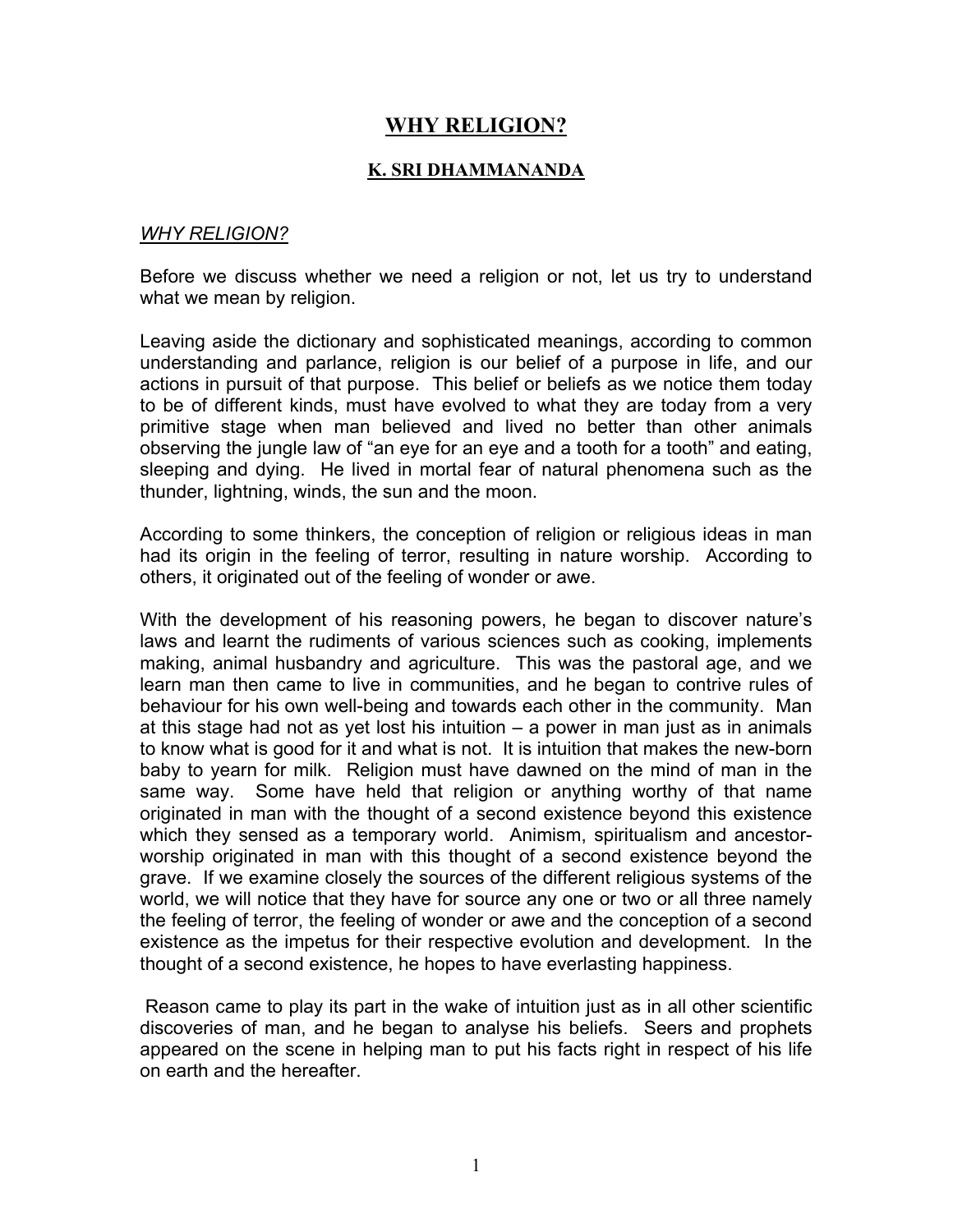And when man had attained to be a fully reasoned animal we find various schools of thought in religion manifesting themselves. Some religions announce a belief in the existence of many Gods or aspects of God or Saints to be invoked for help in our distress, while others proclaim one and only God as the creator of the world and man. Some of these religions claim to have been revealed by God himself to prophets or incarnations of God. Agnostic schools of thought proclaim that we can know no more than what is evident in our senses in this world. The unseen God or Gods are therefore to be rejected. The belief put forward in the religion known as Buddhism is unique. It believes in a past life as the cause for this existence, and man that himself creates his hereafter without the aid of a Creator.

Every religion consists of a theory and practice just as any other art subject. (The higher reaches of the theory of religion dabbles in philosophy which is the knowledge of the causes and laws of all phenomena in the physical plane and in some religions in the metaphysical plane as well). When we delve into the philosophical phase of religion, for the most part it is our reasoning faculty that comes into play and not the intuition or emotion, although some think that intuition is the fulfilment of reason. It should be plain to anyone that it should be the other way round. Our reason or rationality is the fulfillment of intuition and we, especially of this age, should expect our religion to appeal to our reason in all respects and not so much to traditional beliefs based on intuition or emotion or superstition.

A study of comparative religions will show that the major living religions of today namely, Christianity, Islam, Hinduism and Buddhism are all teaching men to go in search of real happiness and in order to realize same, we have to do good and to eschew evil. All of them show the conditions of life in this world are more or less unsatisfactory and therefore we ought to strive for a better state or place of life in a heaven, or nirvana.

The ways and means to get to this better state or place of life as shown in the different religions differ one from the other, the explanations given for our present existence also differ from each religion. The teachings of one religion may be appealing to some while the teachings of another may be appealing to others. It seems as if the different religions are of different standards to suit different stages of development of the mind and therefore the great need for tolerance of each other's religion.

By now one should be able to realize that religion is a biological necessity just as much as food for the stomach. If we have all our material needs satisfied, we still hunger for knowledge of our present existence and the hereafter. If we wantonly refuse to have a religion we still shall be forced to fill the vacuum with an ideology of a materialistic nature such as communism or free thinking. Even if one claims to be a communist or a free-thinker it is to be conjectured today when religious thoughts or ideas have permeated nearly all fields of knowledge, whether he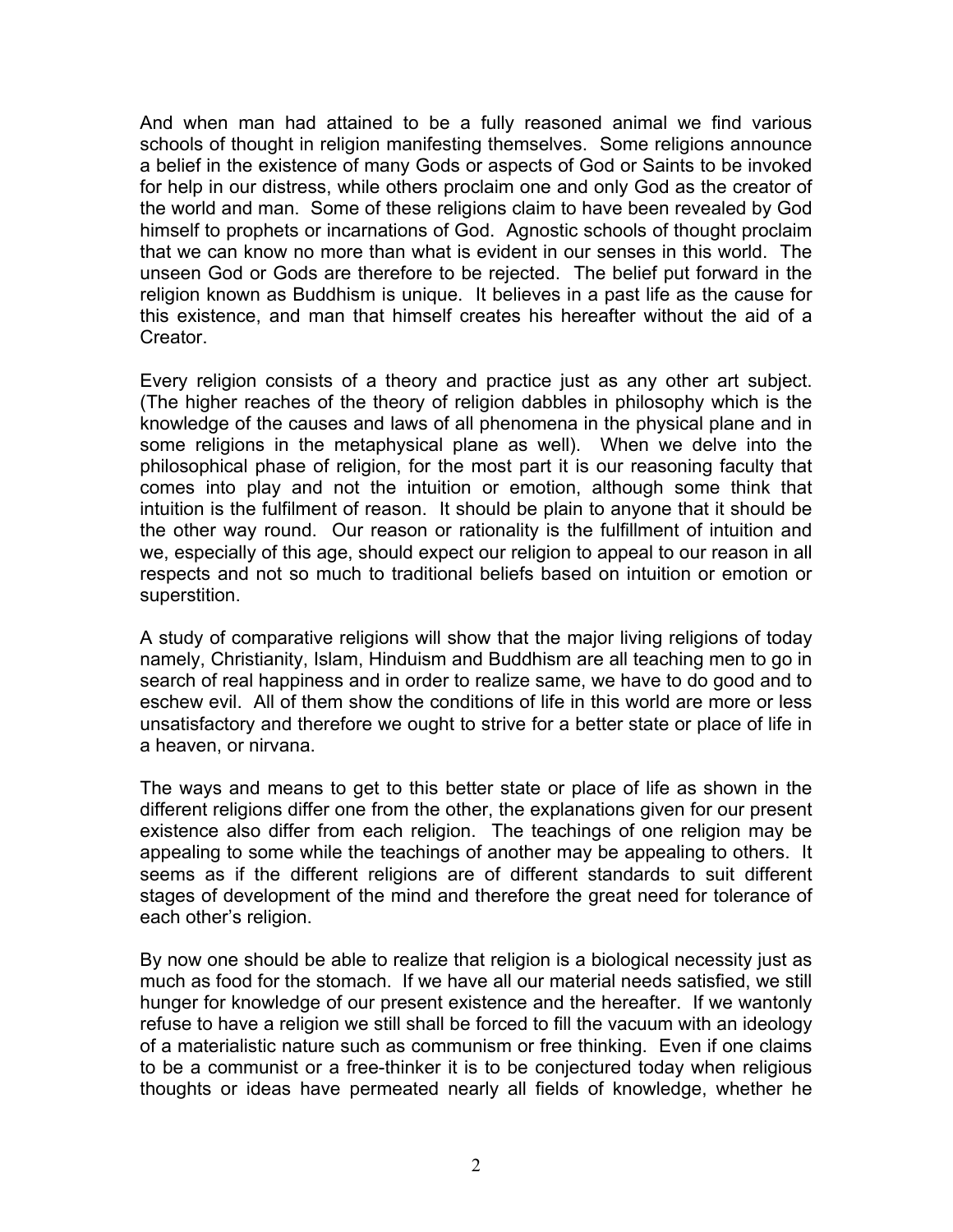does not unconsciously succumb to such. The very fact that barbarism which was rife before is scarcely evident in any part of the world today is a clear indication that religion is abroad.

We talk of civilization and picture a civilized man or nation. What is it that has lifted man from barbarism to civilization? Surely we have to agree that it is religion that has been chiefly instrumental in recovering man from his animal nature. Within living memory we have seen how pockets of rabid cannibalism that existed in some parts of the world have been changed to peaceful and civilized areas with the advent of religion.

Man needs a religion as an anchorage as ships in a harbour. Human nature as we know is frail. How easily we can be lured away from a correct path in life, and therefore the need for aids to keep us steadfast and firm in our resolutions in pursuit of our ideals. When we have taken a religion, we more or less bind ourselves to its teachings and precepts and observances, thereby we are enabled to steer a straight course than otherwise as a free-thinker or a lone wolf. When we belong to a religion, we are influenced by crowd psychology to restrain from doing anything that goes against that religion. In other words, we are encouraged in our belief and practice by the presence of so many others holding to the same belief and practice. As ships moored in a harbour are able to weather strong winds and storms, we are also enabled to keep from the strong temptations that come to us to break away from the path we have set ourselves.

The whole of nature as we observe is composed of opposites – good-bad; risefall; joy-sorrow; birth-death; health-sickness; riches-poverty; prosperity-adversity etc. and we observe too that we are never free from the effects of these opposites. Life becomes trying at a time when we are experiencing an adverse condition in life like sickness or failure in our business or enterprise. It is at such time mostly that our religion is of greatest benefit. It gives us solace and acts as a balm in soothing our ruffled emotions. The philosophical teachings in religion then come to our help in bearing with the hardships we are encountering. Persons who have no religion to prop up their spirit at such times crack up often times and are admitted to lunatic asylums or they do some rash acts such as committing suicide.

If one is not unfortunate enough to end up this life in a sudden and tragic death, but lives to a good old age and dies a natural death, in the last moments he encounters an agony. Religion then comes to his aid in alleviating the pain of passing away. It comforts him and prepare his mind to realize the body to the world of matter. He, so to say, dies with a smile on his face.

Religion plays a great part in the governance of countries. There is less crime to control and greater loyalty is built up for the state. It offers a rallying force in times of emergency such as during natural calamities or in times of invasion by aggressors. Even when certain countries had to give up religion owing to the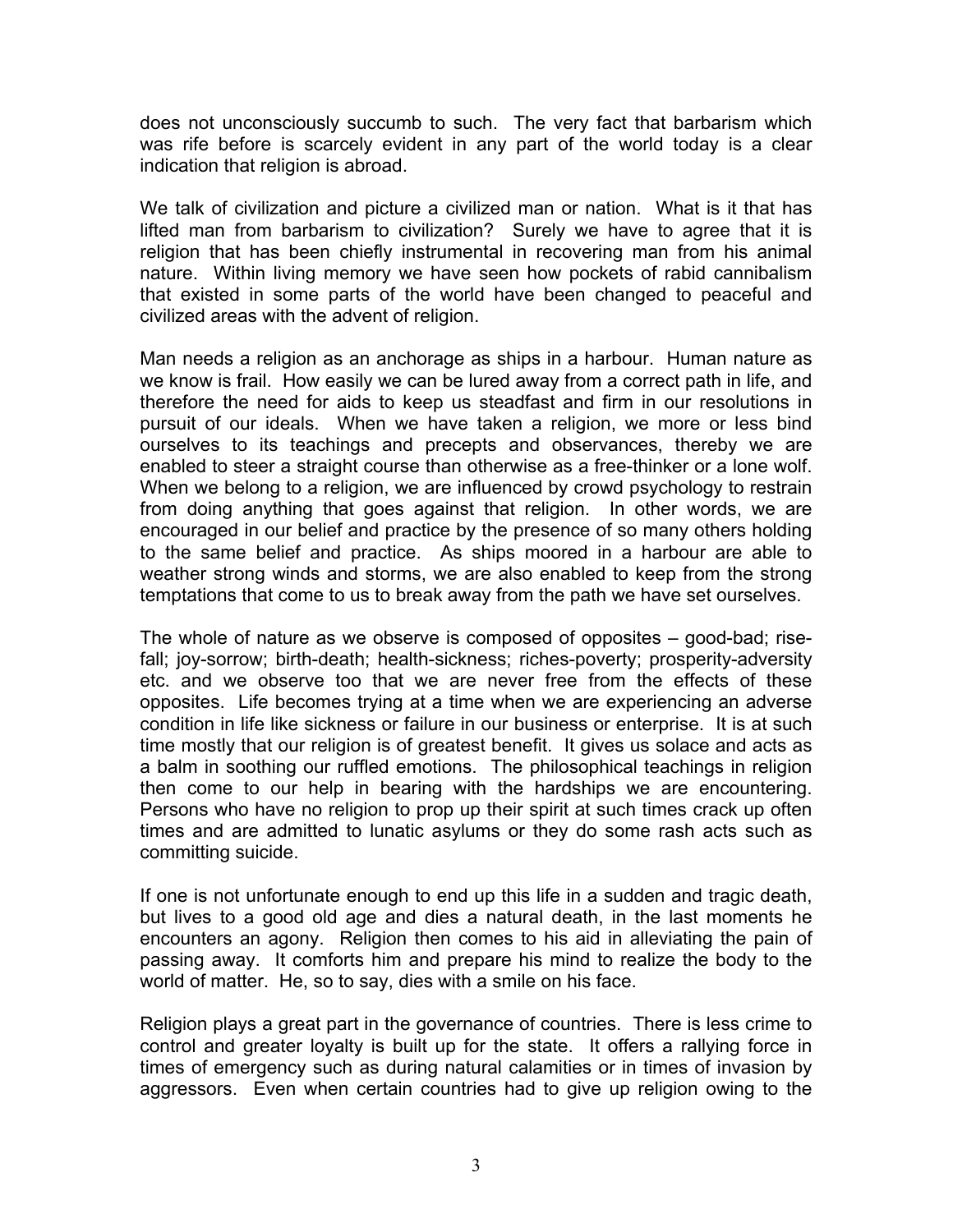growth of a distaste for it by the malpractices done in its name, by adopting communism, the vacuum still had to be filled up by spiritual ideology.

In history we find that very often with the deterioration of religion, nations have declined. As soon as the tenets of a religion are found to be not in keeping with advancing knowledge, a decline sets in blunting the intelligence of its adherents concurrently bringing about a decline of the nation.

Students in quest of knowledge will find the study of religion to be interesting even from an academical point of view, especially so if the religion under study is full of rich lore of the workings of the body and mind and the universe that conforms with the latest discoveries of science. Such a study offers fresh vistas for exploration. The study of comparative religion helps to broaden one's outlook and to break down barriers of caste, colour and race and to build a common brotherhood of all nations of the world.

In recent years we have noticed the growth of multi-religions in many countries. This is undoubtedly a break away from the past when every country took pride in a State religion and zealously guarded it, even fighting fanatical wars in defence of it or to propagate it. This tendency of the modern age to tolerate various religions in a nation or country is a happy sign of the maturing of religious thought in man. This should help each religion to be put on its feet for the well-being of man. We should expect as a result of this move an advancement in the practice of the religious fundamentals of love, tolerance and compassion amongst all peoples of the world.

#### *DEFINITIONS OF RELIGION*

What is religion? How often has the question been asked. Its import conceived of in different ways, and, accordingly, variously answered: opinions of its nature and meaning are so numerous and conflicting that one despairs of arriving at any tangible agreement. Here are a few definitions given by various scholars.

OXFORD DICTIONARY: "System of faith and worship; human recognition of superhuman controlling power and especially of a personal God entitled to obedience, effect of such recognition on conduct etc,"

BUTLER: "Religion implies a future state."

MATTHEW ARNOLD: "Religion is morality touched with emotion."

COMTE: "The worship of Humanity."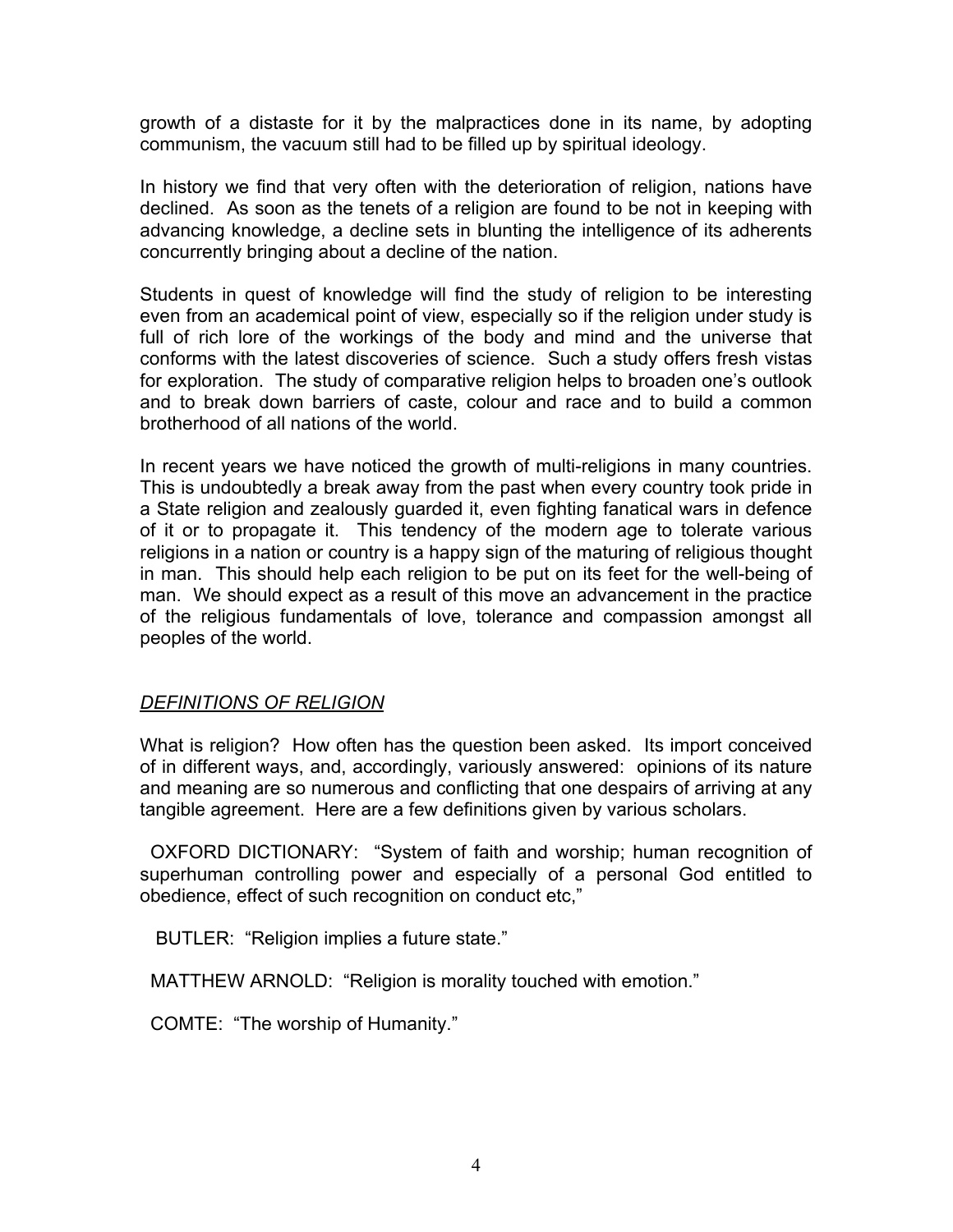CARLYLE: "The thing a man does practically believe, the thing a man does lay practically to heart and knows for certain, concerning his vital relations to this mysterious universe and his duty and destiny therein."

RUSKIN: "Our national religion is the performance of Church ceremonies and preaching of soporific truths or untruths to keep the mob quietly at work while we amuse ourselves."

J. S. MILL: "The essence of religion is the strong and earnest direction of the emotions and desires towards an ideal object recognized as of the highest excellence, and as rightly paramount over all selfish objects of desire."

ST. THOMAS AQUINAS: "Goodness rendering to God the honour due to Him."

VOLTAIRE: "An absurdity to keep the multitude in subjection."

ENGELS: "Religion is nothing but the fantastic reflection in men's minds of those external forces which control their early life."

SIR E. RAY LANKESTER: "Religion means the knowledge of our destiny and of the means of fulfilling it. We can say no more and no less of science."

PROF. WHITEHEAD: "Religion is what the individual does with his own solitude. If you are never solitary, you are never religious."

ALDOUS HUXLEY: "Religion is, among many other things, a system of education, by means of which human beings may train themselves, first to make desirable changes in their own personalities and, at one remove, in society, and, in the second place, to heighten consciousness and so establish more adequate relations between themselves and the universe of which they are part

Modern Indian philosophers, like Dr. Radhakrishnan, have expounded eloquently the theme that religion is not a set of doctrines, but that it is an experience. And religious experience is based on the realization of the "Presence of the divine of man<sup>"</sup>

One might easily quote a whole volume of definitions but each addition would serve only to make the issue more confused and uncertain. It is computed that there are about 1,580,000,000 people professing some kind of religion or other yet it is exceedingly questionable whether five per cent of that vast number could agree as to what fundamentally constitutes "Religion".

In spite of the juxtaposition of ideas, the noblest and most comprehensive ideas on the matter were uttered by one whom the vulgar termed "Atheist" and "Infidel" – Thomas Paine. When almost hounded to death by his persecutors, he valiantly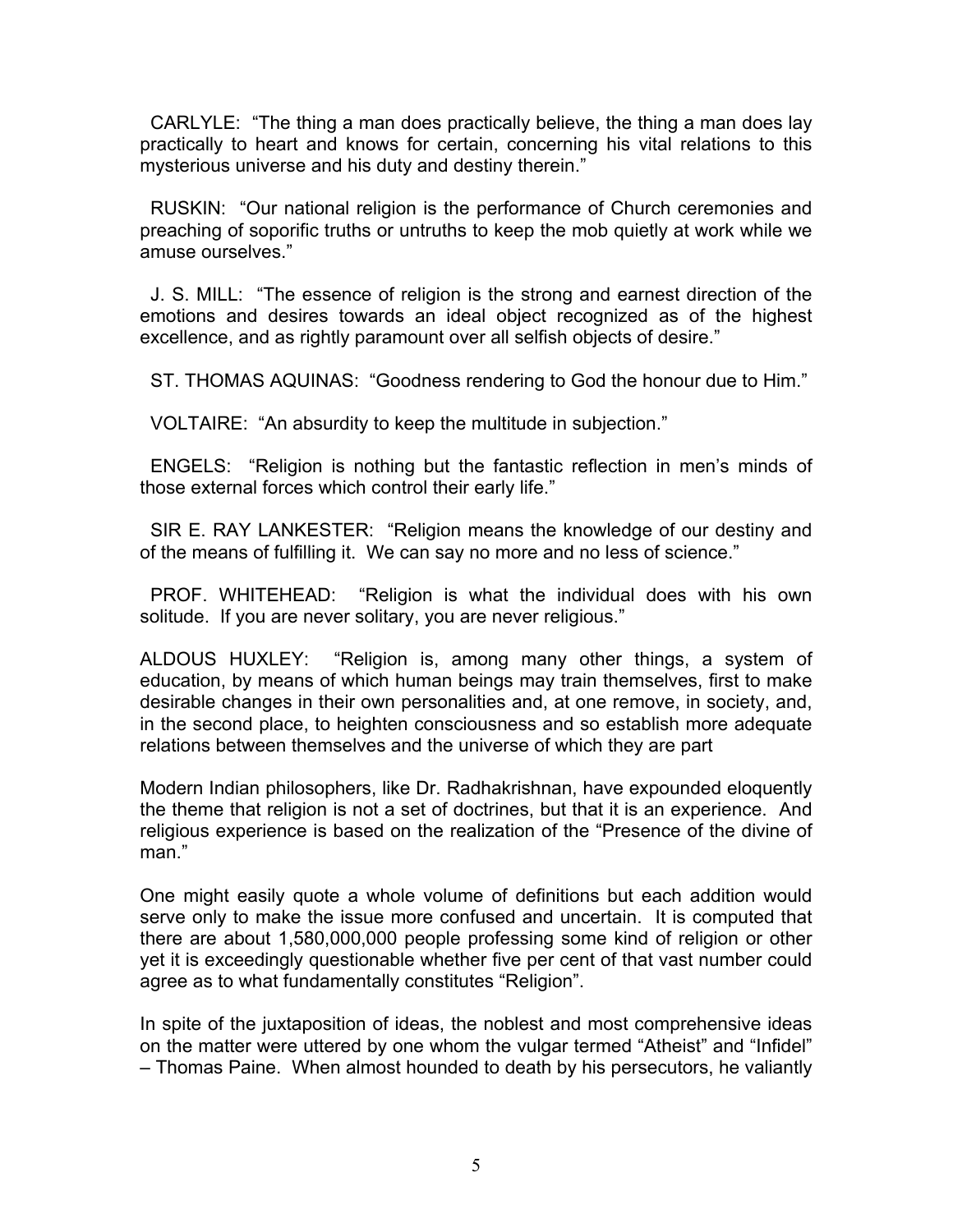said: "The world is my country, mankind are my brethren, and to do good is my religion."

How puerile and vain seem the sophistical utterances of certain scholars when compared with the human philosophy of the great English reformer. "To do good": that is the sum-total of all religion, and yet how sadly lacking it is in what the multitude call "religion".

Thomas Paine is not singular in his definition of "religion." Two thousand three hundred years before him, the founder of a great religion not only defined "religion" in the same way as Paine did, by saying that it was:

"Refraining from all evil,

Practising of all that is good,

Living with a clean heart,"

but He also told mankind that the way to "worship" that religion of goodness was by:

"Annihilation of all Greed,

Extinction of all Hatred,

Liquidation of all Ignorance."

Amongst the founders of all religions, the definition of "religion" as given by this great Teacher – the Buddha is more comprehensive, reasonable, logical, scientific and yet so simple.

If anyone could follow this simple method introduced by this great Teacher there would not be any problem in this world.

#### *VARIOUS TYPES OF RELIGION*

A religion becomes known as a world religion when it has expanded beyond the country of its origin. Today we have five world religions. Buddhism, Christianity, Hinduism, Judaism and Islam. Religion, it must be said, is one of the few things that distinguishes man from all other beings. This is distinctively a human phenomenon, and therefore, should be treated humanly from a human point of view, with human feeling.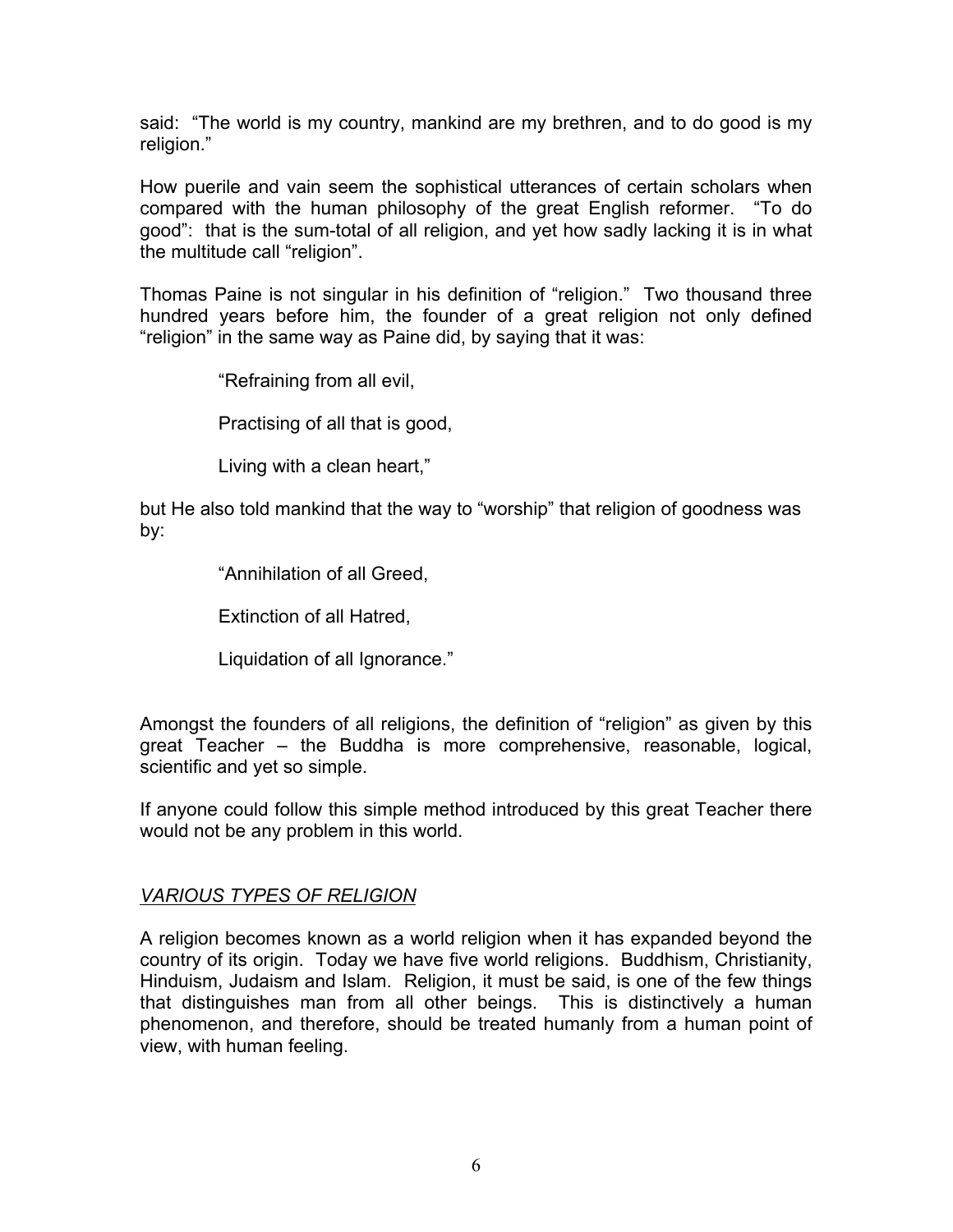At the beginning, however, there was no such organization as we see today. With the passage of time, however, religion became institutional and organized. Today some of the religions of the world are not merely faiths that speak of man's salvation and the hereafter only, but have become whole civilizations with their institutions: social, educational, economic and even political.

Now we can understand that it is very hard to give a general definition of religion, since it is a very vast subject of various beliefs, thoughts, institutions, ceremonies, ecclesiastical organizations, practices and interpretations.

PERSONAL RELIGION means the inward veneration of one's religious teacher or teachers and the application of one's moral principles in one's daily life, without participating in the showy manifestations of the organized religion of the masses. Most of the educated classes belong to this category.

ORGANISED OR INSTITUTIONAL RELIGION is the popularly practiced religion of the masses, with much pomp, many ceremonies, processions and public worship. Temple festivals and public preachings, all-night-paritta-chanting are typical examples of Institutional Religion. The intellectual classes are not very much interested in this kind of religion, but the broad masses understand only this kind of religion. Buddhism satisfies all temperaments: to the intellectual classes it gives a lofty philosophy and moral teachings that lead to enlightenment and liberation from all suffering; to the common man it gives a gorgeous worship and a hope of life in heaven. Further, religion is subdivided into two main classes: revealed religion, and natural religion.

REVEALED RELIGION is one said to be revealed by 'God' through the Prophets or special messengers of 'God' or son of 'God'. The Hebrew, the Christian and the Moslem religions are counted as the typically revealed religions, and according to the light of the adherents of those religions, they are the only true religions. All three are monotheistic religions teaching but one God, though the Roman Catholic religion has yielded to the popular and more natural demand for more gods by introducing the belief in the intercession of the "Mother of God" and their Saints, the worship or adoration of the relics of the Saints, and still many other ways of approaching God and obtaining what one wants without having to ask it from the 'One God'.

NATURAL RELIGION or rather Natural Religions are, according to the Christian writers, all the other manifestations of religion. Natural Religion has been classified under three headings:-

PHYSICAL RELIGION, the worship of natural phenomena and forces, is said to have been inspired by the aspect of Nature. The first forms of physical religion might have been really inspired by the awe experienced in the presence of strong natural phenomena, such as mountains, rivers, the sea, earthquakes, thunderstorms, floods, and any violent changes in one's environment. Fear with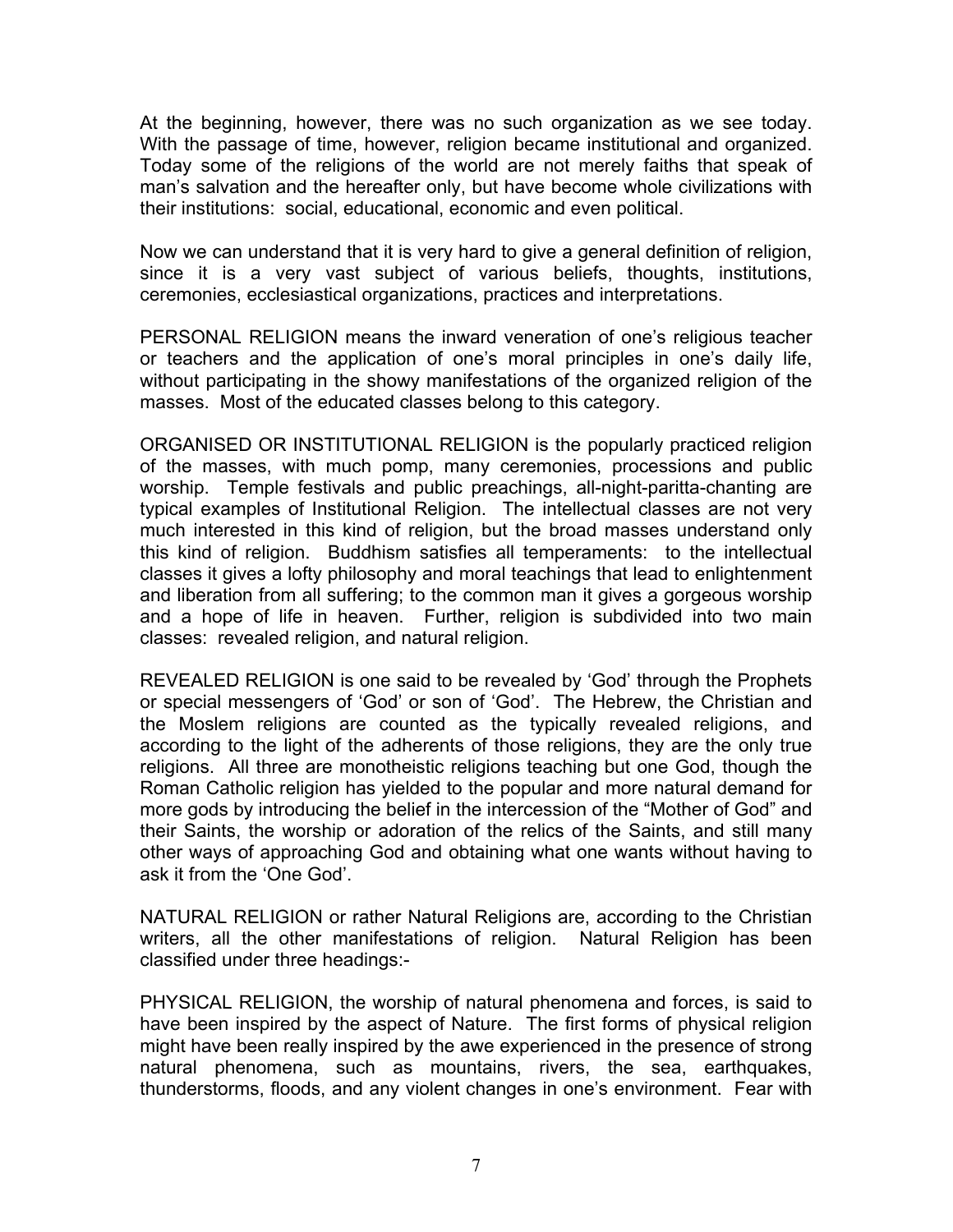craving, and a desire to win the favour of the powers behind the natural phenomena, gave rise to the belief in gods, souls, spirits and mighty divine beings, and the possibility of incurring their displeasure or winning their favour.

ANTHROPOLOGICAL RELIGION is founded on the nature of man and leads to the worship of ancestors or the First Man, or a God, who is supposed to have been the originator of the imperial family and of all men. The Japanese and the Chinese are counted as adherents of this kind of religion, in so far as they do not count as Buddhists or adherents of other systems.

PSYCHOLOGICAL RELIGION is occupied with the study of the nature of the human soul and its relation to God. Though the Hindus declare that their religion is one revealed by God or successive incarnations of God, their religion is often counted among Psychological Religions, with admixtures of other forms of Natural Religion.

Buddhism is the greatest stumbling block for the scholars of Comparative Religion, for it does not fall under any single heading of all the categories of religions, though it contains elements of both the revealed and natural religions. It has been revealed by the Buddha, who is called The Teacher of Gods and Men. In course of time, Buddhism has assimilated elements of natural religions. We may now define Buddhism as the Truth attained and revealed by the Enlightened One and to be realized by each of us individually.

Though Free thinkers and Atheists and even Materialists at times acclaim the Buddha as one of their own, yet Buddhism is not an Atheistic Teaching, if the word atheism is used as a term of reproach and condemnation. Buddhism does not waste time in fighting against belief in God or the gods, though, when rightly understood, it supercedes all Theistic Doctrines. Buddhism, sometimes called 'Divine Atheism' may be called Supertheism or rather Supratheism.

The founders of many religions claimed to have received their message from a supposed god, but the Buddha is, in the scriptures of the Pali Tripitaka, represented as having taught in heaven, and convinced even the 'Most High Maha Brahman' of his delusion if he thinks that he is the Father of All. Though the common followers of the Enlightened One, or rather the worshippers of the Buddha, placed in this world of opposing forces, and factors, do at times expect help, collaboration and Protection from the gods, and for most of them any of the gods is God for them, yet these gods are treated as lay Buddhists, disciples of Buddha, and always anxious to protect the true follower of the Enlightened One, if he needs their protection. And in the Commentaries the 'devas' assume an increasingly important, benevolent and helpful role, till in later Buddhism the Buddha appears as the chief among them.

Buddhism is inspired by the aspect of suffering, and is the Path to the Liberation from all Suffering. The Buddha's quest for Enlightenment as motivated not by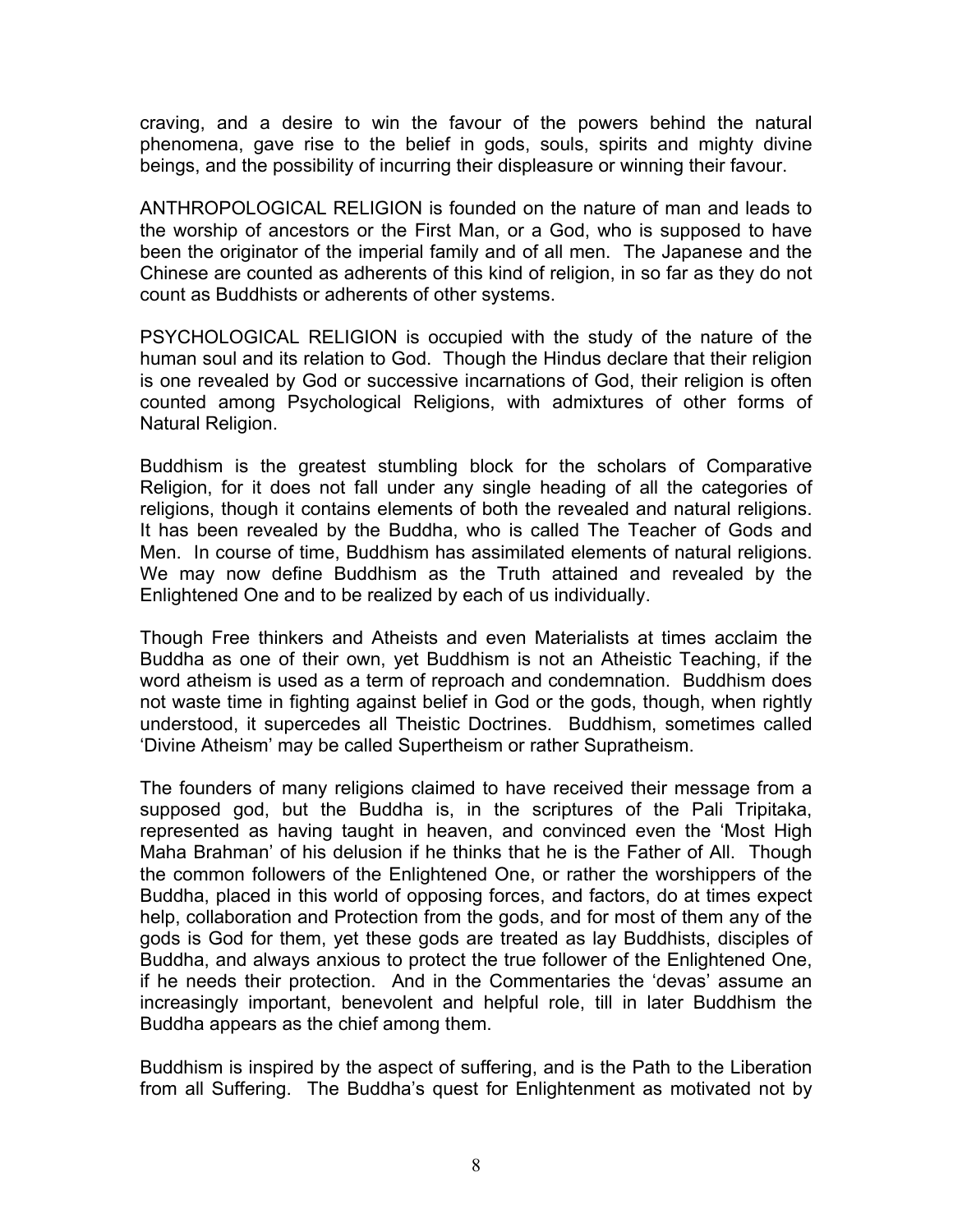fear or craving, but by the determination to solve the problem of suffering and to lead all intelligent beings to Liberation and Enlightenment. If fear has any place in Buddhism, it is the abhorrence of suffering; and if craving motivates religion, in Buddhism it is the striving for liberation and enlightenment that moves us to the application of the Dhamma in our daily lives. When knowing what people understand by 'religion' we avoid that word and call Buddhism by the original word DHAMMA.

H. G. WELLS says: "Religion is the central part in our education that determines our moral conduct." The famous German Philosopher Kant stated his definition of religion thus: "Religion is the recognition of our moral principles as laws that must not be transgressed." This comes quite near to Buddhist conception of what religion ought to be.

In a very broad sense, religion may be defined as a body of moral and philosophical teachings, and the acceptance with confidence of such a teaching. In this sense Buddhism is a religion and the Buddhists have indeed a very noble religion to follow.

If religion be a way of life founded upon the apprehension of sacredness in existence; if, as is the case, the human consciousness be not satisfied with the mere experiencing of sacredness and mystery, but attempts to link this up with its faculty of reason and its desire for right action trying on the one hand to comprehend the mystery and to explain the reality which it still feels sacred, and on the other to sanctify morality and make right action itself a sacrament; if this linking up of rational faculty and morality with the specifically religious experience of holiness has resulted in organizing the external ground of religion as what is usually called God; and if, finally, there be no reason for ascribing personality or pure spirituality to this God, but every reason against it; then religion becomes a natural and vital part of human existence, not a thing apart; a false dualism is overthrown; and the pursuit of the religious life is seen to resemble the pursuit of a scientific truth or artistic expression, as the highest of human activities, success in which comes partly from native gifts, partly from early training and surroundings, partly from sheer chance or sudden psychic change, and partly from continuous personal efforts.

True Buddhism, theoretically stated, is humanitarianism, meaning by that term something very like the gospel of humanity preached by the Positivist, whose doctrine is the elevation of man through human intellect, human intuition, human teaching, human experience, and accumulated human efforts – to the highest ideal of perfection.

If religion means only a system of faith and worship then this interpretation does not apply to Buddhism.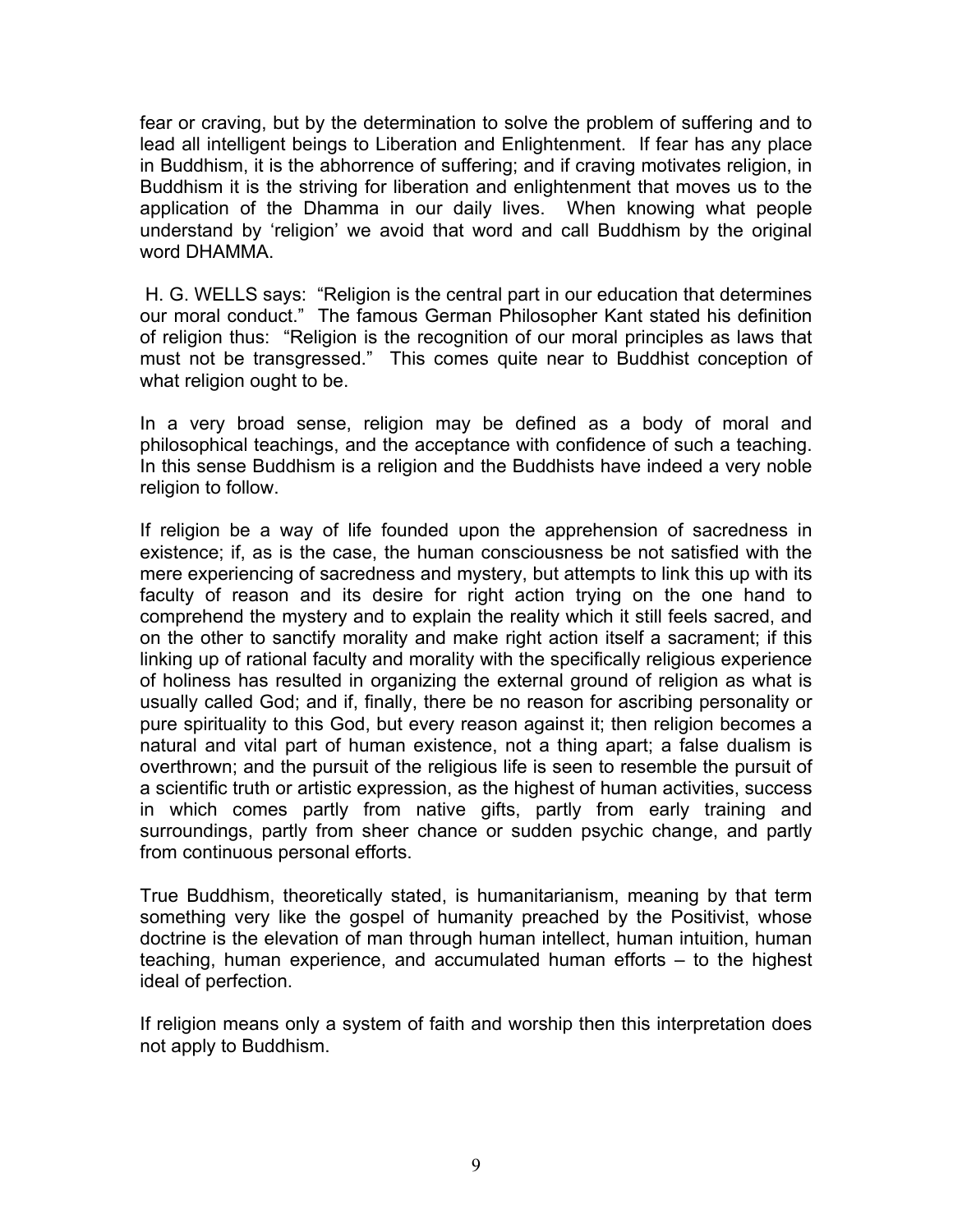If on the other hand religion means a righteous way of living for man to seek his peace and happiness in this lifetime and hereafter then no controversy should arise as to whether he should have a religion or not, because after all everybody is seeking peace and happiness. Religious principles were adopted by man through his own experiences, trials and errors, which he had gained from the very beginning of human society. He had come to realize that a good action was followed by a good reaction and vice versa. Therefore religion came into existence to tell man how to live in this world in accordance with the cosmic law, by understanding what is good for him and what is bad thus he not only could find a way to his own peace and happiness but also could help others to live in peace.

Salvation, the ultimate goal or the purpose of life, can only be achieved by becoming a perfect being through following a religion. One may expect to find temporary happiness, or rather emotional satisfaction, through other sources, but certainly not everlasting happiness.

#### *WHAT DOES RELIGION TEACH US?*

Religion teaches us to overcome our difficulties without creating further difficulties. Every problem of life which we come across could be solved if only we know how to practise a rational religion.

Man has been endowed with certain extra faculties which animals do not have. If man does not train himself to utilize such faculties he is capable of behaving in a manner much worse than animals. He could train himself against the moral background introduced by a religion. But such religious instruction should be given not by threatening them with hell-fire nor by pleasing them by promising a paradise, but by making them to understand why they should observe morality and abstain from evil.

Human beings cannot be controlled by a government merely by imposing more and more rigid rules. The more the government makes the rules the more would people find out loopholes to break such rules. If man is morally trained by a religion so as to make him understand why he should behave as a good citizen, no problems would arise.

Religion always advises people not to practise any form of discrimination among members of the human society; but some religionists have acted quite contrary to this fundamental teaching and so divided human society in the name of religion. This is indeed a very sad thing.

It is only through religion that man can mould his life and destiny to adjust himself and not through any other means.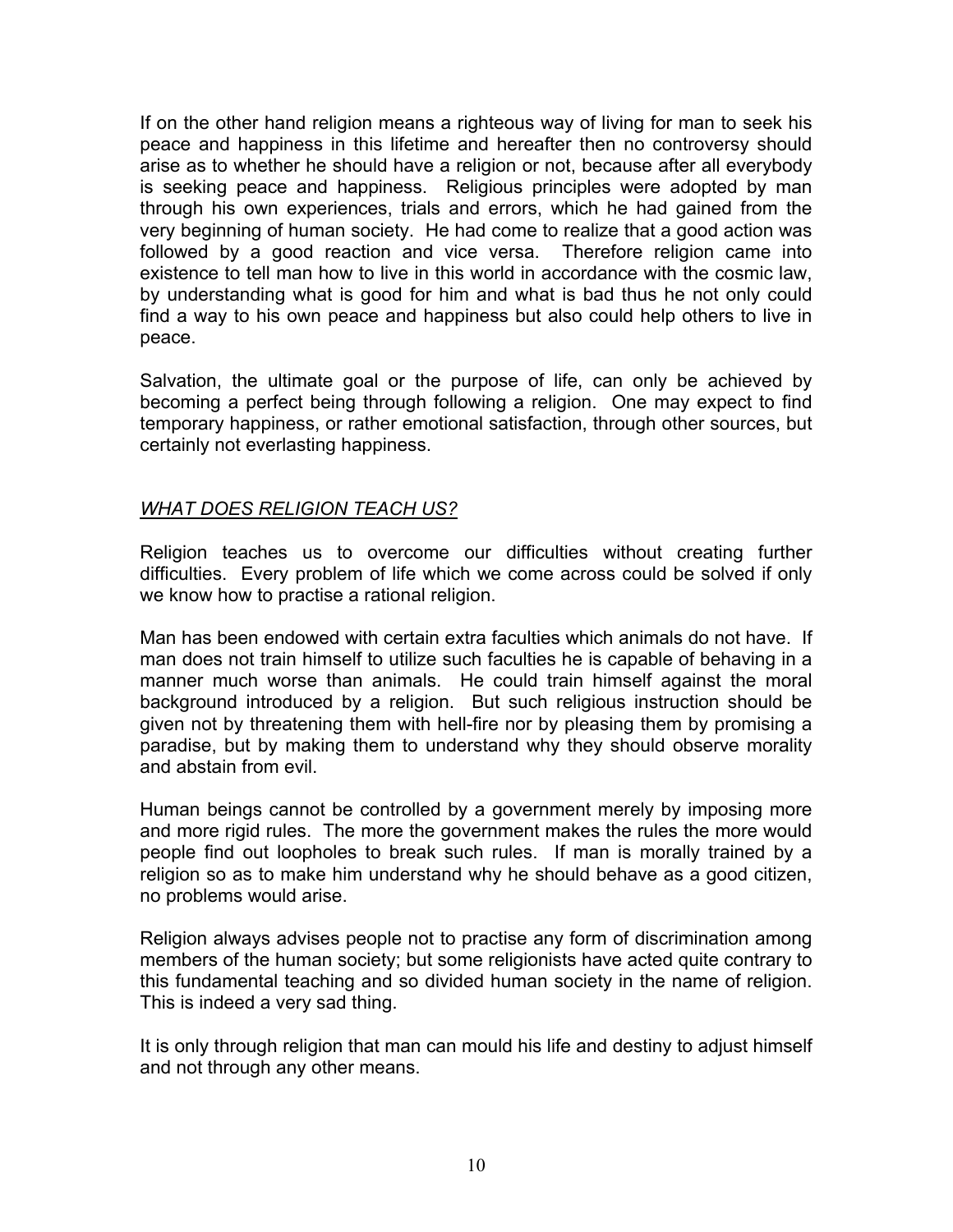Religion teaches us how to conquer ourselves without depending on others. If every man could learn to do this through his own-power and intelligence then what a wonderful world this would be to live in peacefully and happily. Man should not blame religion for his own failure.

Religion teaches us not to become slaves even to our own senses; instead it teaches to calm them down in order to find the way to real happiness.

Religion again teaches us (without blaming anybody else) to try to understand our own weakness and to shoulder the responsibility of life by fulfilling our duties and obligations to ourselves as well as to others.

Religion tells us also that academical knowledge alone is insufficient for a person to develop his insight to find peace and happiness but that he has to develop his intelligence through self-training, discipline and restraint as well.

Tolerance, patience, and understanding have been advocated by religion whereby man could learn to live peacefully in this world, as otherwise he could descend to a position much worse than that of animals by creating trouble and disturbing others.

To those, who run after a mirage, not knowing the real nature of life and the universe, religion like Buddhism has given them a clear picture of things as they truly are.

The way of establishing peace on earth is not through force and compulsion, but through amity and compassion springing from one's inner heart; this has to be brought about by the study and practice of a religion which alone could show the way to extinction of hate, greed and ignorance.

Religion teaches us to return good for evil, overcome anger by love, miserliness by charity, and not by adopting any other unscrupulous or violent methods.

Religion further tells us that we are born to this world to do some good by performing humane services to others and by purifying ourselves in order to find out the ultimate goal of this life. Again, it says that man is the noblest living being. We will therefore be abusing the privileges we have attained if we do not prove ourselves worthy of the cause for which our merits have endowed us with our present exalted position as human beings.

Renunciation, detachment and contentment are the most essential things in a religion for a man to find out happiness; on the other hand religion also teaches us not to run away from the life-battle but to try and overcome difficulties by adopting a harmless method. Instead of becoming a slave to external sources, religion tells us to learn how to live in accordance with the universal law or cosmic order to realize a better life.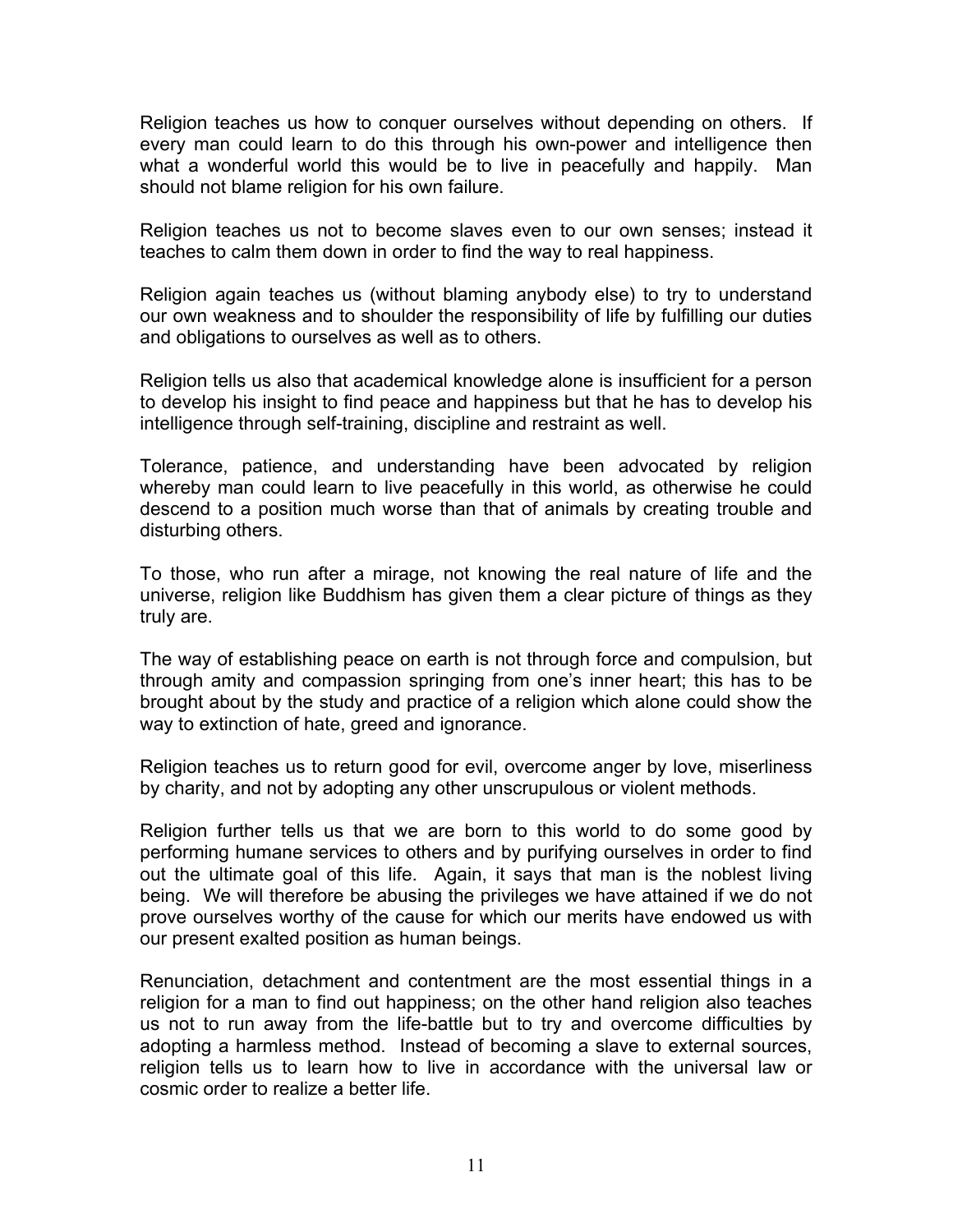Religion advises us not to be moved or frustrated whenever we are carried away by the vicissitudes of rise and fall, success and failure, loss and gain, honour and contempt, praise and blame, happiness and sorrow, delight and despair, disappointment and satisfaction, fear and hope. Religion also teaches us how to face death with a smiling face without harbouring the slightest fear and to be prepared for the event since it is one which is unavoidable in life.

Religion advises us to sacrifice our comfort and even own lives for the sake of upholding good principles. One who tries to save himself by breaking his precepts and principles is the meanest person in this world.

People often think they could solve all their problems if only they could have money; but what they fail to realize is whether all those who have money could really manage to solve their problems. The more money people have, the more problems there will be for them to solve. But religion can solve all those problems without creating any further problems.

Our desire to progress towards a better world is inseparable from the urge to improve ourselves; and this self-improvement must be striven after by spiritual and intellectual development through a religion. It is not without danger to tabulate human progress in terms of material improvement alone. Without a corresponding spiritual advance, material improvement is only a means to an end and not an end in itself and hence will soon be regarded by those benefiting from them as insufficient.

Religion like Buddhism exhorts people to cultivate love, kindness, sympathy, compassion, goodwill and do noble deeds which serve as a health tonic as well as a heart tonic. A clean heart does good like an efficacious medicine.

Man has to adapt himself to this flow of life, and as a reward he could expect to find complete harmony. All of man's ills come from his crossing against life's currents. No man can cross the ocean in a sailing boat by defying the winds; he must learn to adjust his sails so as to use them to his advantage.

There are so many problems pertaining to this universe and life which science or any other sources cannot solve for us; but only in religion could we find a solution to all these problems.

The definition given by a rational religion like Buddhism regarding the universe and various aspects of life is "the Ultimate Truth". Something which was found out earlier as "Truth" by other sources had to change the definition of "truth" from time to time, because they had found only the superficial truth, but not the Whole Truth itself.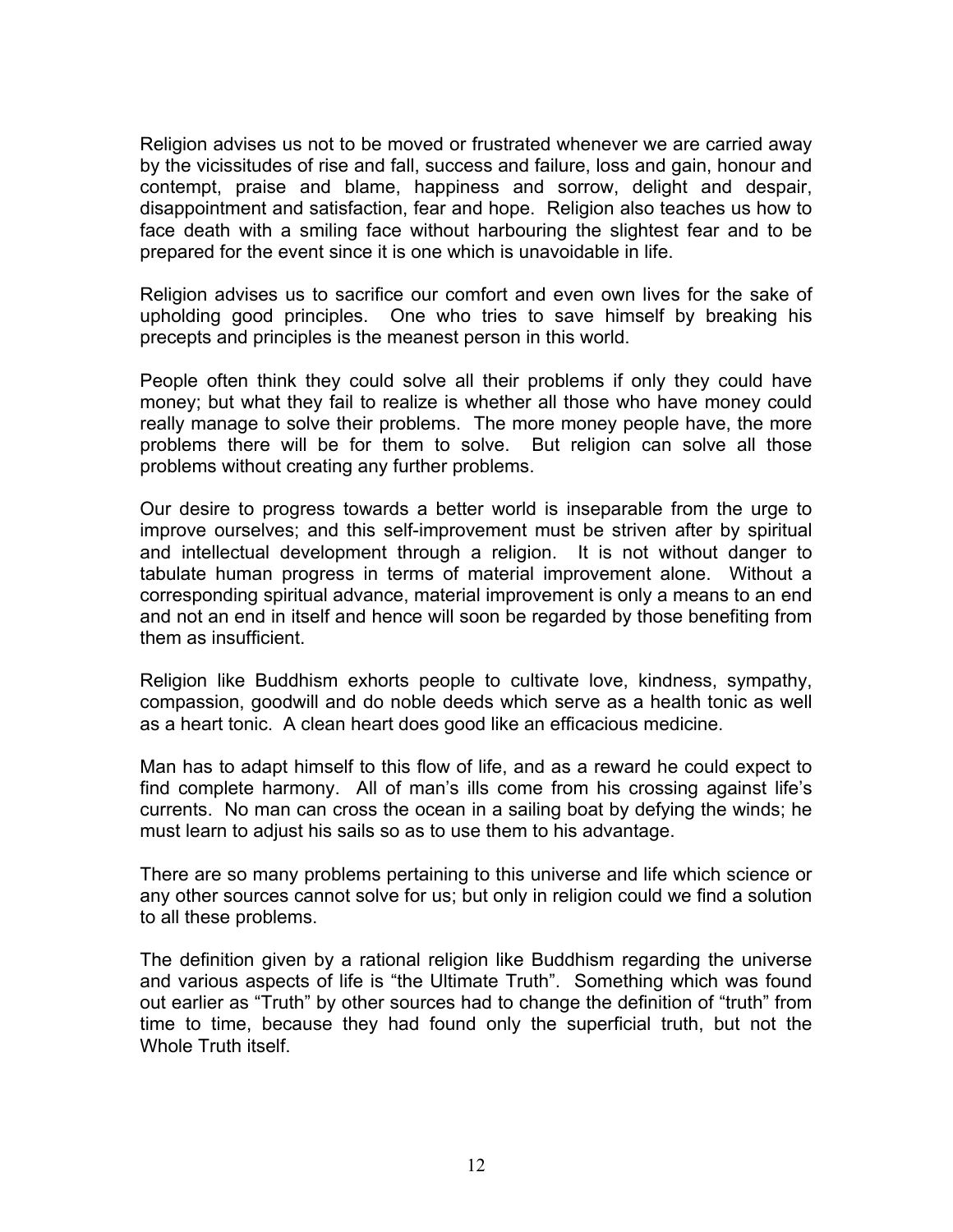Man always has conflicts, with each other, conflicts with nature and conflicts with himself. This fact was pointed out by religion and so man was advised to be on the alert.

Amongst all religions, Buddhism attempts to achieve eternal harmony by a scientific, and deliberately planned process. Some religions say man is in conflict with God but Buddhism says it is not so, man in fact is in conflict with himself, and until this conflict is turned into harmony, there cannot be peace either within himself or without.

### *TEENAGERS AND RELIGION*

All over the world young men and women more popularly known as teenagers, are taking less and less interest in religion irrespective of what group they may belong to. They tend to view scornfully the careful orthodox religious observances of their parents and regard such observances as being oldfashioned. The East is seeking the not-always-good examples of the West in this respect, and everywhere the eyes of the youth are turned towards science, which is slowly aspiring to be a substitute for Religion. All religions are equally affected by this attitude of mind and young parents often do not trouble to give any religious teachings to their children, so much so that in a generation or two, we could almost expect to see a giant test tube set up on an altar as a symbol of the God "Science", to which the passing students will perhaps nod as a slight show of respect.

Many educated and uneducated young people cannot agree with certain traditions, customs and rituals performed by their parents under the name of religion. Among these practices certainly there are some ridiculous things which a modern man cannot accept. It is meaningless therefore to force young people to practise such things; if they force them to do so the result will be either they turn away from all the religions or give up their parents' religion.

To fill up this gap, different types of new creeds and religious callings are being introduced; but they cannot give any fresh ideas which are not available in the existing main religions. Therefore our duty should be to practise the fundamental principles of established religions instead of trying to introduce some new fangled religious teachings.

When you read the newspapers you can hardly fail to notice how crime is on the increase and also how young the criminals are, often only teenagers, sometimes even younger, for recently mere children have been arrested for crimes of violence, including actual murder. Psychologists and science workers theorise on the feeling of insecurity that this modern age has given rise to and the after effects of the last Great War on the youth of today. But it would seem likely that the real cause is in the disbelief in a purpose in life and in anything higher for a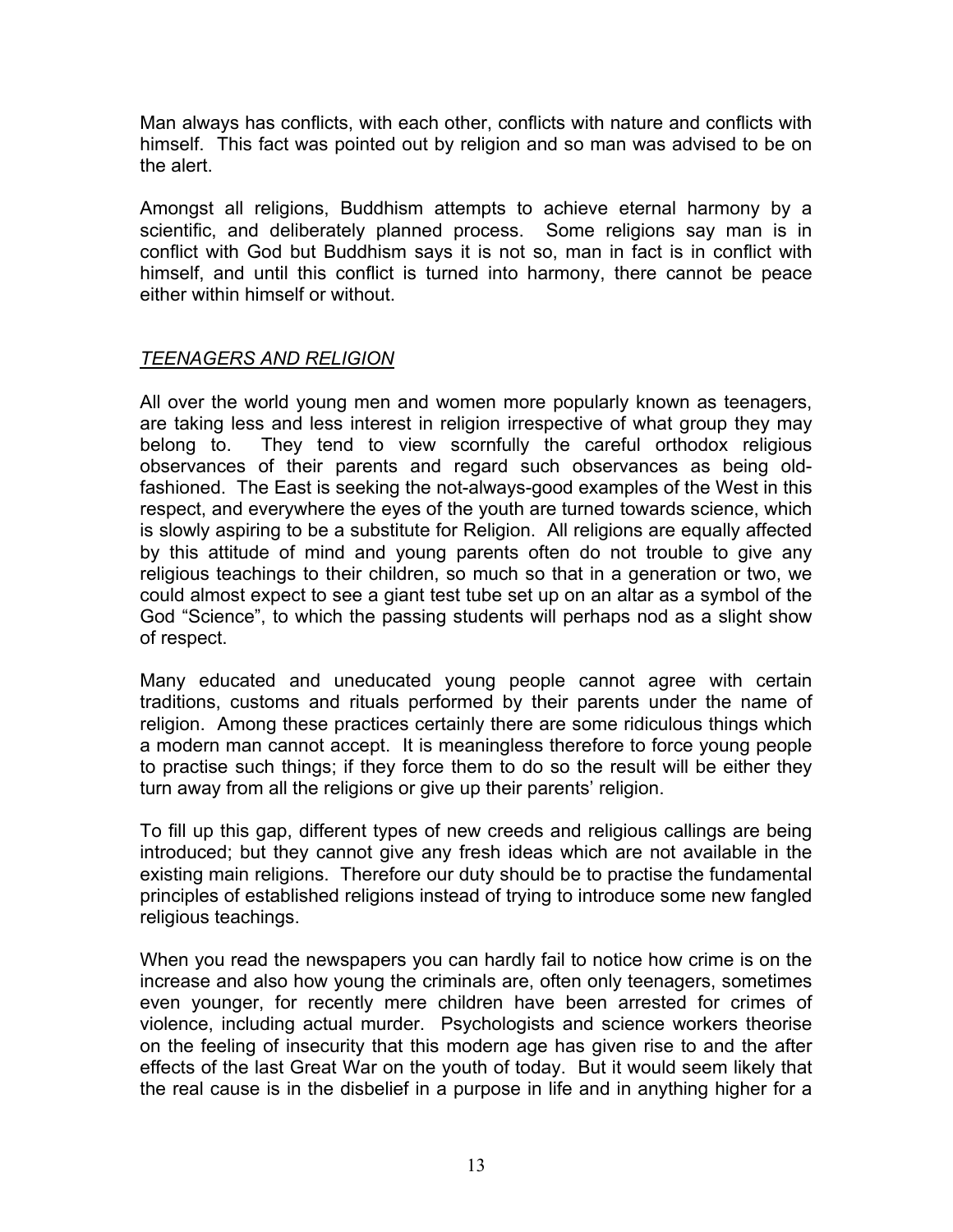man to look forward to. The result is that they scorn at morality and religion on the one hand, and suffer from discontentment and unrest on the other.

Life is no longer an adventure. Man no longer can smell as well as a dog can. Only strong odours are perceived by him. The blind man develops a sensitivity of hearing of possibly something akin to a radar sense (which is highly developed in bats) which a normal man who relies on his eyes can never acquire.

In the same way the young of today are rapidly losing their capacity for natural enjoyment, that is for finding entertainment and interest in things, because of the man-made amusement provided for them. All this means not only loss of imaginative ability but discontentment, for they become dependent on their interest having to be provided for them from outside themselves, instead of they exerting themselves as their fathers did.

Hence life seems monotonous and discontentment is rife. The modern youth, therefore, seeks excitement by breaking laws and doing things to incite people and committing wanton crimes of violence. Discontentment is the basis of all crime and it is especially so marked today. But the discontentment is due – as nearly everything bad in the world is due – to a wrong sense of values, a wrong view point.

It therefore becomes necessary for us to ask ourselves what is our attitude to the religion in which we were brought up and which our parents set so much of their hearts in for us, and are we right in our judgment of it.

# *TWO ASPECTS OF RELIGION*

There are two aspects in every religion, the outer and the inner. The outward aspect or form of religion consists of the observance, customs, and rituals, performed by laymen or by the priesthood. The inward aspect is the feeling you may have within yourself of something far greater than anything in the Universe, of a Purpose in your life, a Purpose in the world, of Something which makes you feel the significance of the words 'Ought' or 'Ought not', that you 'ought' to do certain things and 'ought not' to do others, that there is a goal at which you must aim, and that you are, at present, weak and ignorant but that you could develop yourself if only you try hard enough.

Now it is obvious that of these two aspects, only the outward one has to move with the times. The inner one cannot for already it is far ahead of the times; for the times, being irreligious on the whole, are not concerned with principles or ethics any more. Hence it is on the outer aspect of religion that the falling away of adherents is particularly noticeable, orthodoxy being flouted by the younger generation who sees no point in it. The inward aspect has never been much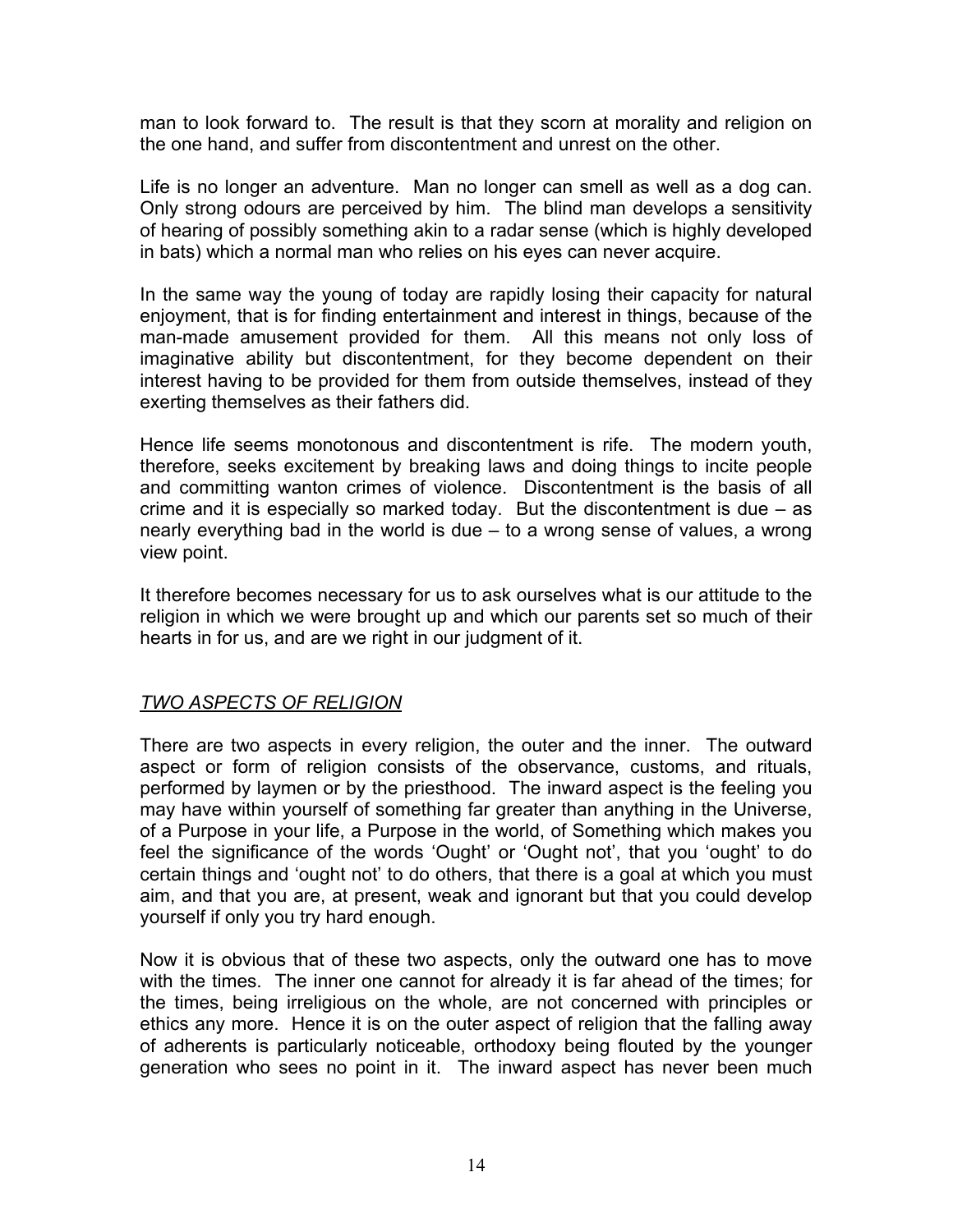considered, except by the very few down the ages. The great majority do not like the idea of self-conquest which it involves!

If we no longer believe that a lump of wood carved like an idol has any power to help or harm us, we shall cease to make offerings to it or prostrate ourselves before it and in all likelihood we shall finally chop it up for firewood! The crucial question to think about is – What would you put in its place instead.

Disregard of the outer aspect of religion may be the result of two causes. Either you have ceased to bother about values at all of leading a 'Good' rather than a 'bad' life, of nothing else except seeking pleasures in this world, or your feeling about the inner aspect has reached such a depth and strength that the outer aspect appears to you as childish toys, babbles and antics which are scarcely connected with religion at all.

The first of these causes naturally carry with it a disregard for the inner aspect of religion too, and leads to a complete lack of any religious feeling or care about anything except one's self and one's own pleasures. It is also breeding ground for forms of vice and cruelty. Having no sense of values one comes to have no feeling for one's fellowmen. The second of these causes carries with it a deepened sense of 'Religion', it is unconcerned with outward show but much concerned with inner development. The main thing, however, is to know exactly to which of the two our own disregard for religion belongs, for self deception is very easy and hypocrisy very pleasant.

On the other hand, those who have an affection for the outer aspect of religion must also examine themselves to see whether they may not be substituting forms and rituals for the inner aspect, a thing that not infrequently happens. Do we take an undue pleasure in prostrating ourselves before altars on the slightest pretext and do we set too much importance on placing gifts on them thinking to acquire merit thereby? And so we revel in forms of services and worship and make them ends in themselves.

Today the world is a very sick place. Men and women are rapidly sliding downhill to their own destruction, whilst imagining they are progressing to a civilization as yet undreamed of. There is much need for a religious revival for every existing religion to practise tolerance and goodwill towards each other. The followers of one religion should not think of the followers of another as damned or as infidels and as being inferior to themselves. The religions need reorientation in this inner aspect which alone runs through all religions, separated only from each other by their outward aspects.

This is worth thinking about. For if the inner aspect of all religions is the same, then it will hardly matter what outward forms you adopt to achieve the inner, or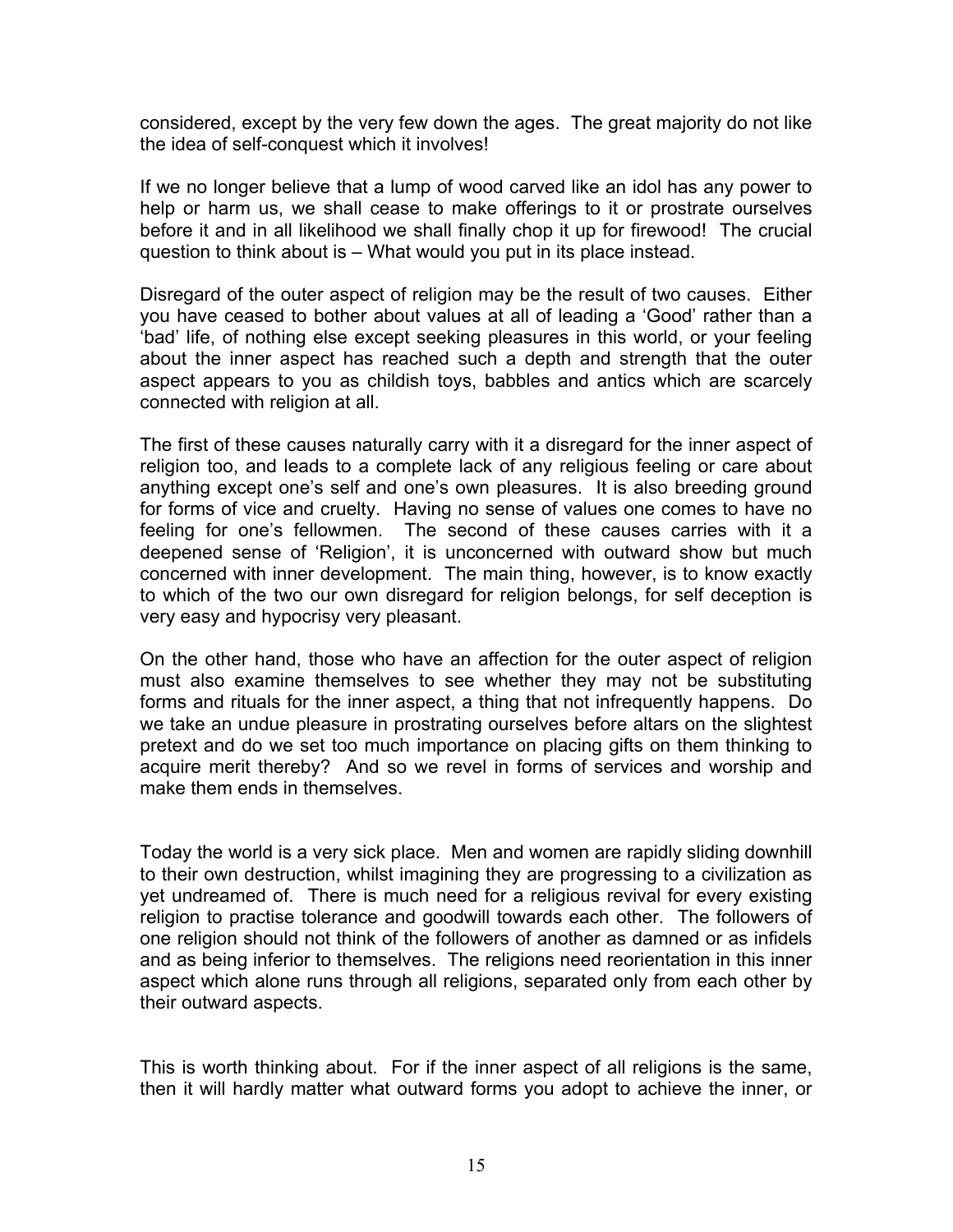whether your friend adopts a different one, that is whether you call yourself a Hindu, a Buddhist, a Christian, a Moslem or what else – at least it would not matter if only men could see that the outer aspect is but the means to a better realization of the inner aspect and it is not an end in itself. There would then be no religious labels and the like, and no one could shout 'Infidel' at another.

Religion is of the spirit, Inner Realization is its keynote and the "Kingdom of heaven" is within you. Here there can be no differences, no ground for intolerance, scorn, selfishness and persecution. Let the outer form keep pace with the times or else the inner form will perish with them. Only when the inner form is well established may we begin to see the Brotherhood of man that which people talk so much about.

"Religion merges into mysticism and metaphysics and philosophy " says Pandit Nehru in his "Discovery of India". "There have been great mystics, attractive figures, who cannot easily be disposed of as self-deluded fools. Yet mysticism (in the narrow sense of the word) irritates me; it appears to be vague and soft and flabby, not a vigorous discipline of the mind but a surrender of mental faculties and a living-in-a-sea of emotional experience. The experience may lead occasionally to some insight into inner and less obvious processes, but is also likely to lead to self-delusion. The modern man is wrapped up much more in things external, and yet even he, in moment of crisis and mental entanglement often turns to philosophy and metaphysical speculations."

#### *DUTY OF A RELIGION*

In this mighty effort to seek peace and happiness the world's religions have the greatest part to play, not in competition with each other but in very close collaboration.

The only way to achieve real peace is to eliminate the root-cause of war – greed, hatred and stupidity. The world cannot have peace until men and nations renounce selfish desire, give up racial arrogance, the egoistical lust for possession and power. Wealth cannot secure happiness. It is religion alone that can effect the necessary change of heart and bring about the disarmament of the mind, which is the only real disarmament. Differences in religious beliefs and political opinion do make impossible co-operation in matter of common interests.

All religions proclaim the brotherhood of man. Let these religions unite to secure the abolition of discriminating laws under which numerous racial and ethnic groups are denied even elementary justice. Let them unite to combat all forms of national chauvinism and resist all attempts at spreading the growth of militarism and war-mongering. Let them unite to secure that every nation, great or small, in any part of the world, whatever its race, shall have the right to choose freely its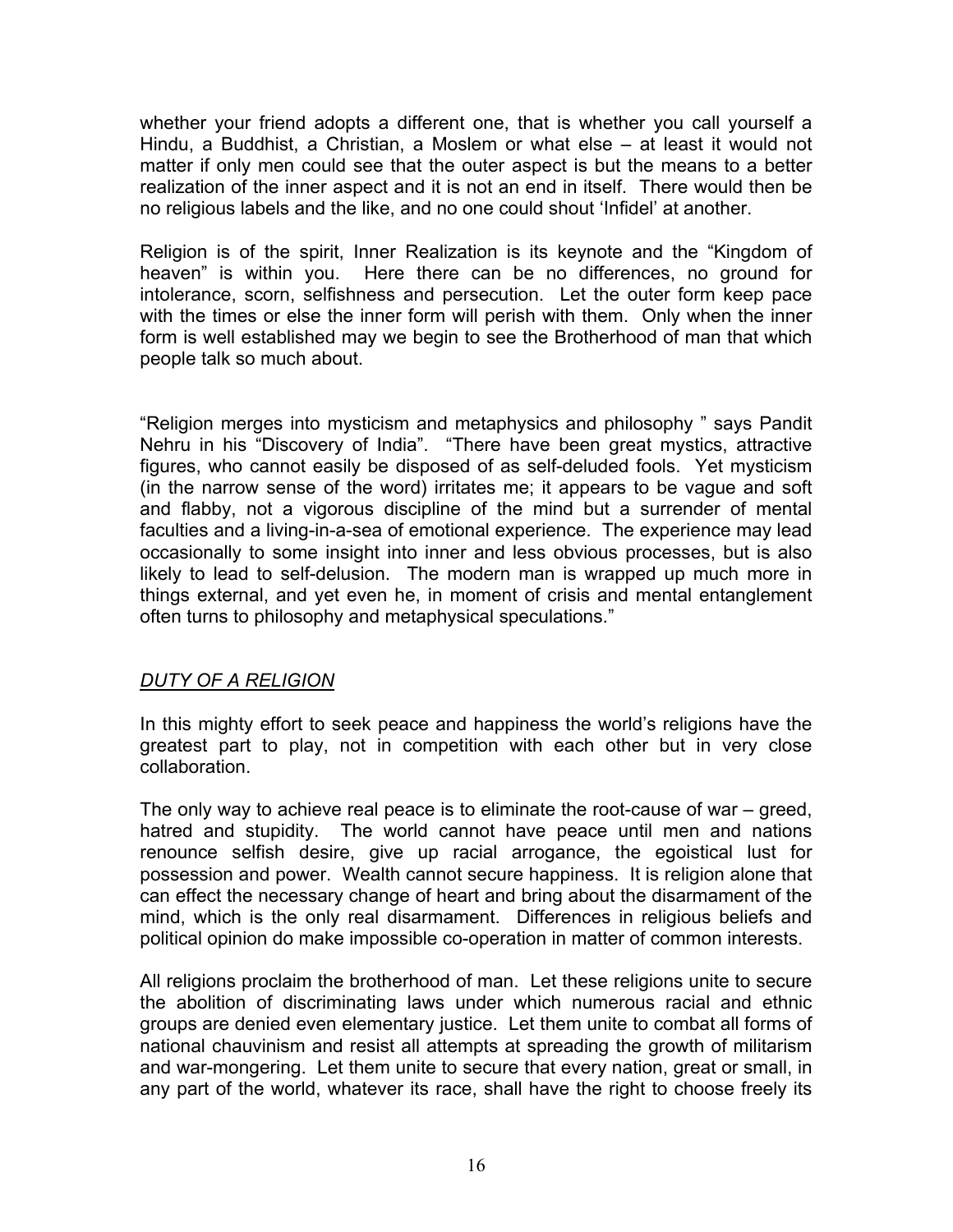own way of life, and to see that it in its turn respect the way of life chosen freely by other people.

Let the leaders of the various religions stretch out their hands to people of other creeds with a genuine feeling of brotherhood. Let them, in order to do this, abandon their attitude of arrogance and their claim to having a monopoly of all truth and wisdom, and of being entitled to judge the followers of other faiths. Let them also agree to stop competing for converts in the market places by using questionable methods of propagation by exploiting poverty and ignorance and helplessness and more especially the conversion – or rather the subversion – of children in schools and orphanages.

The task of internal government and the resolution of the internal conflict will be rendered very much easier and governmental interference in the lives of people made comparatively unnecessary, if men and women throughout the world can be made to realise the value of devotion to and practice of the ideals of truth, justice, service, charity and love, so universally proclaimed by religion. We hope that sincere respect for other man's religion will prevail everywhere and be held in high honour.

Emperor Asoka who sent Buddhist Missionaries to many parts of the world to introduce the peace message of the Buddha had announced the following message:-

> "One should not honour only one's own religion and condemn the religion of others, but one should honour other's religions for this or that reason. In so doing, one helps one's own religion to grow and renders service to the religions of others too. In acting otherwise one digs the grave of one's own religion and also does harm to other religions. Whosoever honours his own religion and condemns other religions, does so indeed through devotion to his own religion, thinking, "l will glorify my own religion". But on the contrary, in so doing he injures his own religion more gravely, so concord is good: "Let all listen, and be willing to listen to the doctrines professed by others".

Therefore, in order that religion should be accepted as the most potent force for the good in this world every endeavour should be made to promote the growth of the religious spirit, religious harmony and understanding for the welfare of mankind.

Why have most religions failed in making any solid contribution towards peace? So many reasons have been advanced. The chief reason has been that most religions have based their ideas of brotherhood – the brotherhood of the followers of this or that religion – on one make-belief or the other.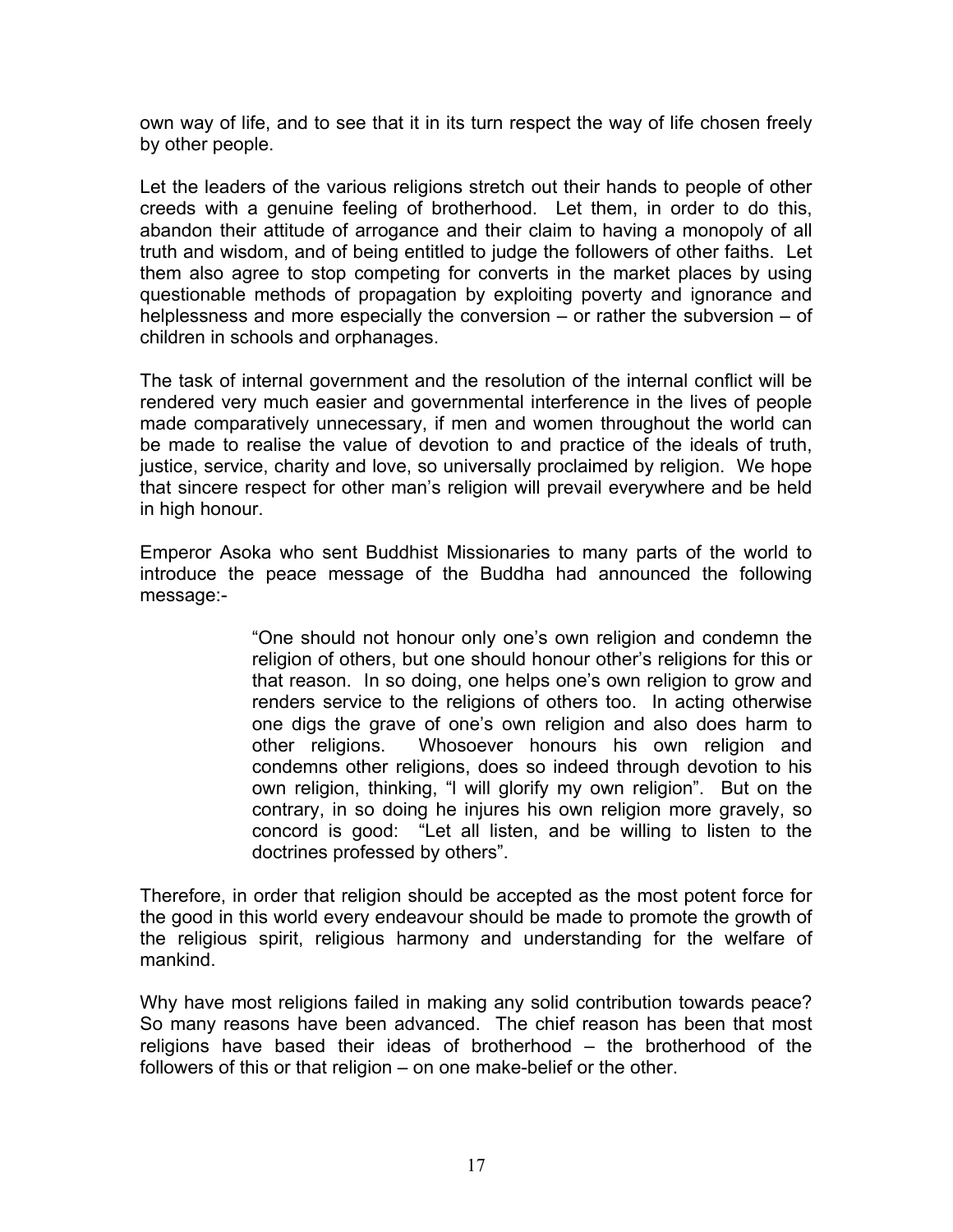This emphasis on considering a certain man or a woman as your brother or sister simply because he or she believes as you do, has on one side divided the society into so many different beliefs – organizations called religions; and on the other, has taught every individual belonging to a particular religion not only to think of his co-religionists as brothers, but also to think of outsiders not only as strangers or aliens but even sometimes enemies. How can there by any peace here in this world, when most of our attempts are in such a wrong direction?

The Buddha changed the emphasis from belief to behaviour. What you believe may be a matter for your personal and individual consideration, but the whole society is directly and vitally concerned with your behaviour and conduct.

If we could just think of the whole society of the whole humanity as one single organization, different individuals free to believe as they like, but when it comes to social behaviour everybody behaving in a way that he would desire others behave towards him, perhaps we could take a step towards real Peace.

After all, all humanity is of one blood.

#### *MORALITY AND RELIGION*

Though the world is a world of law, the supreme law of the world is not physical but moral. The real worth of human beings consists not in wealth and power but in their inner moral quality; it is this moral quality which governs their destiny. This truth is common to all the great religions.

Morality is a purely human virtue yet, one has a sense of social justice, of social responsibility, and speaks of the solidarity of human beings. Morals, then, as you could see, do not lose their importance with the departure of God. On the contrary, they are involved with greater passion to occupy the vacant throne of the universe. When God has been disposed, ethics is crowned in his stead.

Lao Tse, the Chinese sage said: "When the Way of natural harmony is lost, then arises virtue; after virtue is lost, then arises justice; after justice is lost, then arises ritualism." By this he meant that when people lose their natural love of the moral order they consciously abstain from vice, and call it virtue; when this selfconscious virtue is lost they formulate a code of justice, and when this also fails, they turn to ritualism, and so on in descending order.

Moral values are the products of will and intelligence, which enable us to submit ourselves to discipline. Of course, man is fiercely inclined to satisfy his appetites, but he would be a slave if he yields to such passions. He becomes free only when his mind, and not his animal instincts, dominates his course.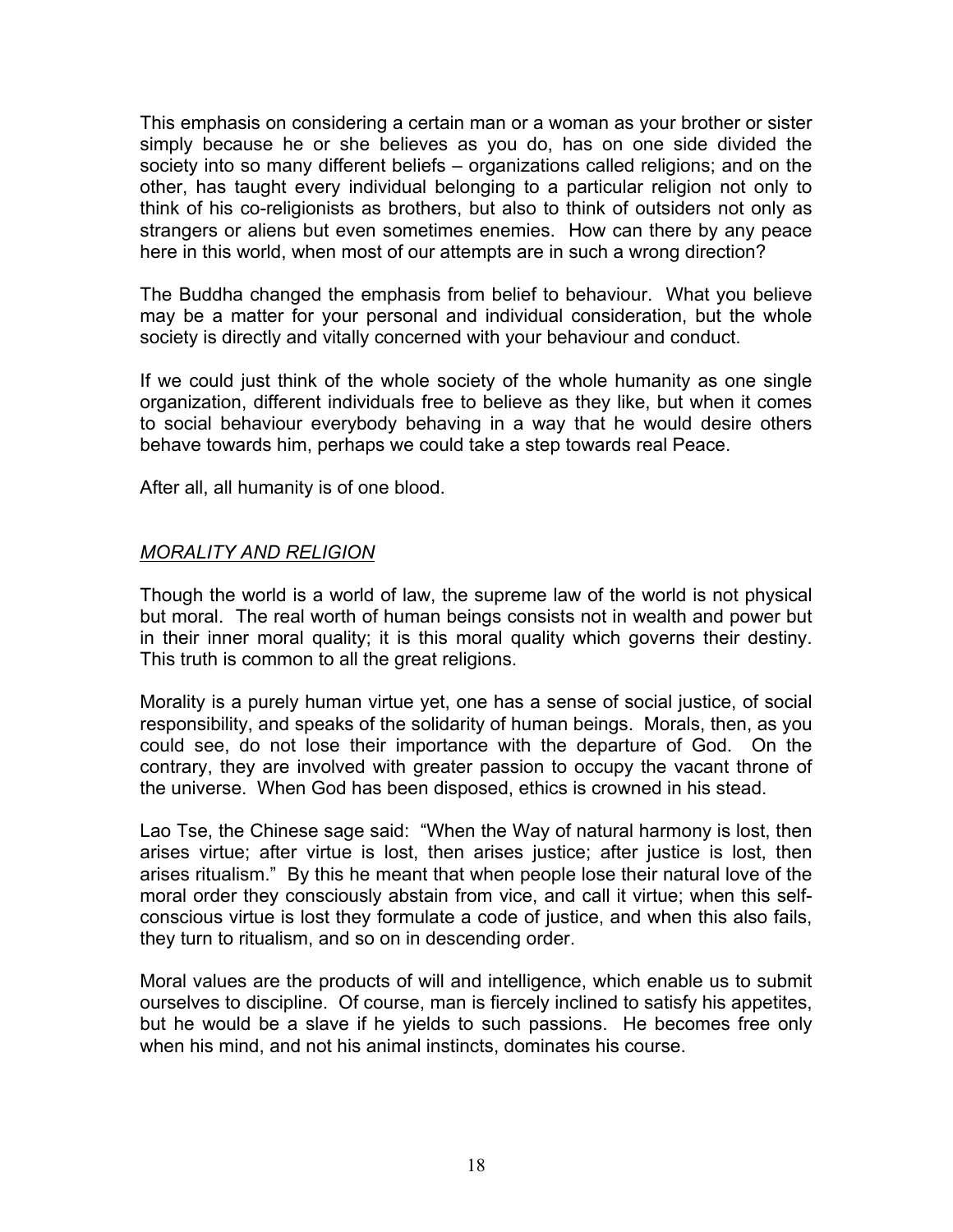By following certain rules blindly, whether they are religious or social, instead of cultivating knowledge, one makes oneself a slave to such rules instead of being free.

### *GOOD AND BAD*

The study of behaviour shows that codes of conduct and ideas of right and wrong are not built-in features of man's nature; they have to be learned. And what is so learned is not any universal system of morality, but only the ideas prevailing in one particular place at some given period. So we find that actions which are condemned in one place are blessed with the full approval of society in others, and that at different times totally different standards prevail. Where then is there any innate, infallible guide as to what is right and what is wrong? Where is the standard by which these values are to be measured? All we can say, from observation, is that some people have a more highly developed moral sense than others, and that sometimes this shows itself at quite an early age. Where it exists it seems to be independent of heredity and, to surprising degree, of environment as well. That is a fact which many people cannot explain, but Buddhism accounts for it by past Kamma. Yet still it is the outcome of prior conditioning; the ethics and ideals have not come to birth spontaneously, but as the result of learning in previous lives. To that extent Buddhism agree with the psychology of behaviourism, it maintains that all codes of conduct have to be learned; but by showing causes that are more remote than any operating in a single life, it is able to explain those anomalies which leave the findings of the behaviourists open to question. The sense of right and wrong is not inherent, and it is not of supernatural origin; it has to be acquired; but it is not always acquired in the present life alone. It is carried over form one life to another, and that is one of the processes which make man's evolution possible. But what we have to remember is that people, besides being differently conditioned as to their ideas of right and wrong by the environment in which their minds develop, are also influenced by the ideas, appearing as instincts, some of which may be true whilst others are false, that they have "inherited" from their past existences. So there can never be any certainty that what a man's "inner voice" tells him is right, is really so. It may be most terribly and disastrously wrong. That is why Buddhism holds that intuitive feelings of right and wrong are not a safe guide.

The Buddha expressly said that sickness increases when people live without regard for the moral law. There is a definite connection between disease and the moral standards of the people in general. In a very real sense, disease is the outward and visible sign of an inward corruption. It does not mean that all sick people are wrong-doers in this present life, but that the prevalence of sickness in a society is an index of declining moral standards which affect every member in some degree. Does that seem improbable to you?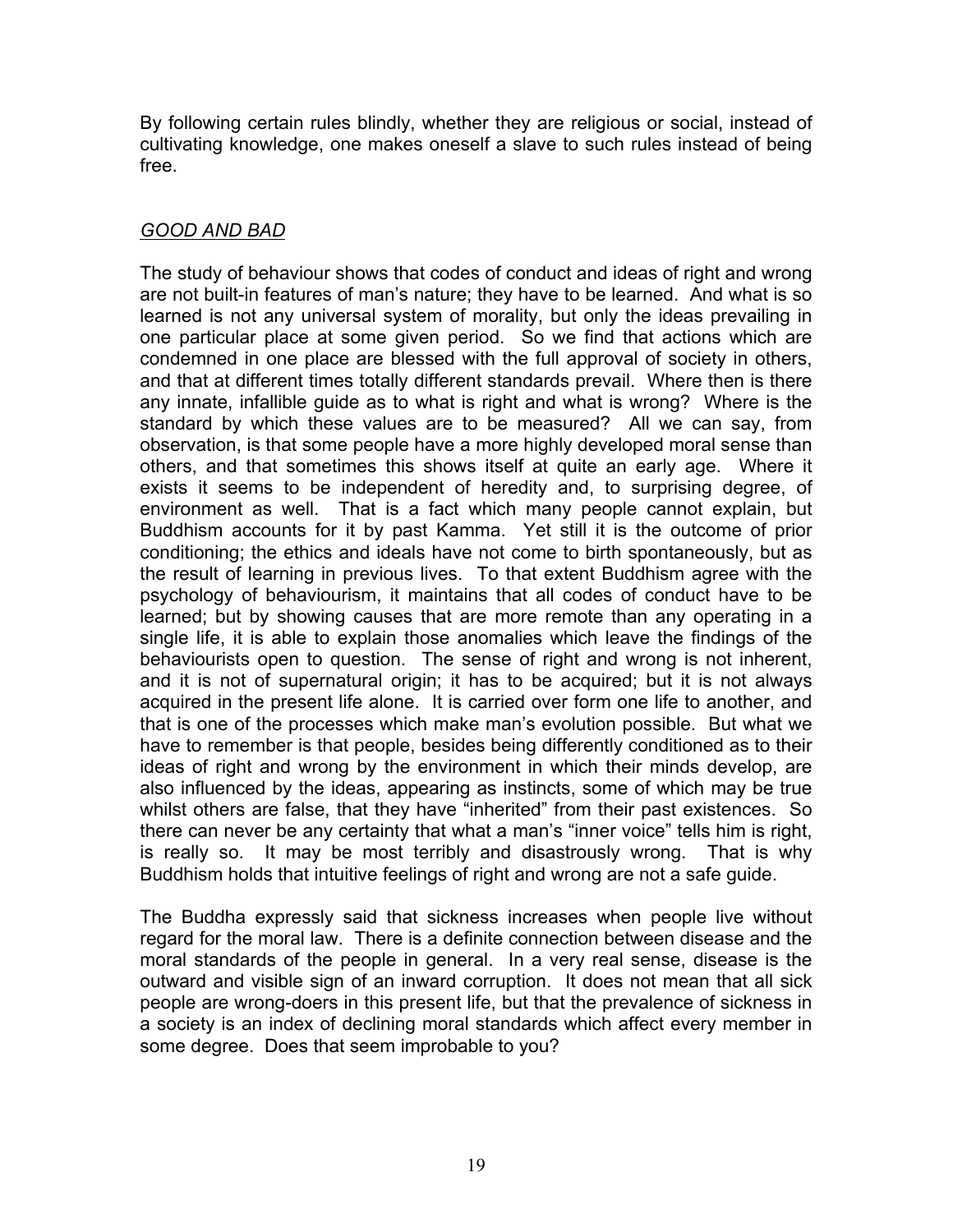Morality is the backbone of religion. Morality is the backbone of humanity, for to lead a moral life is to lead a natural life. Morality is the law of nature.

The conception of virtue or the belief in good action is a belief common to many religions. In most religions virtue is encouraged on the basis that the performance of a good act leads to the attainment of happiness and to the procurement of final Deliverance.

The machinery by which this result is obtained is, in some cases, the invisible hand of God. And it is God who is supposed to investigate the commission of good and bad acts and later proceeds to perform the functions of a Supreme Court Judge, and metes out the necessary rewards and punishments. In other cases the machinery takes the form of the natural inexorable and automatic Law of Kamma. The Law of Kamma like the Law of Gravitation is a natural law of the Universe, but it is difficult to be apprehended in all its comprehensiveness. In religious systems where the Kammic Law operates there is no collegiate atmosphere of a stern school master ladling out prizes for good behaviour and caning for bad.

To a Buddhist the practice of virtue is necessary because it is part of the technique of skilful living, of the art and science, of the noble life; and without this pattern of ethical discipline there cannot be a cleansing of the defilements of sentient existence.

The Buddhist conception of virtue is based upon the Buddhist conception of life which has been crystallized for all times in the memorable phrase, "Anichcha Dukkah, Anatta." Life is nothing more than recurring rotation of birth and death. Like the flame of a candle it changes every moment although it maintains an unchanging appearance. In consequence of the rapid succession of events man is deceived into the belief that the individual is a permanent entity; even as a stick whirled round very rapidly produces the appearance of a complete circle.

This criterion is further exemplified by the admonition given by the Buddha to young Rahula. "Any thought, word or deed that leads to the happiness of yourself or to the happiness of others is Kusala or meritorious. Any thought, word or deed that leads to the suffering of yourself and or those of others is Akusala or demeritorious."

The tree of civilization has its roots in spiritual values, which most of us do not recognize. Without these roots the leaves would fall and the tree would be a lifeless stump.

We realize that by observing religious precepts we can at least reduce the suffering we cause others, hence precepts are taken as a set of rules for right living. A true religion means faith in GOOD rather than faith in GOD. Faith in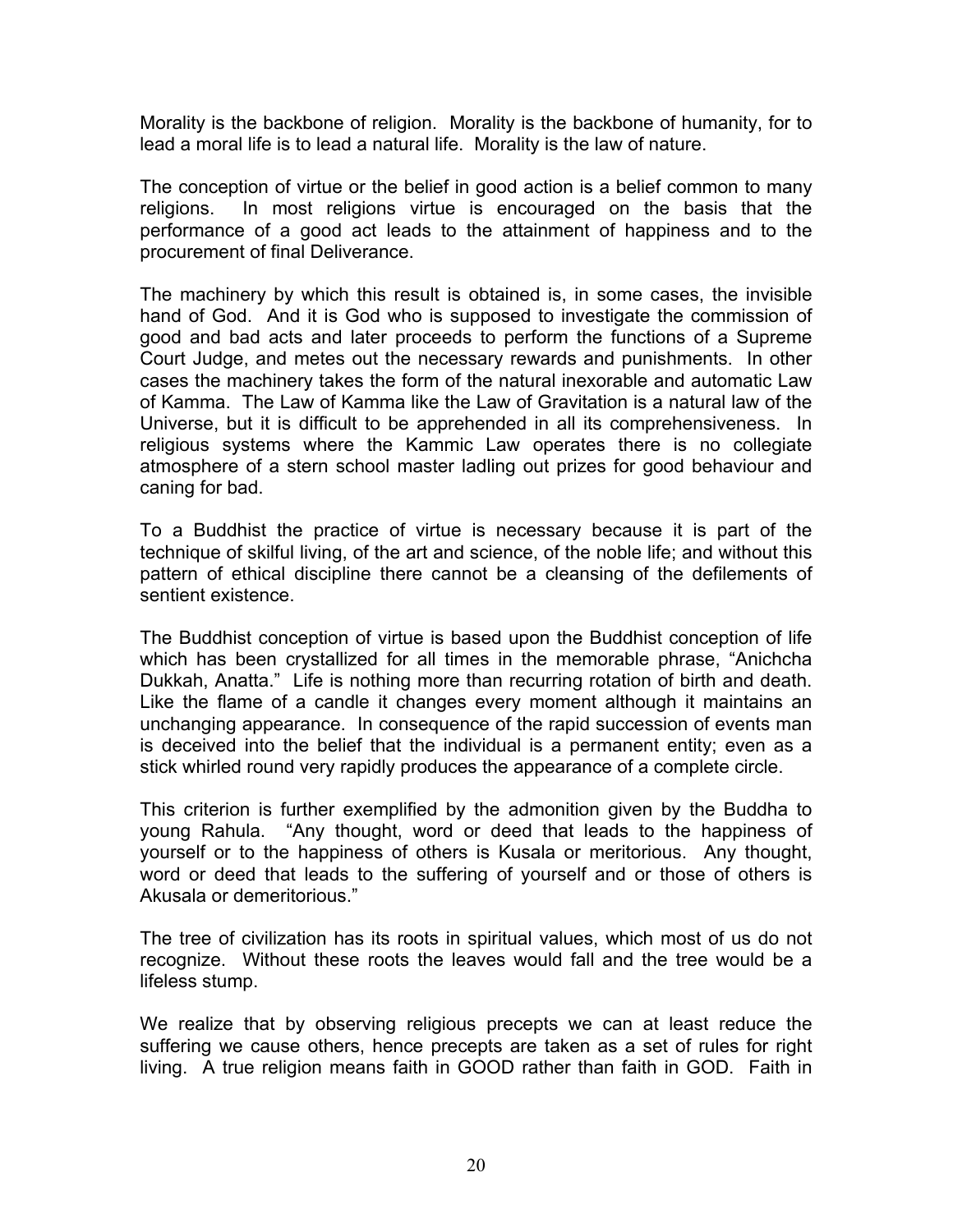God is only a belief which is not accepted by every thinking man; but there is no argument regarding the faith in GOOD.

As long as we ignore the true nature of ourselves, it is impossible to know one's ultimate goal of life. Ignorance of one's goal is like a captain's ignorance of the destination of his ship. Finding himself in an unknown spot in mid-ocean: he will have no other choice but to follow the whims of the winds and currents. There is no likelihood that he could take a firm course under such circumstances. Worse it is when the captain is misinformed of his ship's destination, and guides it deliberately into a wrong port or even into destruction.

The social, moral, ethical and economical conception of life are centered in religion. The blood of life is love, and virtue is its backbone. Without virtue life cannot stand and without love life is dead. The development of life depends upon the development of virtue and the outflow of love, rising when virtue rises and expanding with it. Since man is not perfect by nature, he has to train himself to be good. Thus morality becomes for him the most important aspect in life. "When wealth is gone, nothing is gone, when health is gone, something is gone, when character is gone everything is gone." Vice is easily acquired without a master, whereas virtue requires a tutor. There is a good need for the teaching of virtue by precepts and examples through a religion.

Knowledge without religious background is dangerous; it is like an undisciplined strong man with a lethal weapon in his hand, for he could destroy many lives with it very easily. Knowledge together with virtue is likened to a well disciplined man with a weapon which he could use wisely. He can save lives with it.

"Without virtue man is merely the most dangerous animal."

Purity of mind must be the greatest common denominator of a religion. "Man's inhumanity to man makes countless thousands mourn."

Buddhist precepts or morality are nothing but a general guidance to show the direction in which the Buddhists ought to turn on his way to salvation. Mere knowledge of the doctrine of a religion does not serve a man to obtain his salvation. He must observe the religious principles to strengthen his moral background. Otherwise he is like a thirsty man who finds a deep well but without a rope or a bucket to draw water from it, and he in consequence is obliged to endure his suffering, and experience in his person nothing but mere knowledge that there is water.

Buddhist culture is nothing but a continual struggle against the monstrous evil. How deeply the evil has taken root in the human heart, how hard it is to uproot it, but still how important it is to do so. Deep down in our hearts there is a feeling that people who are moral because God had established certain codes of conduct as moral (and flanked such codes with promises of happiness or with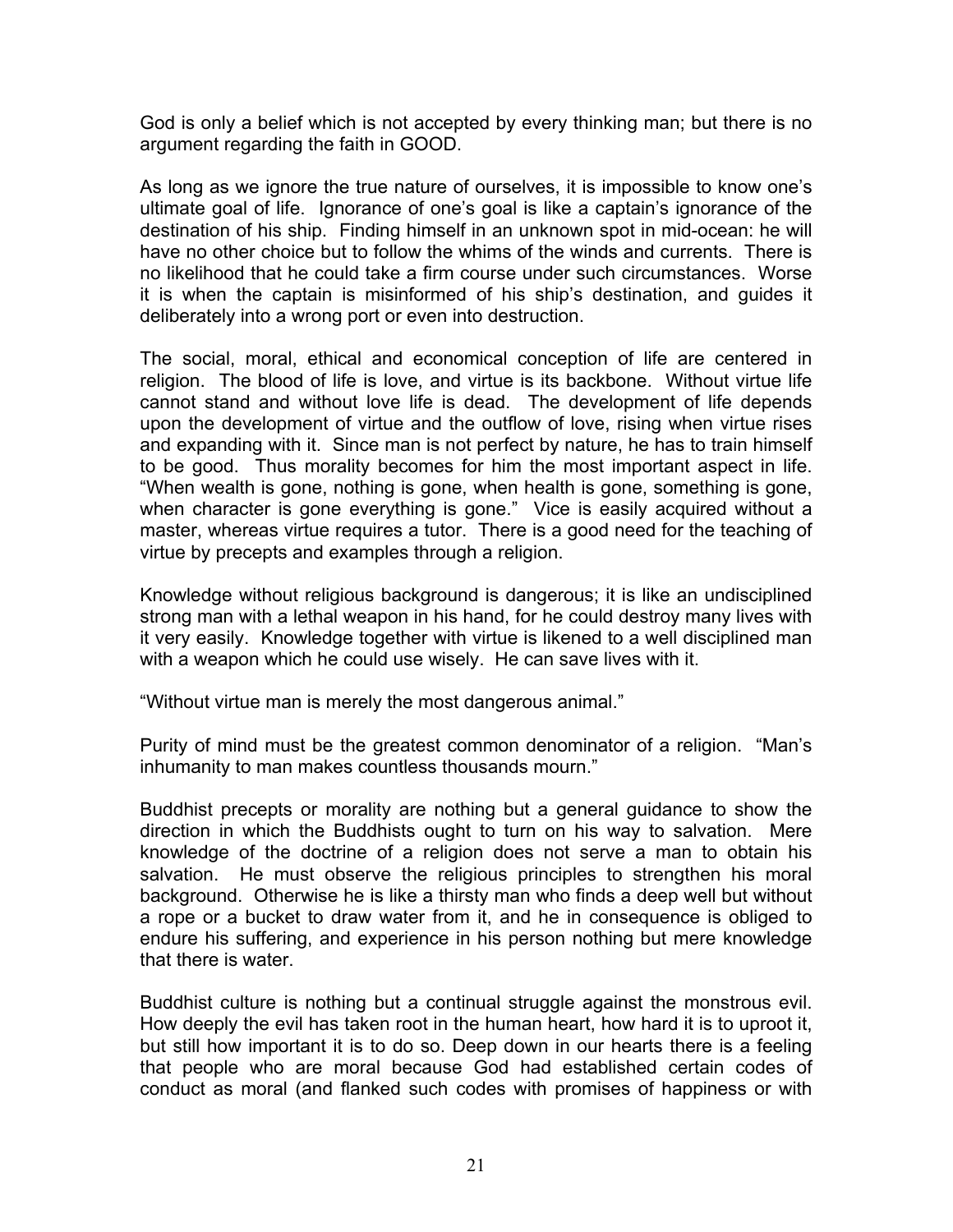threats of punishment) are only superficially moral. We despise them as we would despise people who obey the civil law of a country merely because they are afraid of its penalties. If moral action is not spontaneous and free from hope, or reward, or the fear of retribution, we despise it. Therefore we should not introduce religion only by depicting a hell fire or a heavenly bliss. We should not narrow the vast field of religious education by introducing only these two things, as this kind of religious instruction would appeal only to children. The world needs the ethics of religion as a sick man needs a physician in its law of cause and effect.

In place of ceremony and sacrifice morality and wisdom were introduced by the Buddha. The distinction between good and evil and their reactions, people come to know through a religion. When you read Buddhist ethics you can understand how far this moral system, designed twenty -five centuries ago, can appeal to the modern society. Self-restraint temperance, liberality, reverence, gratitude, veracity, righteousness, gentleness, obedience, charity, love, sympathy, forgiveness, tolerance and justice were introduced to the world as great virtues by religions.

People may cheat the government but not religion. One who tries to cheat religion cheats oneself. Discipline cannot be brought out by coercion and compulsion nor by science, but by sincerely following a religion which stands for peace, purity and happiness.

Human beings as animals are naturally endowed with strong passions or instincts, and naturally crave to indulge in them. If therefore, they are not restrained by means of religious or moral culture, that is to say, if they are left to run their natural course without being restrained in any way, the result will be moral degeneration of individuals and destruction of social order. They must, therefore, be controlled and led aright through the power of reason given by a religion. Your wealth can decorate only your house but not you. Religion is a garment for man's moral nakedness.

Human beings, like animals, are naturally prone to seek satisfaction of their instincts. Among these are appetite and procreative desire, which are essential for their own existence. The satisfaction of these desires in the case of human beings does not at all mean moral degeneration, provided we give vent to them in the proper way, and in a moderate degree. But if the desires are satisfied in a wrong way or to an excessive degree, it will be physically, psychologically, and none the less morally injurious. As the moth is attracted to fire by its natural impulses only to be burnt to death at once, so human beings when too eager to satisfy these instincts are unconscious of the serious results which their satisfaction may bring upon them. The lack of reason and weakness of will, which results from want of self-control, often lead people to these lamentable results. What religious and moral teaching has to do, therefore, is to train people to satisfy these desires in a proper manner or in a moderate and reasonable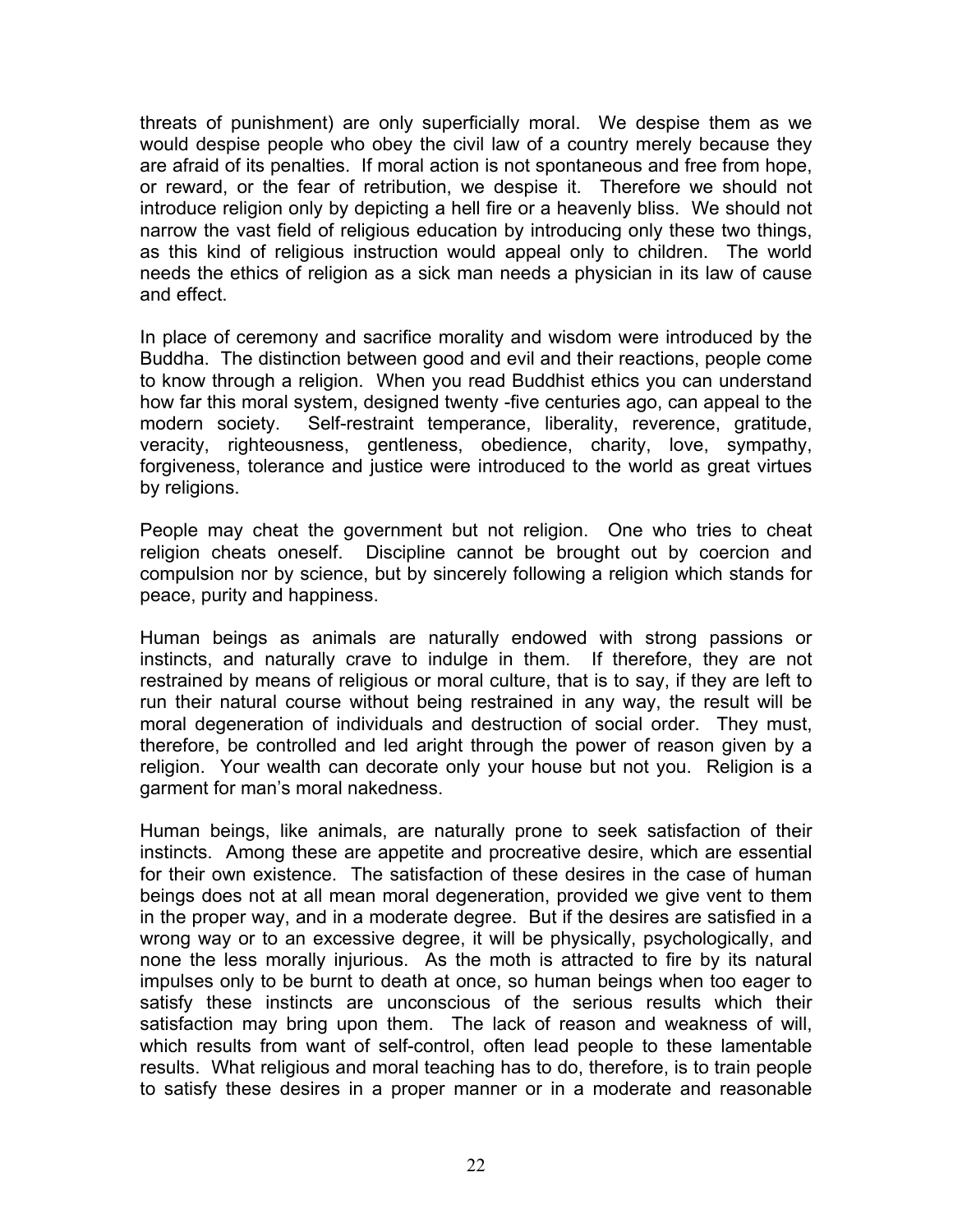degree, or to cultivate a power within us which enables us to resist abnormal excitement of these impulses.

Human beings, as animals on the one hand, always seek to satisfy their natural desires, but on the other though it may sound rather paradoxical, they aspire to purify or ennoble themselves, thereby always aiming at a high and noble life. This is a privilege which human beings alone enjoy.

The people of highly cultured society evidently have these opposite or seemingly opposite natures. They are, so far as their natural instincts are concerned, the same as animals or primitive men; and accidental chances may turn civilized men into mere animals or primitive men in an instant. We often hear of 'a moment of weakness'. In this respect the high civilization of society or the high principle of individual is not a perfect safeguard against evil resulting from the incitement of passion. But, on the other hand, the moral, intellectual, aesthetical cultures which have been carried on from generation to generation have elevated them far above that of mere animals or primitive men. The more cultured a society is, morally and otherwise, the more advanced it is understood to be. It is the same with an individual. The richer a society or an individual is in intellectual, moral or aesthetical pleasure, or in spiritual pleasure, the less materialistic it is; in other words the more animal pleasure is purified or ennobled, the more civilized the society or individual is. Without religious morality civilization could never progress.

As William Hawes says: "A good character is, in all cases, the fruit of personal exertion. It is not inherited from parents. It is not created by external advantages, it is no necessary appendage of birth, wealth, talents or station: but it is the result of one's own endeavours."

After all, a scientist or a man in the street, if he has not understood the importance of conduct, the urgency of wholesome endeavour, the necessity to apply knowledge to life, is, so far as the doctrine of the Buddha is concerned, an immature person, who has yet to negotiate many more hurdles before he wins the race of life and the immortal prize of Nibbana, the Deathless.

#### *SUPERIORITY OF MAN*

Among all living beings man stands out as a unique being. While his features, functions, and behaviour are classified as those of the animal world, as a human being he stands apart from all other animals. True, in the evolutionary classification, he is counted as belonging to the animal world. It is also true that very often human beings behave like animals. Nevertheless, man is more than an animal; he is a human being, that is he is kind, tender, merciful and intelligent. It is in the human being that self-consciousness operates at a high degree, and it is he, of all animals, that is endowed with the sense of right and wrong, good and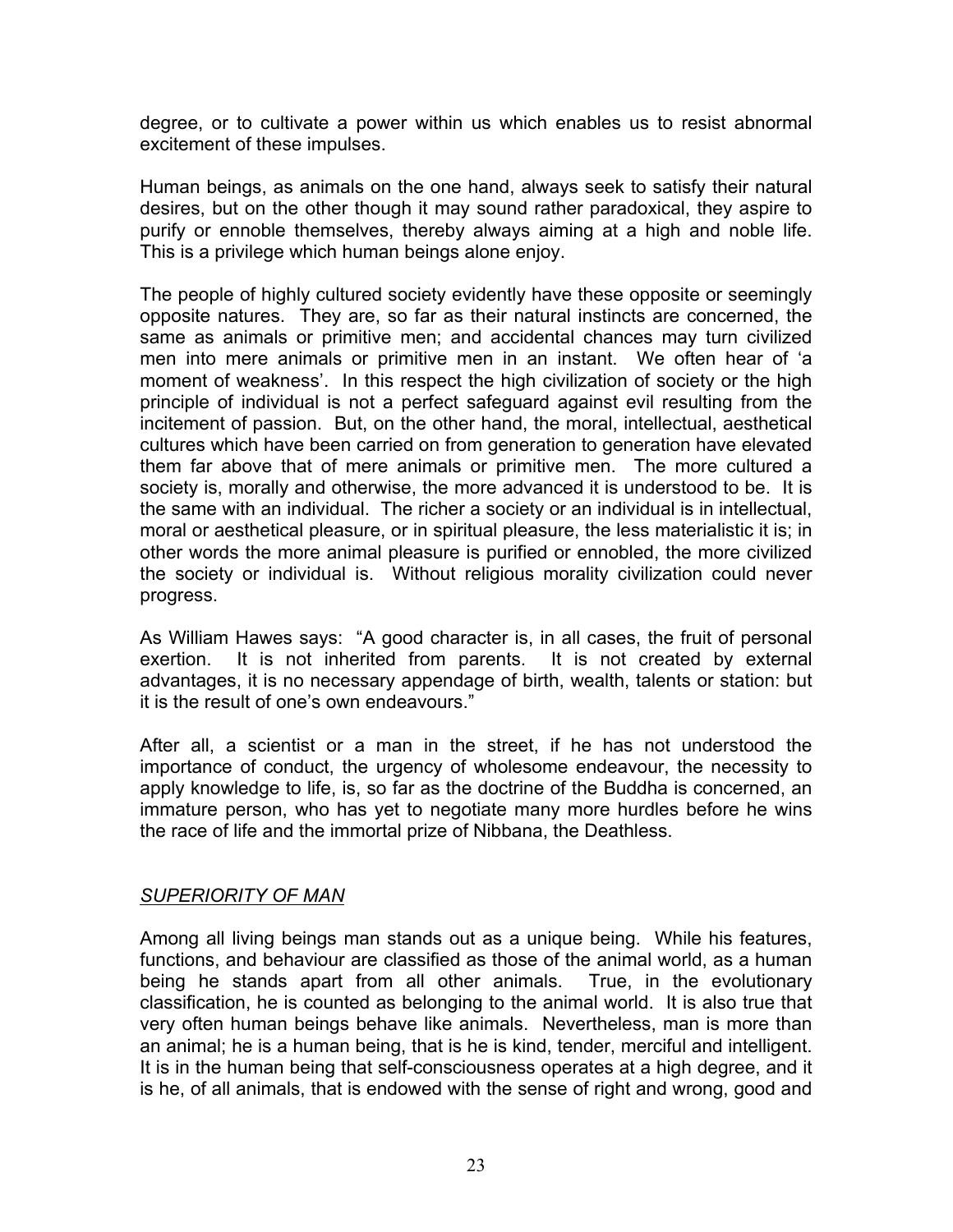evil, and with the power of judging them and choosing the right and the good, and rejecting the wrong and the evil. This sense of choosing the right and the good, and acting up to it, is to be seen only in man; and that is the sense of Dharma, righteousness, which is to be highly spoken of in all the great religions of the world.

It is on the basis of this Dharma or righteousness that religion as well as moral life is built, and even social life becomes ennobling when its value is recognized and applied in individual as well as collective life. It is religion that holds society together. Without it, no society can live and function even for a day. It is because man has this sense of Dharma that all progress is possible for him, social as well as spiritual. And it is this special quality in him that distinguishes man from all the other animals. There is a well-known Sanskrit verse in the Mahabharata which says: "In matter of food, sleep, and other physical needs, man is on par with the animals. It is the sense of Dharma, righteous living with all its implications, that differentiates him from the animals. It is Dharma that makes a man human; without it, he is merely an animal or worse than an animal."

Such a rare privilege as human birth should not, therefore, be wasted; it should be put to the best service, and the highest that it is capable of should be accomplished with a sense of urgency. It would be a thousand pities if man were to forget the real purpose of his birth and run after mundane pleasures. Shankaracharya significantly remarks "What greater fool is there than the man who, having obtained a rare human body, neglects to achieve the real end (liberation) of this life"? The Buddha says: "Difficult is it to be born as a human being".

Man should become perfect and he should manifest the nobility within. That is the purpose of all religious endeavour, the aim of all spiritual practice.

#### *NATURE OF MAN*

Physical pleasures and material happiness are fugitive. They come and go, bringing joy and sorrow alternately. When joy comes man becomes elated, and when sorrow comes he becomes dejected. All the hopes and joys of this world are evanescent. They do not give perpetual peace or happiness to man. Mutability is the characteristic of this world. The whole of creation is undergoing constant and continuous change. Everything in it is subject to birth, growth, development, decay, dissolution and death. There is nothing in creation that can escape this series of transmutations.

To seek the real, which is self-revealing and immortal, man is required to turn his back on the unreal objects of this world. When he realizes the futility of running after the world and its objects, he turns his back on them. He resorts to renunciation, he withdraws himself from them and turns his search inwards. His journey ends when he reaches the 'Truth of truth' and 'Light of light'.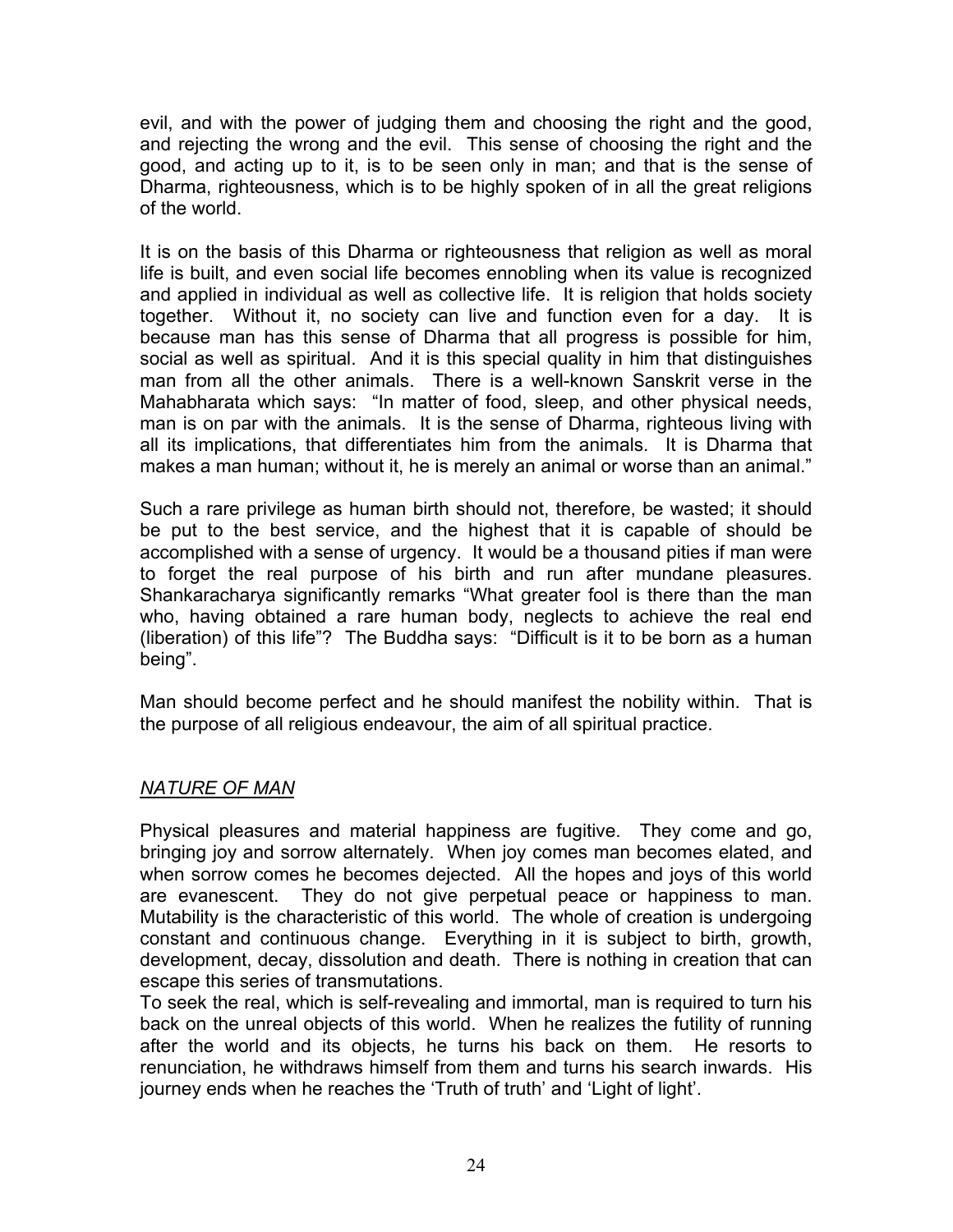This turning point marks the beginning of genuine spiritual endeavour. Everything other than this is like a child's play in the name of religion. Playthings are necessary for the child, for its growth at a particular stage; but they are no longer required when that stage is past.

Religious life is an adventure. It demands a heroic spirit where occasion for doubt exists, it is right and proper to doubt on the part of man. The weakling or the feeble-minded cannot tread the spiritual path. "The self cannot be realized by the weak", says the Upanishad. Religion offers the greatest challenge to man. It challenges him to give up, too much of attachment that he holds near and dear to himself, no sacrifice is too great for success. No other consideration should hold man back. All the religions warn man against the dangers and pitfalls that he has to encounter in his spiritual pilgrimage. They prescribe methods by which he can avoid the pitfalls and overcome the difficulties and dangers on the way. There are several methods to suit the mental equipment and spiritual competence of diverse aspirants.

Today you may be a millionaire, tomorrow you can be a pauper. Today you are very healthy and beautiful, tomorrow the beauty and youth can vanish. Similarly you can end poverty and ill health by your Karma (deeds). This advice is a real magic that can cure all our depressed moods. It is a great tonic for weak hearts.

Man seeks wealth to satisfy his urge for pleasure. Desire seeks satisfaction; wealth help him to get this satisfaction. If unchecked by ethical and spiritual values and disciplines, this urge for pleasure in him becomes an endless urge; every satisfaction raises ten more urges for pleasure. Desires chase satisfactions and satisfaction chases desires, leaving man a prey to unethical proclivities. The ideal of a complete man, integral and fulfilled, recedes far into the background.

But he becomes distressed to find that his heart is still craving for pleasures; the body had become old and unfit as an instrument of pleasure, but the heart remains youthful in its urge for pleasure. This glaring fact makes him thoughtful; and, reviewing his life with its double round of pleasures, he is struck with the foolishness of it all and tries to extricate himself from the wrong course.

Spiritual progress is possible only where there is freedom of thought. Where, however, blind belief in authority prevails then there will be no mental progress. Freedom of thinking leads to mental vigour and progress, while dogmatism leads to stagnation. Experience further shows that dogmatic belief everywhere goes hand in hand with intolerance. Wherever the one appears the other is not far off.

The spiritual development of man is more important than the attainment of his material comforts. History has taught us that we cannot expect human comforts and happiness at the same time. The lives of people are in the main regulated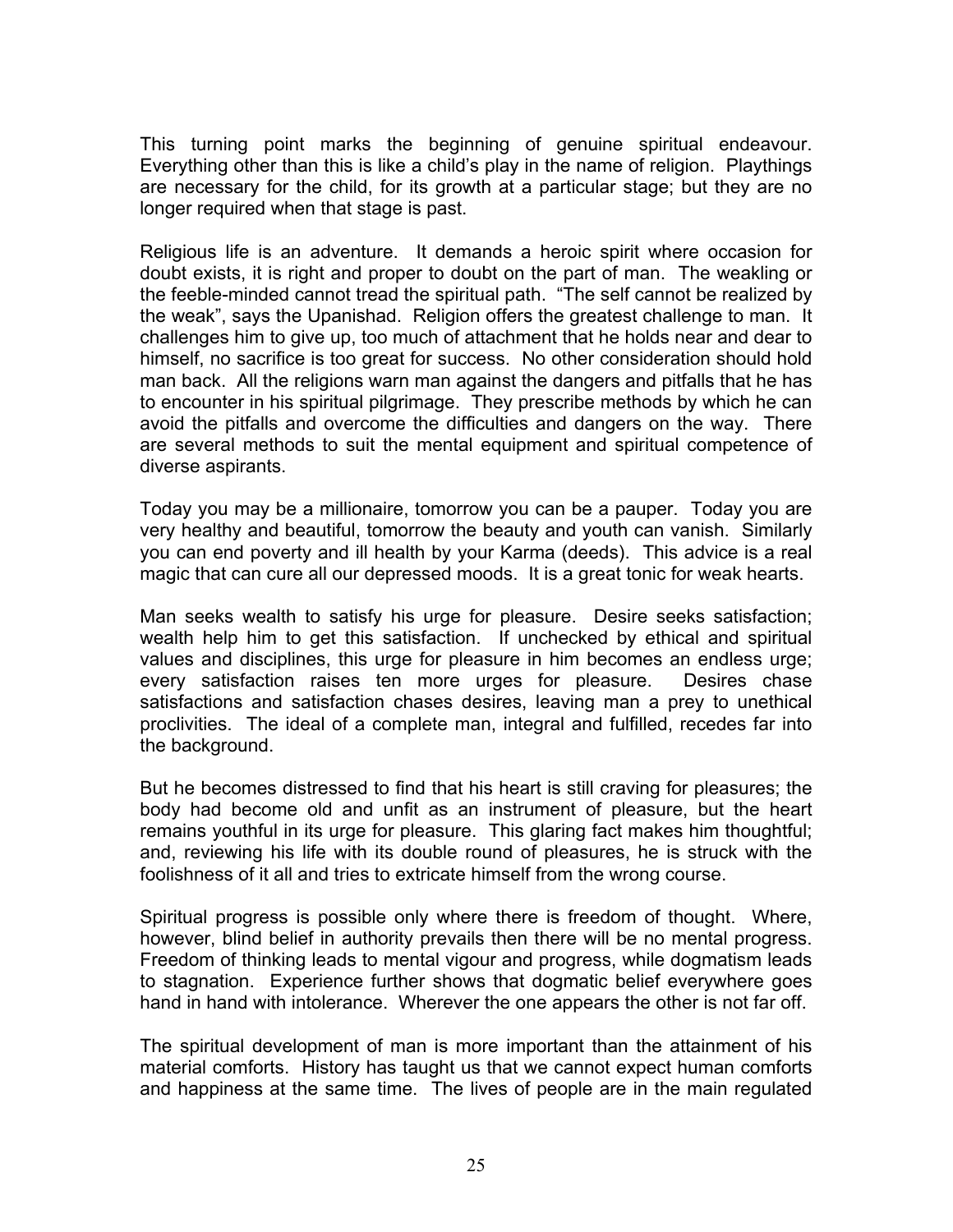by spiritual values and moral principles which only religion can effectively provide.

Man is the most significant of all beings, according to Buddhism; man is of more significance than the gods. Why is this? It is because the gods are merely enjoying temporarily the results of good actions performed in the past, but man contains within himself additional potentialities. He is the master of his own destiny; on the battlefield of his own mind he can conquer the ten thousand world-systems and put an end to Samsara, just as did the Buddha. But in order to do this he must understand the nature of Kamma, the principle that governs his internal and external world.

# *REAL RELIGIOUS MAN*

Religion must be practiced for the happiness and welfare of all living beings. This is one of the fundamental principles introduced by a religion. A person who always goes to a temple, church, mosque or any other place of worship and prays, only for his own benefit without following religious advices and paying no regard for others, cannot be regarded as a religious man. This is because he performs such prayers and practices with a selfish motive. There may be some people who have never attended religious ceremonies, sacrifices or prayers in places of worship, but nevertheless follow some religious principles by living a peaceful life, by trying to overcome their own weakness, and having sympathy, tolerance and understanding towards others. Such people may be considered more religious than the others.

The man who has thoroughly purified his own self with good thoughts, good words, and good deeds is the perfect and religious man from the Buddhist point of view.

An ideal for any religious man is a simple life through which he may be saved from being encumbered by any external material objectives, and may devote his whole energy to his spiritual cultivation for the benefit of himself and others.

Man can earn his living without a religion, but that living would not be a right one unless he adjusts his living into a righteous way as taught by religion. The need of man for spiritual food is greater than his need for physical food, as there will be so many problems regarding life which he cannot solve to his satisfaction without guidance given by a religion.

Religious life is a series of perpetual struggles in abstaining from evils whether mental or physical on the one hand and in pursuing what is considered to be good or holy on the other; and the necessity of maintaining patience and endurance in either case goes without saying. In other words, in the subordination of lower impulses to higher, which in one sense forms the aim and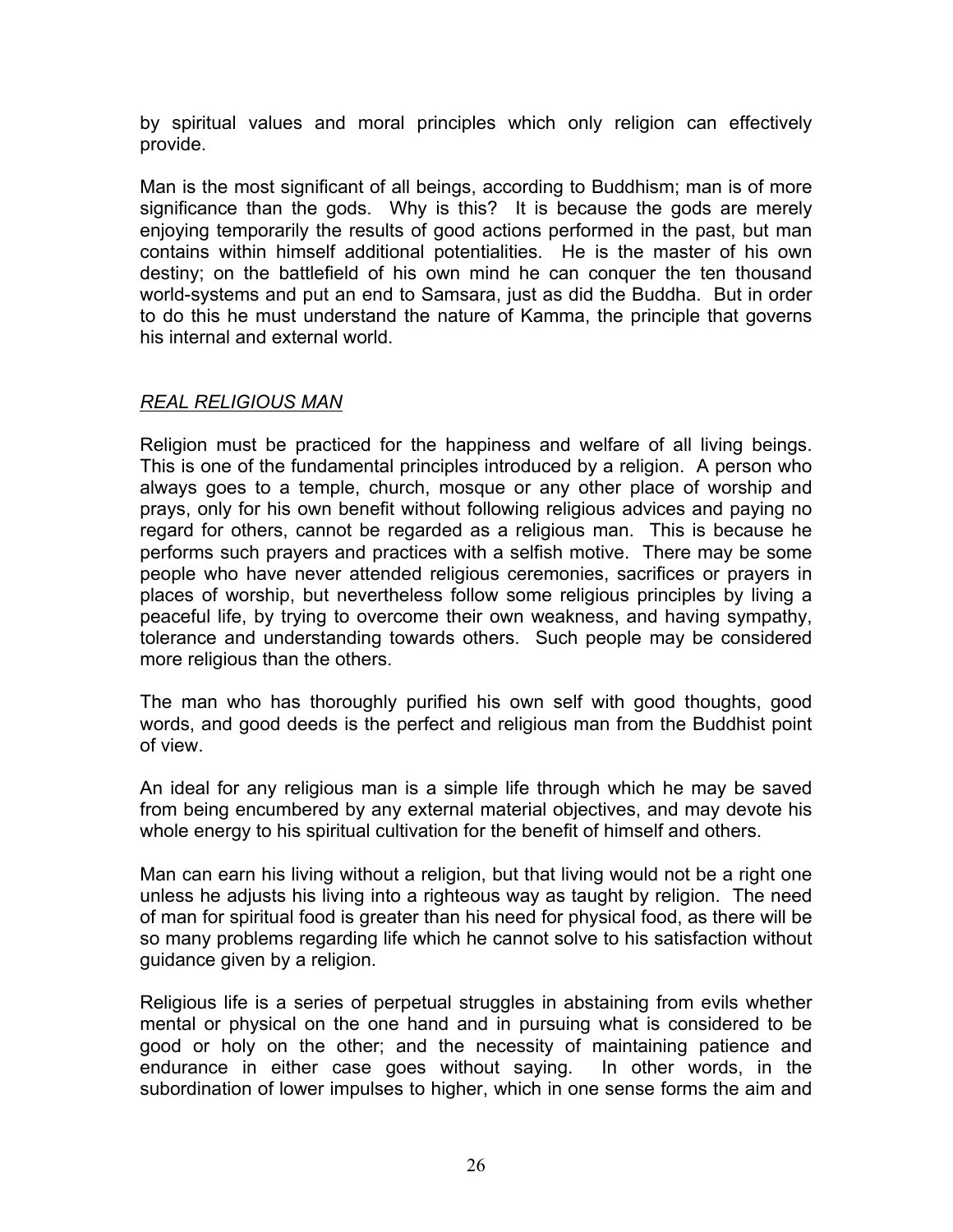process of moral or religious culture, endurance and perseverance are of the utmost importance. Thus a religious man must endure and persevere to maintain the religious standard of living befitting himself and his associates.

## *RELIGION AND CHILDREN*

Whether religion should be taught to children or not is indeed a controversial subject. Those who argue on this point say that religion is a very deep subject and that children do not have the mental capacity to grasp the high ideology or religious teachings and hence should not be taught to them. If we were to teach one particular religion during such a tender age they would become lopsided and hinder the progress of their mental faculties and would be an extra burden to them. They say, therefore, it is advisable to teach a religion to persons after they have attained the age of reason. On the other hand we have to weigh the different attitudes of people, and ascertain how far they have fulfilled their social obligations and duties towards their country, their nation and their families amongst whom there were those who have had religious instruction and those who have not had such training. The behaviour of young people with and without a religious background is entirely different. The man with a religious education always looks at others with sympathetic feeling which was implanted in his heart whilst one without a religion is inclined to be more artificial in outlook, giving forced sympathy or kindness for outward show only. Such artificial feelings do not last and the real colour would soon be exposed. The animal nature of man can be easily seen in him at any moment if he has had no religious education. Religion is the only weapon which could suppress the animal instincts of man. Whilst so giving instruction, religious instructors must be very careful not to create any sense of hatred towards other religions by unduly condemning or criticizing such religions. If such an attitude of hate is ingrained amongst the young people, miseries, calamities, sufferings, misunderstandings, atrocities and bloodshed would be brought about in this world.

It has to be remembered that religious fanatics are ever ready to adopt any unscrupulous methods in the name of their religion although they themselves do not observe religious principles. Therefore religions should be handled very carefully since it is a very delicate and emotional subject.

How many parents are worrying themselves today because of their disobedient children who violate the peace and happiness of their families, their society and their country. It has become a major problem to every government throughout the world to suppress juvenile delinquency.

If we were to make a thorough investigation on this issue, we would be able to find out that many of these youngsters have had no religious education when they were young, no religious atmosphere in their homes and no religious background in their normal day to day work. Therefore, a proper religious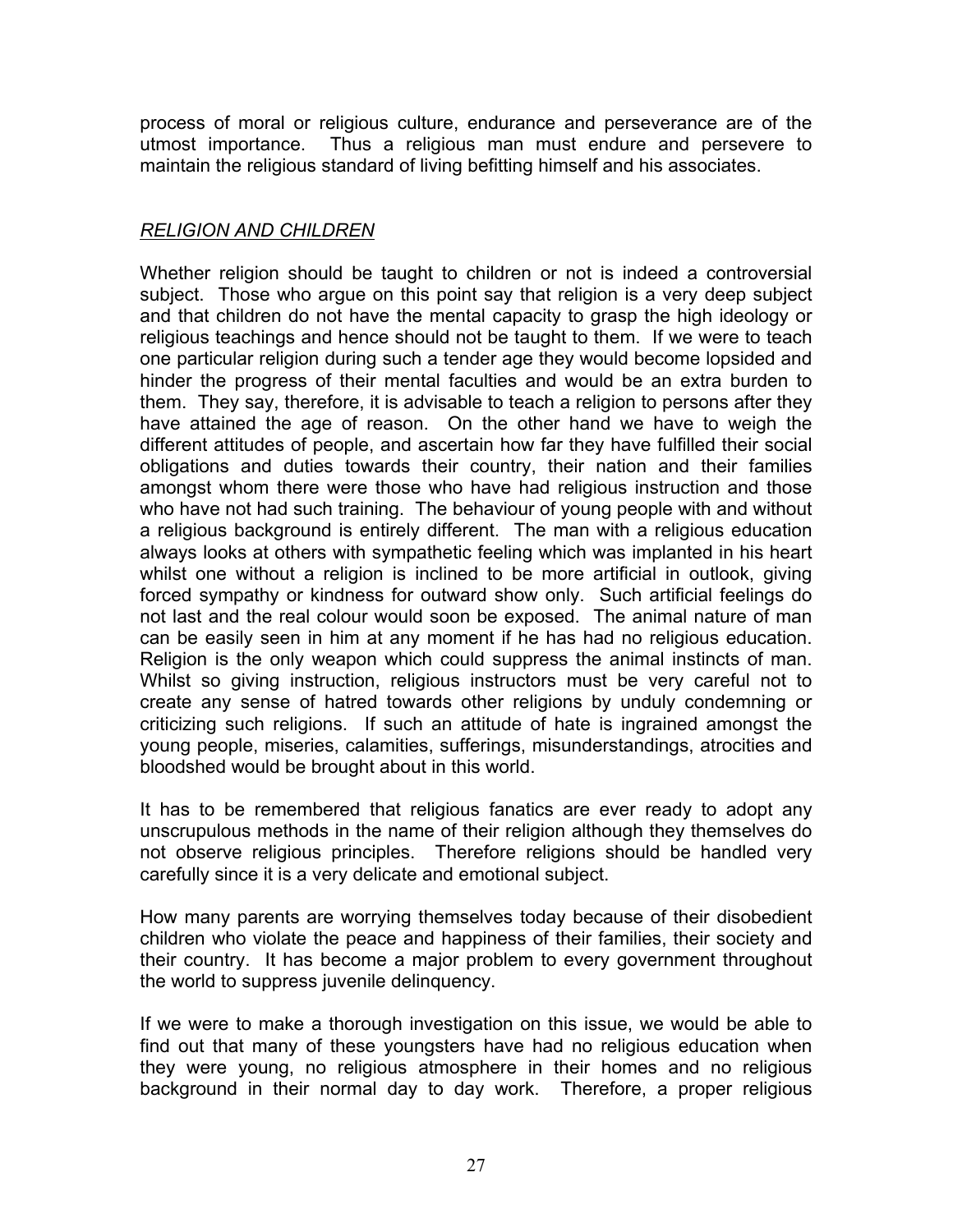education is the most essential requisite of life. But most unfortunately many parents are interested only in giving an academical knowledge to their children to enable them to get a better job so as to make more money. They have not yet realized the value of a sound religious education to train their children to become good citizens of the country, to lead a happy and peaceful family life and to have a peaceful atmosphere at home. If they have taken this matter seriously there won't be a day for them to shed tears on account of their children going astray. Fathers develop heart troubles, mothers suffer sleepless nights by thinking and worrying themselves about the behaviour of their wayward children. Therefore it is the duty of every parent to show the real path to their children by bringing them up under a religious atmosphere. Such a religious atmosphere is easily attainable by the learning and practical application of simple and yet dignified teachings available in the main religions.

We need to learn religion right from our infancy in our homes. When children are taught to respect their parents, love their neighbours, tell the truth, be unharmful and not take what does not belong to them, they are learning the essentials of religion. When children are admitted to schools, religious teachings should be continued without a break. A child brought up in this matter will have his religion well-established and when eventually he has to leave school, he will walk out into the world with religion in him as a shield to protect him in the battle of life.

### *HOW TO CHOOSE A RELIGION*

The ultimate aim of every religion is to show the path towards peace, happiness and salvation. But the founders of each of these religions and their followers have adopted different methods to reach that goal. It is up to man therefore to choose according to his intellectual standard the religion that appeals to him as the most rational, logical and practicable. There are various similarities as well as dissimilarities amongst religions, not only doctrinally and philosophically but also ethically. These differences are unavoidable because every religion was brought about according to the environment, atmosphere, surroundings and temperament of their originating country and its people. But sorrow, happiness, pain, pleasure and feelings are common to all humanity.

Today we want a religion – not one that had descended from heaven – but a religion which was introduced through the experience of human nature, human feeling and human intelligence.

Religions such as those which were introduced to the world by requiring their followers to depend on some external source for salvation (due to misguidance or ignorance of the nature of this universe) can no longer appeal to the modern intellectual mind. Religions which promise happiness only after one's death is also not a satisfactory answer to many.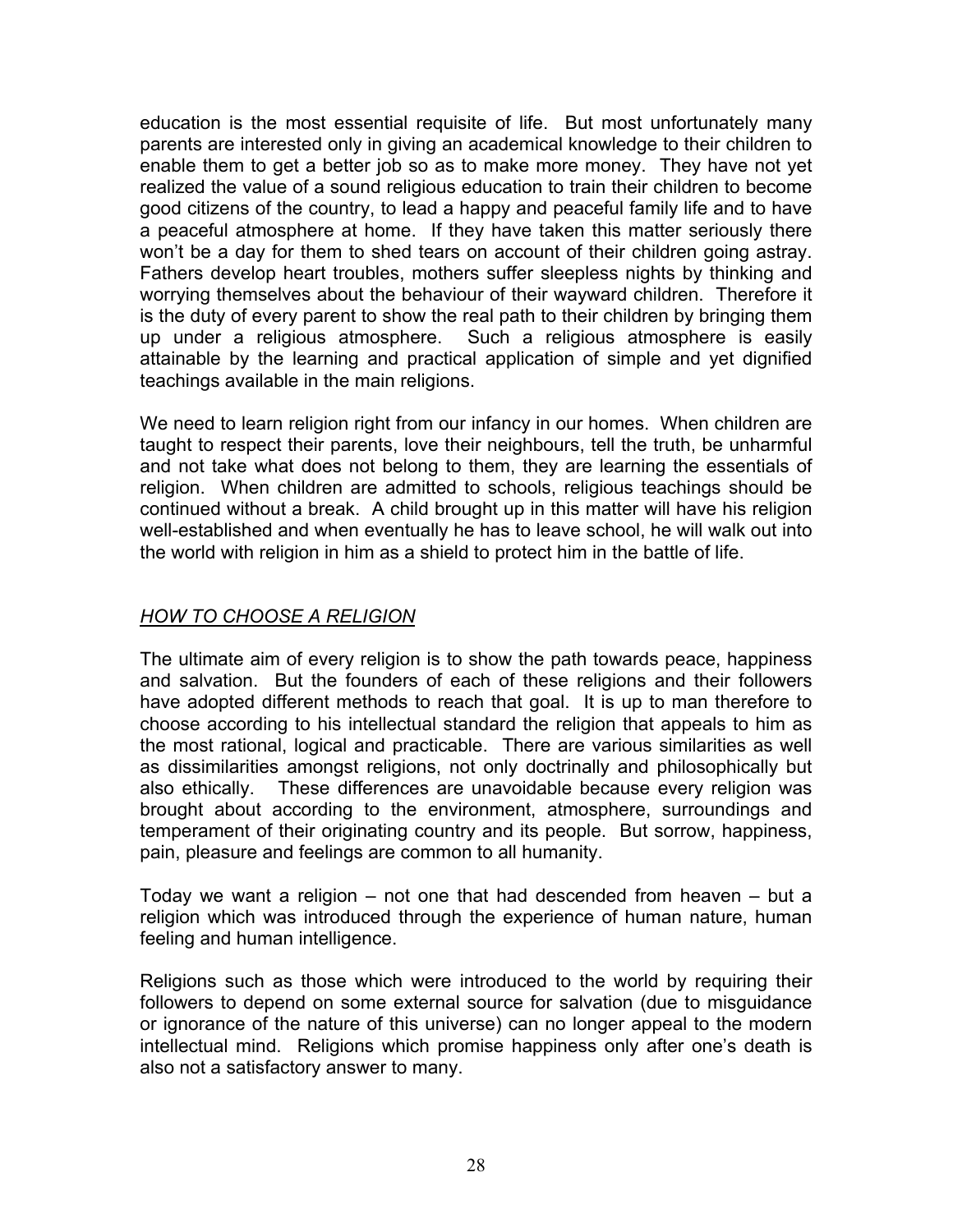Man can find his peace and happiness not by praying to a God or by offering or sacrificing something to please such a God but self-training, self-restraint, selfdiscipline, self-purification and finally by giving up the very idea of "self" itself. These are the teachings of Buddhism.

There is no dispute as to whether man should have a religion or not, but if he is to follow a religion then it must be one which can satisfactorily answer the problems of life.

Man is a thinker, and can never be content with mere animal comfort. Hearing the voice of religion he has come to recognize the fact that his mental world is governed by law just as much and truly as his physical world is, and so he makes serious efforts to uncover and use this mental law. He has thus found to his delight that the proper use of physical law has increased his mental and spiritual comfort and well being.

The Buddhist religion teaches us that all of man's unhappiness comes from his wanting the wrong sort of things, such as pleasures that money can buy, power over other men, and, most important of all, the inherent desire to go on "living for ever" even after one is dead. The desire for these things makes people selfish, so much so that they come to think only of themselves, to want things only for themselves, and do not for a moment mind as to what happens to other people. And since invariably they do not get all what they wish for, they become restless and discontented. The only way to avoid this restlessness is to get rid of the desires that actually cause them. This is very difficult; but when a man achieves it, he reaches a state of mind which is called **NIRVANA** – end of sufferings.

In choosing a religion we can apply the advice the Buddha gave to the Kalamas 2500 years ago when he said: "In cases where occasion for doubt exists, it is right and proper to doubt. Do not go upon mere report, or tradition or hearsay; neither go upon correspondence with holy writings, upon (unsupported) cogitation or specious reasoning; nor should you go upon the approval of accepted notions, nor upon the authority of one who may appear competent, nor be guided by the instinct of reverence, thinking "This ascetic is our teacher." But, Kalamas, when you yourselves know (by observation, experience and right judgment): 'Such things are bad, such things are blameable; such things are censured by the wise; such things when undertaken and followed lead to harm and ill' – then you should abandon such things. But when you yourselves know: 'Such things are good, such things are praiseworthy; such things are commended by the wise, such things when undertaken and followed lead to the good and welfare of all beings" then you should keep such things."

Religion is something to be approached by individual reasoning, mature consideration and sober reflection but not by emotional feeling nor under threat and fear.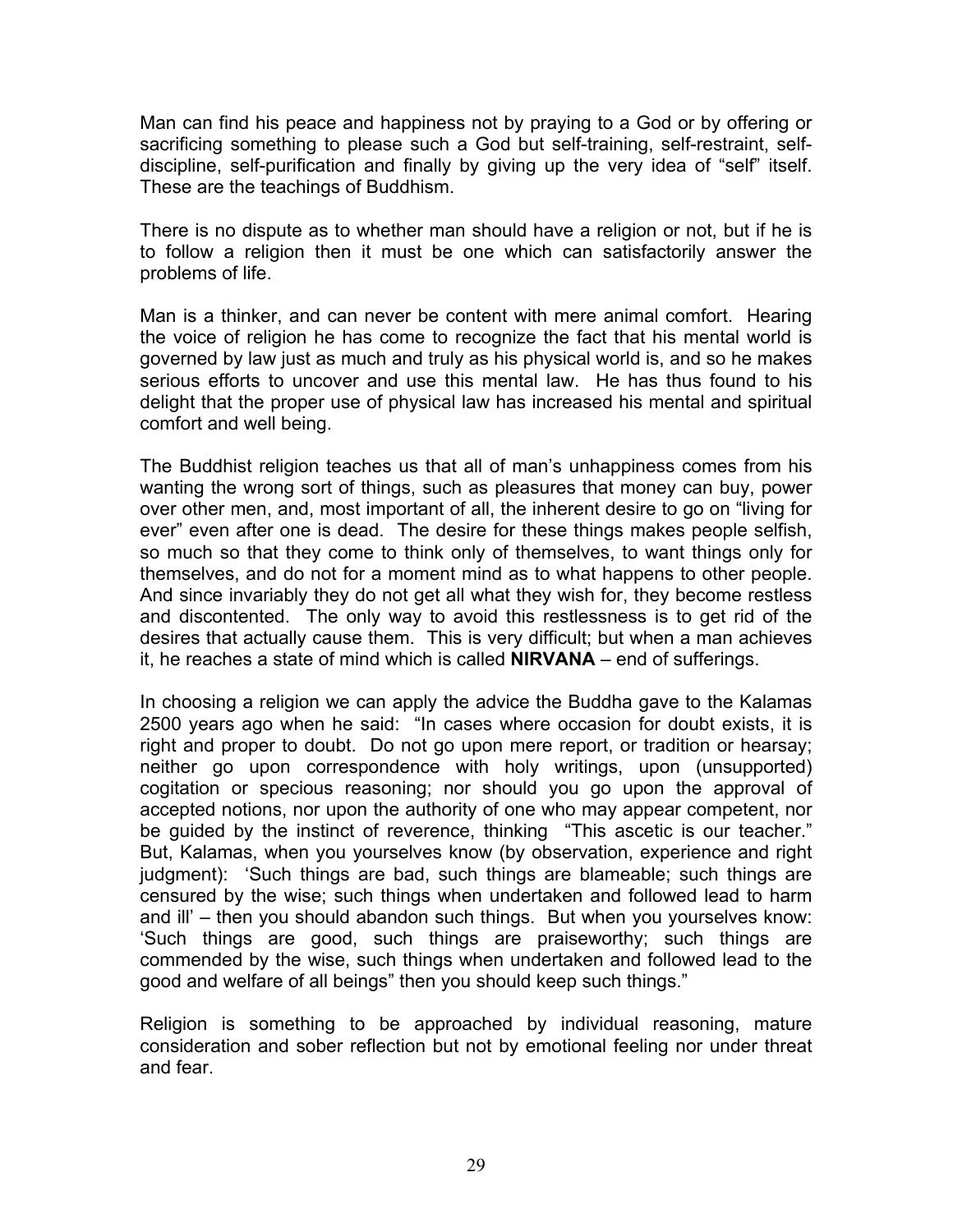The basic distinction between what is good and what is bad is very simple in Buddhism. All actions that have their roots in greed, hatred and delusion, that spring from selfishness and so foster the harmful delusion of selfhood, are demeritorious and bad. All those which are rooted in disinterestedness, friendliness and wisdom are meritorious and good, and this standard applies, irrespective of whether the deeds are of thought, word or deed.

Certain religious teachings prepare the minds of young men to cling to dogmas which appeal only to their superficial intellects. A mind, trained to appreciate barren intellectual dogmas and cling to them, would become a desert in which the seeds of confidence or the idea of holy would not grow.

### *RELIGION AND MATERIALISM*

Materialists maintain that there is no moral resultant of thoughts or actions nor any past or future state of man as a thinking, self-determining entity; man comes into existence merely as the result of material causes, and passes away again into annihilation just like any other material object. Religion, according to them, was invented solely to reconcile the depressed classes to their fate by giving them the delusive hope of a better life beyond the grave. A historical study of the development of religion in all its forms and phases from prehistoric times, however, shows the unscientific nature of this hypothesis; but the theory, as it is at present held by them, does no longer deserve to be considered scientific; it has become a political dogma, precisely on par with the Nazi pseudo-scientific theory of racial superiority.

Materialism, then directs all its attention to the present sphere of existence; man's hope and all his being cannot extend any further beyond the brief spell of his physical existence on this planet. Any system of religion or philosophy therefore must be false if it asserts the importance of moral values or gives promise of a spiritual evolution or a spiritual happiness for living beings. This creed of Nihilism, is one of the systems of false theorizing exposed and refuted by the Buddha where the Teacher dealt with the philosophies current in India of His day. Essentially, Dialectical Materialism has nothing new to offer. It stands for a retrogression in human thought and it is this fact that must be known and taken into account in choosing between the Buddhist way of life and that sponsored by materialists.

Today, however, there are strong anti-religious ideas prevalent in the world which constitute a threat to the spiritual life. The world is in the grip of materialistic ideologies based upon the natural laws and principles revealed by science, and there is no religion scientific or rationalistic enough to combat these ideas, except Buddhism. It is vitally important that we should find out how Buddhism stands in relation to the scientific beliefs of the present day, because there is every indication that Western materialism is invading Asia, hitherto the stronghold of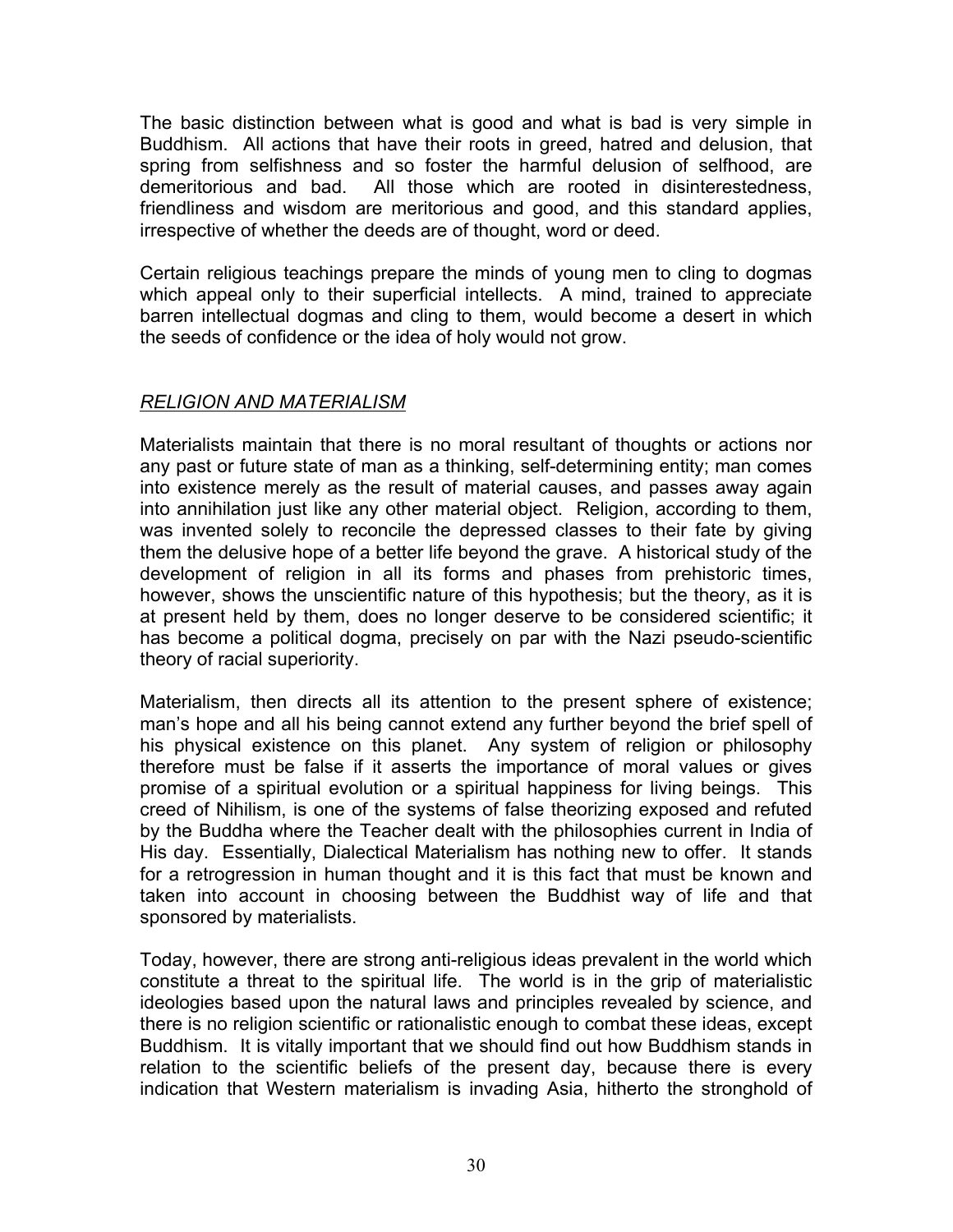spiritual life, and that it is doing so to the detriment of Buddhist civilization and culture. The strength of materialism, with its great appeal to the modern rationalistic outlook formed by the technical and mechanical advances of civilization, is a direct result of scientific progress. People all over the world have come to regard civilization as being the same things as material progress, and they measure the advance of civilization by the amount of purely material benefit it can show. The present trend of world events reveals this view to be a fallacy, but there are few people farsighted enough to acknowledge the fact, and because of the prevalence of this quite erroneous idea there is now a great conflict between the religious mode of thought represented by the great moral and spiritual creeds of former days, Buddhism, Christianity, Hinduism and Islam, and the modern skeptical disbelief in everything of higher spiritual nature, which goes by the name of "materialism". That conflict is growing day by day, and it has come to assume a political as well as an intellectual aspect, since materialism is now powerfully represented as a political ideology, which sets up Dialectical Materialism as its "religion" and is striving to abolish all other forms of belief from the world.

The Chief reason why materialism has grown to be so powerful an influence in the modern world is because, as we shall see, science has proved so many of the doctrines of religion to be unacceptable, so that nowadays there are very few educated and intelligent people who can wholeheartedly subscribe to them. Those who do still hold to their faith, have been forced by the advance of knowledge to alter and modify their ideas a great deal from the original doctrines taught by their religion. Some religions, to give the most striking example from the scientifically-progressive West, have had to admit that many of their beliefs were wrong. They have had, within the last century or so, to retract from their position with respect to many of their principal dogmas. Yet some of these beliefs were at one time held to be so essential as articles of faith that people were excommunicated for refusing to believe them. From the nature of some of these primitive beliefs of these religions it is clear that the founders of some religion were not endowed with any deeper insight into the real laws of the universe than the most ignorant of their contemporaries, and that therefore their claim to be directly inspired by God is not supported by any evidence whatever.

Apart from the theoretical aspect of the question there is also the all-important political side. Materialism, is at war with religion partly because in the past certain forms of State religions have been used as instruments for terrorizing the people with threats to eternal damnation in order to keep them in submission to authority. At the same time it has, under such regimes, been employed as a means of keeping the depressed and ignorant peasantry contented with their unfortunate position in this world by promising them happiness in heaven. But this has never been universally true by any means, for in many countries religion has gone side by side with social progress, even where it has been in conflict with science.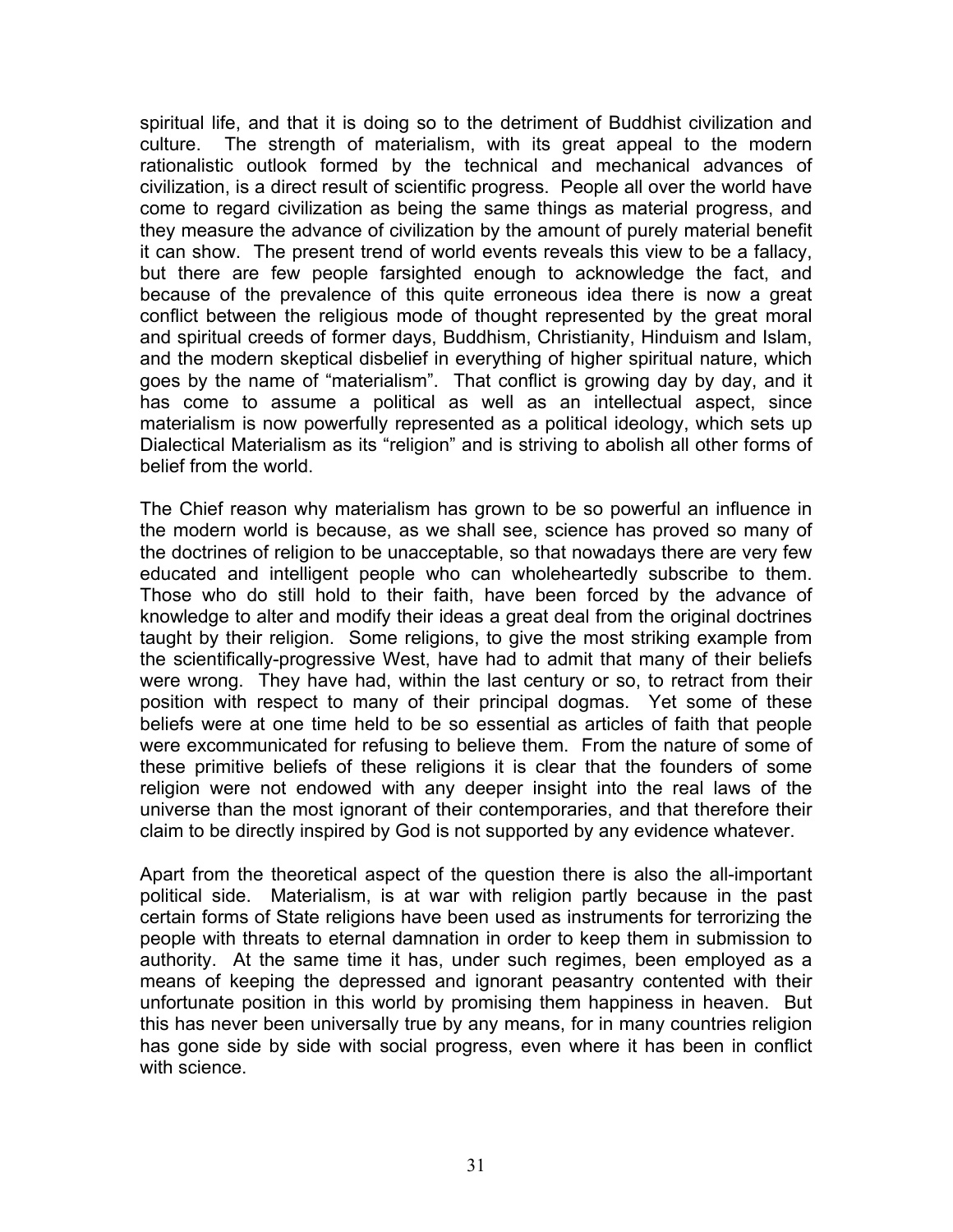There is no reason to believe that either of them had studied Buddhism or any other Oriental religion, or that they took any interest in Asiatic social problems. They were essentially European revolutionaries with a Western materialistic outlook, and with no interest in, or sympathy for, the needs of Asian people. Their successors, who have made their anti-religious slogan into a kind of religious dogma, now use it to attack all religions indiscriminately.

So far, we must admit that the first round in the fight between materialism and Western religious ideas goes to materialism; and the evidence of a concrete scientific nature appears to be on the side of the materialist. Religion can call nothing to its aid but a body of traditional belief of legends and primitive lore backed up by wild and conflicting doctrines taught by rival mystical system each of which maintains that its own view is correct and all the others false. The modern educated man pays no attention to these claims; to him they are mere fairy tale relics of a past age belonging to the infancy of human thought. All the benefits that have come to humanity, he points out, have come from materialistic science, the work of human hands and brains, not the gift by any god. It is man himself who has raised his status from savagery to civilization; it is man who has harnessed the laws of nature for his benefit, and similarly it is he who has introduced the concepts of mercy, charity and justice into the world by a slow and painful process of development, not by any divine inspiration. It cannot be long before every obsolete religious idea is swept away before the advance of knowledge, and rationalism will come to take the place of blind faith.

This kind of thing may pass as truth with simple undeveloped minds but it will not do for those who test everything by the highest standards of reason. To present it for the serious consideration of a modern educated man is an affront to his intelligence.

This is a viewpoint that simply cannot be ignored; it is strong, too firmly grounded in factual knowledge and experience to be brushed aside. Unless religion can answer it, there is no hope for the survival of spiritual values.

The supernatural foundation of religion is no longer capable of supporting ethical systems in the modern world. Buddhism is the religion that supplies the rationalistic element that the twentieth century demands for any belief in spiritual values.

It has been found that progress in the material sense is not necessarily accompanied by growth of wisdom or deeper understanding of spiritual values. Mankind now has command of tremendous material forces, but does not know how to use this power for beneficial ends. Instead, the tendency of man is still to employ whatever knowledge he has gained in the oppression and destruction of his fellows. The madness of greeds for possessions and for power, points a finger not towards perfection but towards self-destruction, and the gifts of science are only being used to hasten humanity on the fatal road. As H.G. Wells, once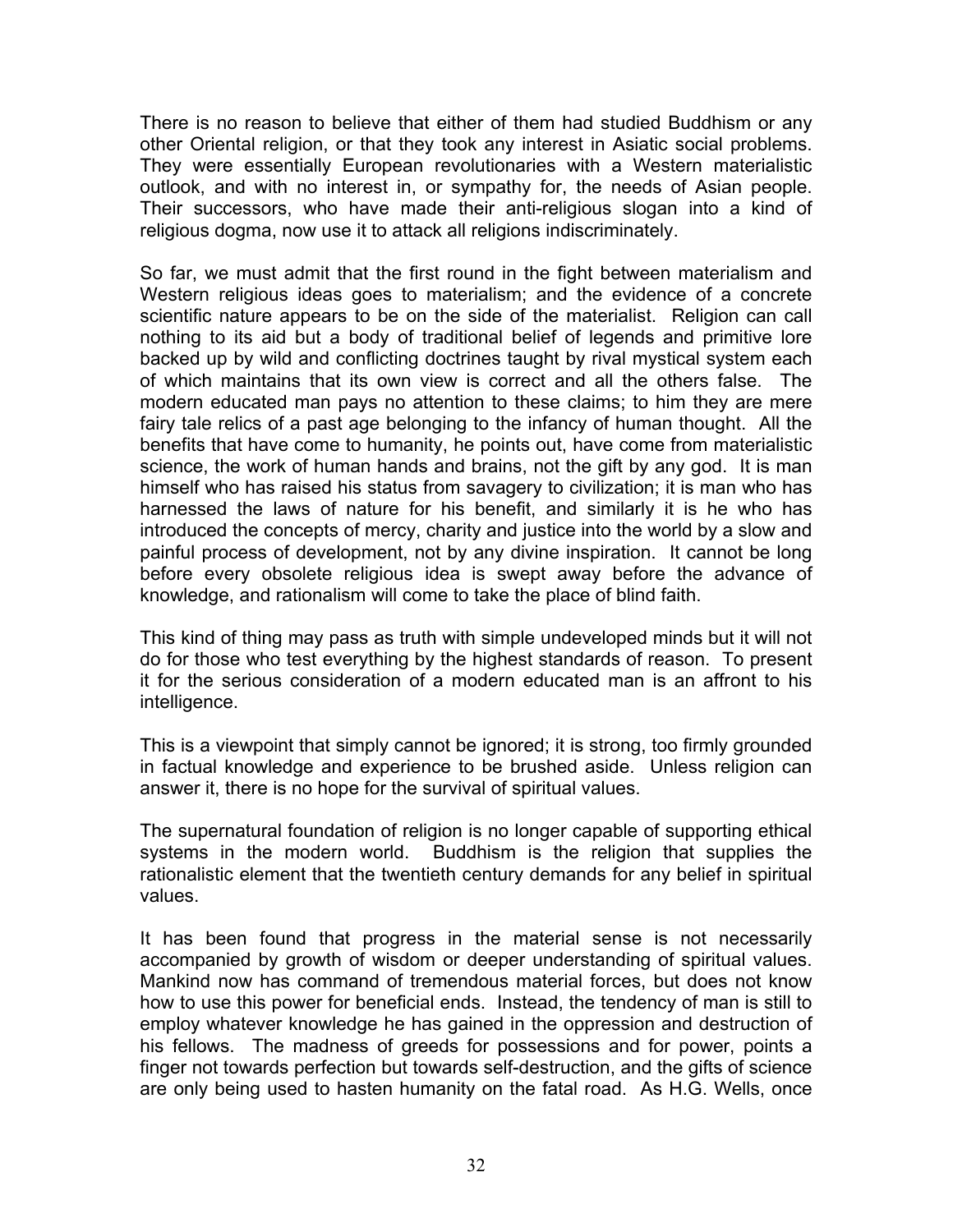firm believer in evolution through knowledge, pointed out shortly before his death as a disillusioned man, the human being is like a clever monkey, possessing dangerous toys, which it does not know how to handle safely, or how to put to a good and constructive purpose. Man's spiritual growth has not kept pace with his increased command of technical knowledge and he is like a lunatic loose in a power-house.

Freedom of selection between right and wrong, between ignorance and knowledge, implies the highest degree of personal responsibility. Under the influence of materialism humanity is rapidly losing sight of spiritual values and is choosing the path of darkness and ignorance. What is needed today is a return to the Wisdom of the past, which is also the highest wisdom of the future – the wisdom that belongs to all ages and all the races of mankind. Without that there can be no lasting peace or certainty of progress for individuals or nations.

# *SCIENCE WITHOUT RELIGION*

Some scholars are so simple-minded as to say that as we are in a scientific age today, human thought should proceed actively along the open highway of science, and religion is of no use to us anymore. So in their mind they look down upon those students and advocates of religion as backward elements and obstacle to human progress. This way of thinking is the most shallow of its kind. Everyone of some vision knows that in the history of humanity over the last two hundred years, the advancement of science has brought forth modern civilization. Hereafter, too man will continue his progress along various branches of science to seek advancement in human knowledge and abilities in order to improve living. However, is it right that academic studies should be directed to the scientific side alone without going in the other directions? This question needs to be carefully and profoundly considered.

Can the achievement of those who always talk about science be devoid of any idea of religion surpassing everything in this world? As we see it, the existence of religion in human society is a historical fact. If religion is not needed by man, it would have been eliminated long ago without the trouble of man having to thumb it down now. But religious believers are found in every corner of the earth. Even totalitarian states like USSR and Communist China have no way to suppress the freedom of religion. In the statistics of world publications, religious and literary writings take the highest percentage every year.

The life span of any man can hardly be over one hundred years, but this spiritual or mental demand is unlimited. The definition of religion is man's thought and belief towards the questions of life and death, and the relation between nature and mankind. In the application of science for seeking truth by mankind, it is necessary on one hand for many to work along fields of study to ferret out the minutest problems within the universe by sharp thinking and scrutinizing analysis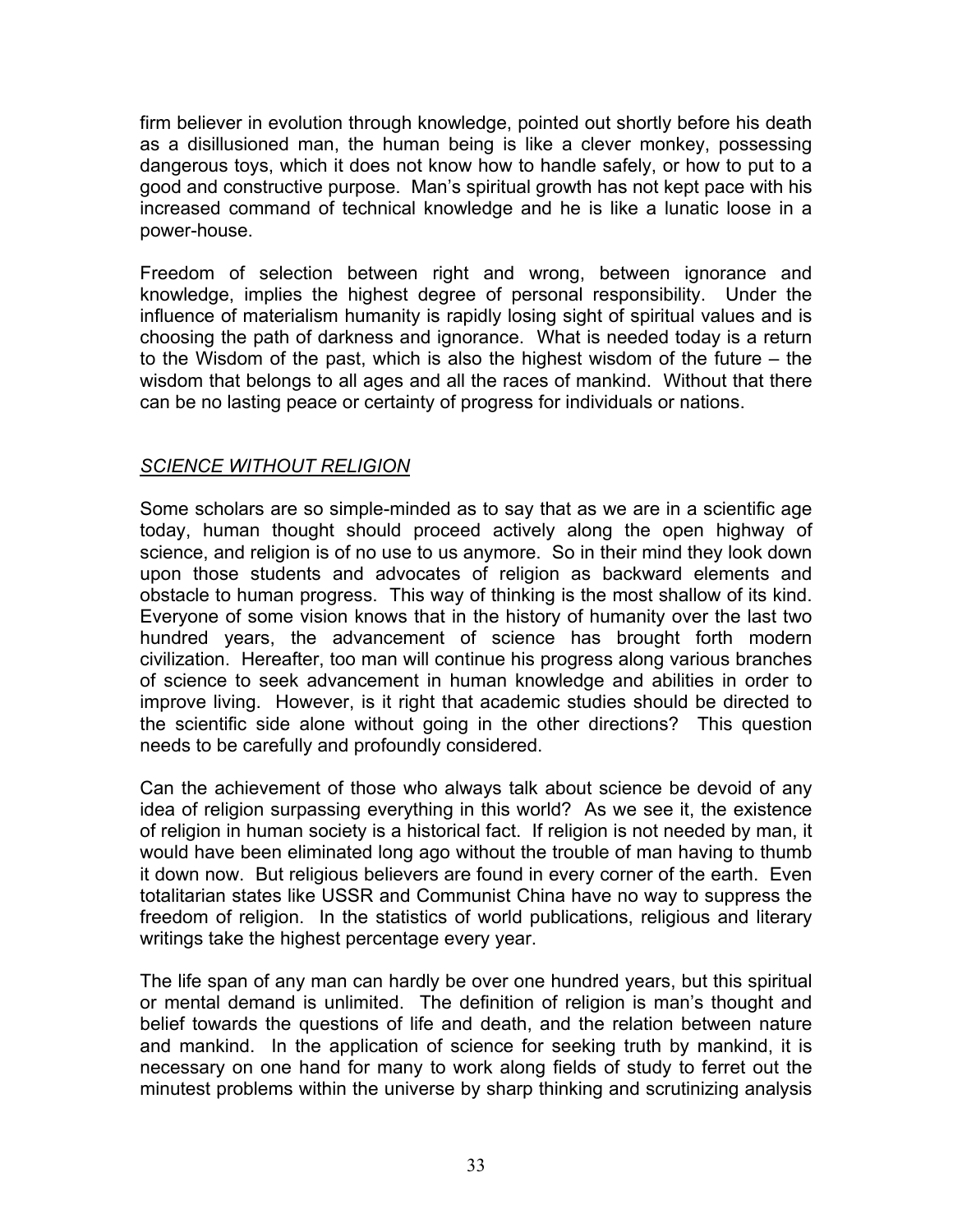and on the other hand, to have many to use their all-comprehensive thinking to seek the meaning of human living in this world as a whole. Those who are engaged in these two different lines of work should render mutual help, show mutual love and respect and bear mutual witness with open heart to seek the highest, greatest, best and sublime truth, so that the results of these two kinds of studies will develop in balance and work in perfect co-operation with the purpose of realizing an Utopia for mankind.

Thus science and religion, even philosophy and literature are needed by mankind. If man cannot accept this very common sense and, if an individual biased in his opinion and with a deflected individuality, insists on crushing down anybody whose opinion is different from his to create troubles and continuous strife, it is the mischievous working of the primitive urge hidden in human nature which is also the cause of incessant tragedies that happen in human relations. This has nothing to do with science.

"Everything in Britain and America has changed for the better – except man," says John Walters in his book 'Mind Unshaken'. Everything looks happier; yet man himself is no happier. Today more and more people worry themselves into insanity. Psychiatry has become a big business because of the fears of men and women that they are going mad. Thousands of neurotics of the West are haunted by a sense of inferiority and insecurity. Yet this is no illusion. It is exactly what has happened. They feel inferior and insecure because they have no convincing religion or philosophy on which to base their lives with confidence. They are spiritually penniless in the midst of material plenty. It may be suggested that Buddhism may be given a trial there.

For a time, it was thought that science could fill the gap left by religion. But humanity has been disillusioned, science has brought no comfort nor solace to that sense of incompleteness which is the essence of our being. Although science may make us more comfortable, it certainly cannot make us more happy. Science performs many miracles, but they are confined to man's environment alone. Science does not change man. In many respects, despite the advantages conferred by scientific progress, science has only heightened rather than lessened man's feeling of dependence and insufficiency, whilst tending to destroy that spiritual support which previously upheld him.

Applied science, though it has eased human labour to a great extent, has shown a strong tendency to enslave, rather than liberate, the human element. Medical science, despite the blessing it has bestowed upon mankind, has done but little to comfort us other than that of increasing, by an insignificant period, our short stay upon this planet. Psychology, despite its consolation to the introvert, offers no dynamic means to comfort and inspire man. The pursuit of pleasure offers no permanent satisfaction, for pleasure so indulged in becomes a necessity and by definite degrees becomes less pleasurable.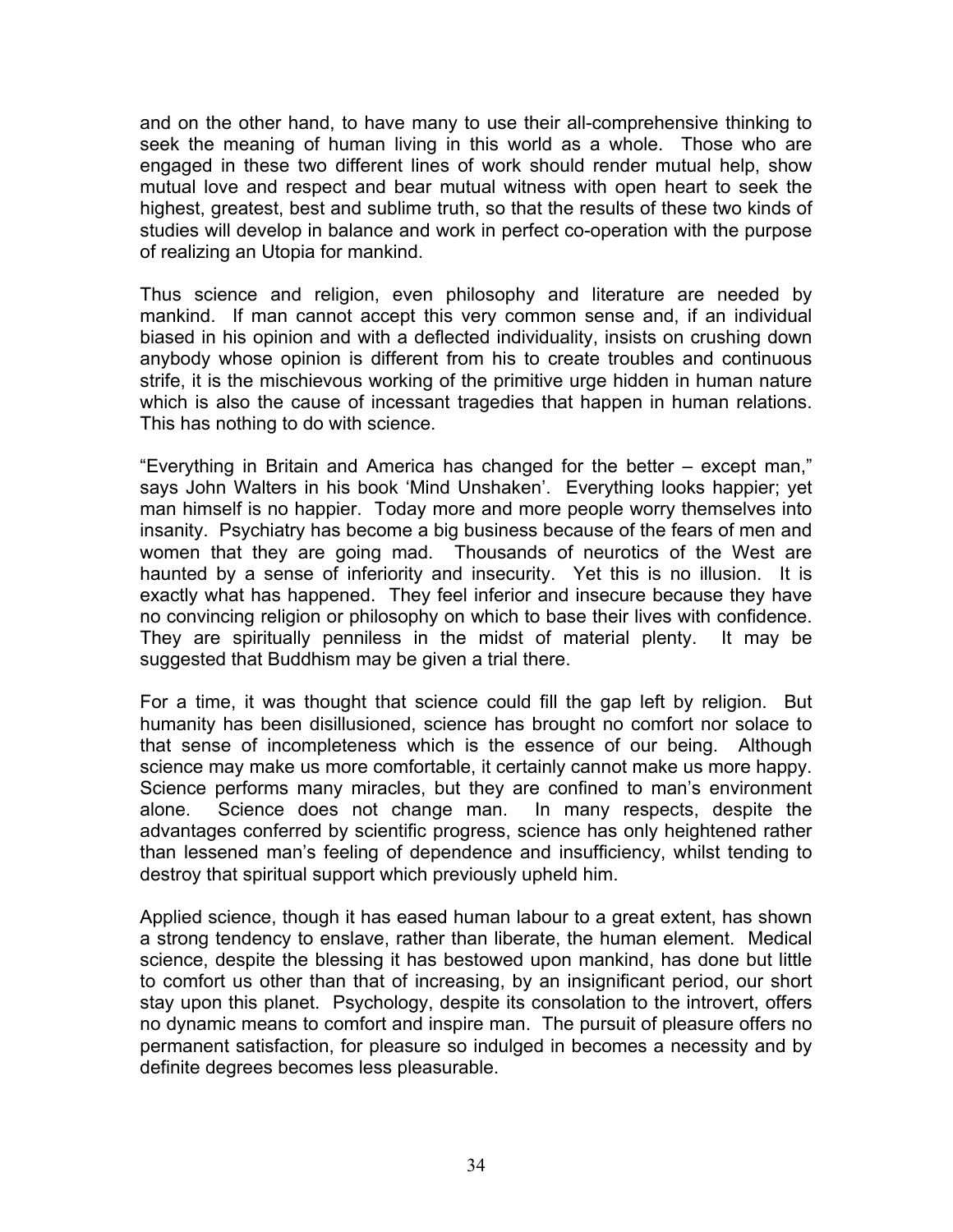The menace of new warfare has shown that, by following the path of purely material progress, man has unleashed forces which will ultimately bring his own annihilation. Only a moral revolution, which can be effected by religion and religion alone can save mankind.

Life for many people are empty and unsatisfying. Many realize that they are caught in a machine of their own making; they wish to free themselves, but do not know how to go about it. The cry then goes up continually: "What is this life for?"

The chief point of man's religion is how far can its philosophy be applied to his uman problems. Yet these human problems are cosmic, for man is subject himself to the cosmos. The cry of man's heart for a purpose in life is the nonrecognition of this fact. When a man feels his real nature awakening to life in his human everyday self, he no longer cries for a purpose in life, for he realizes that he is himself the manifestation of that very purpose. He is impelled by a deep urge to push on to the goal of self realization. Restless and dissatisfied men seeking aimlessly for a light and purpose outside of themselves end up in ultimate unhappiness and discontentment.

In the Buddha's doctrine of Compassion we can find the solution to fear that hangs over the world today – the fear of an all-annihilating war in which all the most powerful weapons that civilization has devised for the destruction of civilization may be brought into use. International organizations like the UNO can no more remove war by means of self-help among nations than a police constable can solve the problem of crime among individuals. The world can never be free of wars until the nations learn to respect human life in such a way as to feel for the suffering of human beings wherever they may be. Such a state can only come out of universal Compassion as was taught by the Buddha.

Truth in religion is to be experienced by realization. It is not an objective truth which can be realized only by the experimental methods of science. Knowledge of science can destroy the world if it is controlled properly but science plus religion can serve the world and save us all.

#### *WHY DO SOME PEOPLE SHUN RELIGION?*

Some people have often said: "Religion is the soul of soulless conditions, the heart of a heartless world, the opium of the people."

Such statements are often made by persons who are really fed up with religions. This is because for many centuries religious authorities had misused religion by keeping their followers in the dark for their personal gain and power. Mankind today is divided in the name of religion. Certain religionists condemned the followers of other religions as "heathens", "pagans" and "infidels". The founders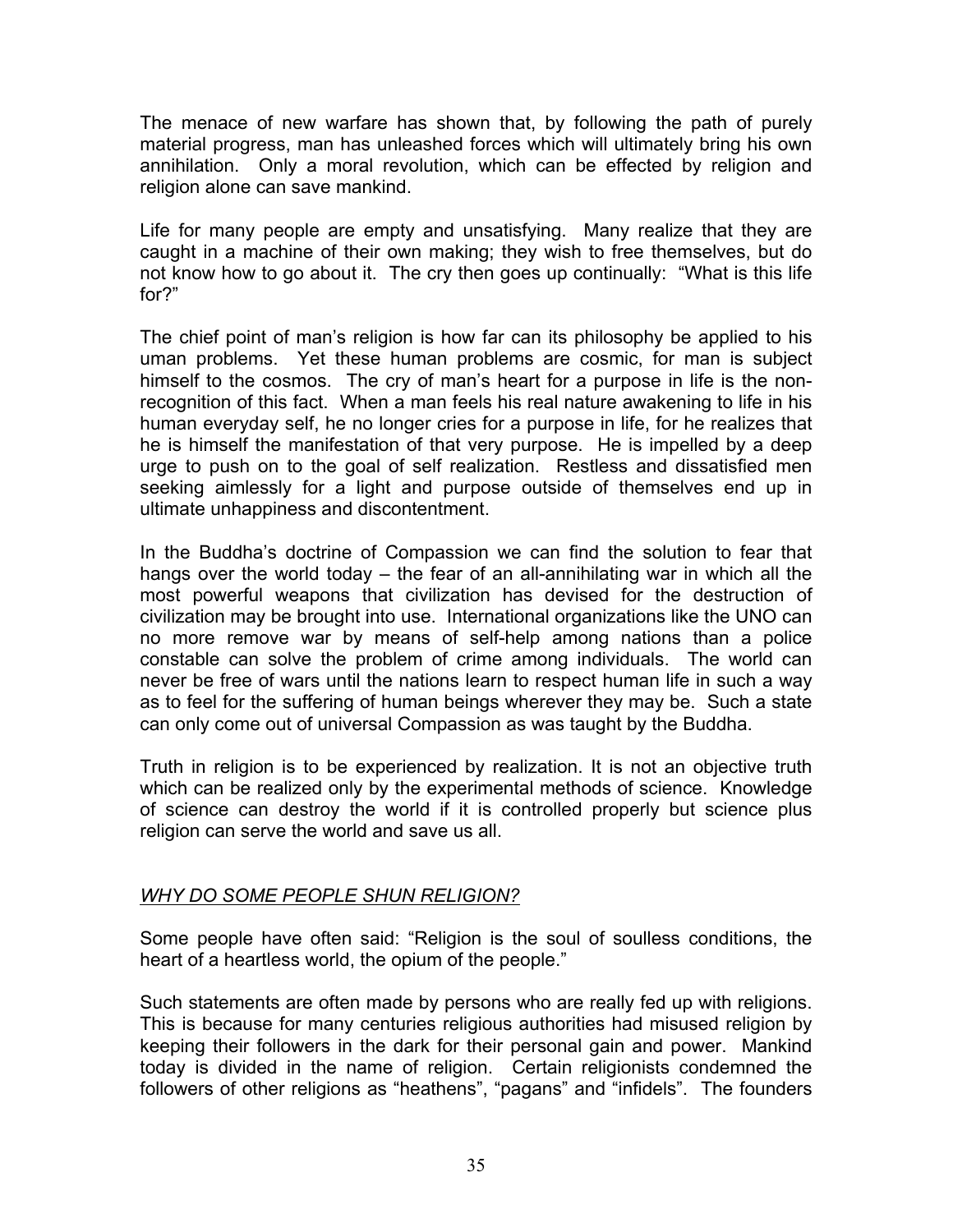of a certain religion who have done a great service for the happiness and welfare of mankind were even referred to as "devils".

To propagate the peace message of their religion, certain religionists had themselves violated the peace and polluted the good name of religion through wars and bloodshed. No one can hide these facts because all these unfortunate incidents remain recorded in world history. Thus some people feel that religion has contributed more miseries than happiness. Religion has thus become a great burden to them. They used to believe that religion blindfolded man. They did not realize that man was not made for religion; but that religion was in fact made for man. The overzealous religionists fought for power under the garb of religion. They tried to show that they were working very hard to send others to heaven, but personally they had neglected to observe their own basic religious principles.

When people were not educated and science was then not known to them, they had their own imaginations with regard to the universe and life. Those beliefs and ideas were based on misunderstanding and ignorance, nevertheless they were introduced in the name of religion and preached as the real truth. Those who had faith accepted such theories without questions and clung to them blindly.

The dawn and advancement of science revealed the real nature of the universe and life and as a result their former religious beliefs were shattered and exposed and many people wanted to withdraw form religion completely. Because of this revolution, the religious authorities had to find out new versions and interpretations to conform with the factual conditions so as to protect their religion. It appears that they have been too late. Still there are many vulnerable dark spots in their doctrine, which they cannot easily erase by specious reasoning.

Under the circumstances, we cannot blame those who hate religion because many people are educated today. They cannot agree with all those theories, dogmas, blind faith and practices introduced by the people who were ignorant of nature's laws. Today they want something which is rational, reasonable, logical and practicable. Unless and until we give them some rational religion which they can understand and agree; the number of non-believers will increase.

# *FREE THINKERS*

There are some people who call themselves free thinkers, and are even proud of it. This is not a very healthy state of affairs. Of course, each person is at liberty to choose his own religion according to his convictions. To do this, he must have time to study and investigate, nevertheless he should not condemn any particular religion just because he cannot understand or agree with it nor should he remain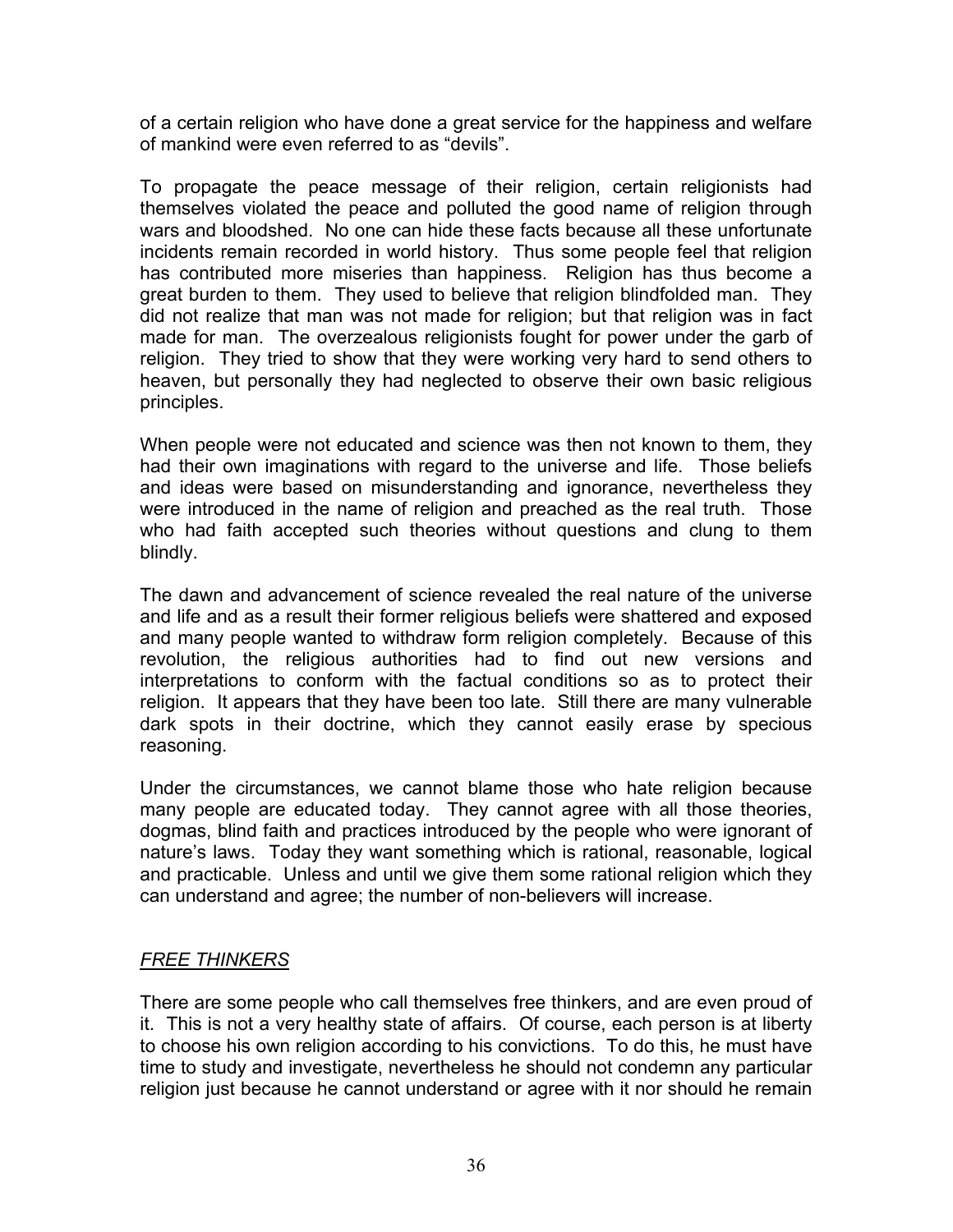forever a free thinker. He should find out a suitable religion for himself since there are existing rational and practicable religions in this world, accepted by great thinkers and cultured people. A man without a religion is likened to an isolated small boat in a stormy sea.

The purpose of life and salvation depends on religion. By practising a rational religion he can train himself to live as a cultured man and finally be able to achieve eternal peace and happiness. His wealth, academical knowledge, name, power and other embellishments cannot give him his peace of mind and happiness. A person without a religion will feel that something is lacking in him more particularly during the latter part of his life. Religion is the only friend which can give him satisfaction and consolation up to his last moment; but not his property, nor all his material achievement.

If all those so-called free thinkers do really think freely, every attitude of their life should also be considered in the same way. Why then do they want to represent themselves as free thinkers only when they talk about religion?

Anyway, one should not force another person to embrace any particular faith. A person must himself realize the value of a religion and try to adjust his life accordingly in order to live happily and peacefully and allow others also to live likewise.

Some people feel that if they could live as cultured people without following any religion, there is no necessity for them to embrace a religion. Such people should remember that it was religion that taught mankind to live as cultured people, it was also religion which taught mankind to live without disturbing the peace and happiness of others. There is no righteous way of life which religion has not influenced. Therefore man cannot and must not forget religion. Religion alone can turn the tide of selfish materialism towards the goal of selfless dedication towards an ideal of service to mankind. The benefits of religious instruction belong to the inner spirit of the human personality. Faith, charity, love, understanding, tolerance and fellowship survive in the climate of a religious background.

Religion and culture cannot be separated. When religious practices and beliefs penetrate the minds of the people for centuries they forget the name of the religion but practise such things as cultural habits. Religious precepts became dead rules of conduct when they do not become cultural habits of the people.

"Educate men without a religion and you make them clever devils". "Without virtue man is merely the most dangerous animal." "If men are so wicked with religion, what would they be without it." A life without a religion is like a picture without colour, a poem without rhythm."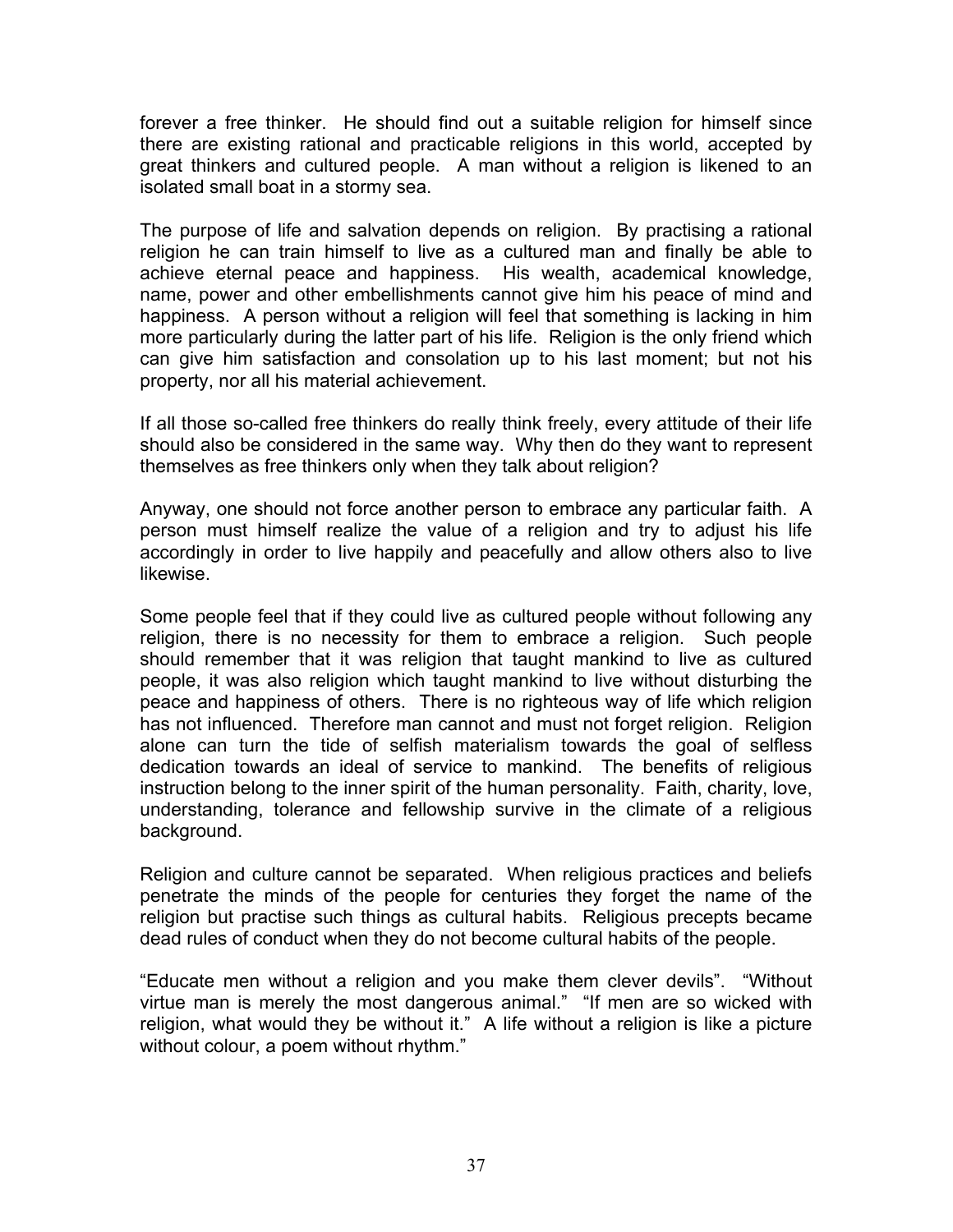One may say that religions have failed in preventing war. Perhaps it would be more correct to say that many religionists have failed to put into actual practice the religious principles which they are supposed to profess. At times even socalled religious leaders go to the fanatical extent of encouraging killing without the least compunction. Then try to justify war by qualifying the word as "Holy War".

War is war whether it is for the sake of the country or nation, culture or heritage, and language or religion; war in the name of religion is the most sinister act; because religion itself teaches us not to kill!

One should not judge the merits or demerits of a religion simply by watching certain ill-conceived practices and beliefs adopted by illiterate people in the name of religion. The original teachings of the great teachers are open to everybody.

It is very hard to find a single attitude of man with which to study and to emulate in which religion has not been involved. Those who do not claim to have a religion do in fact unconsciously observe certain religious principles introduced by religion.

No religion was introduced into this world to mislead man. The founders of every religion revealed certain truths to guide man towards his destination. But the followers of those great teachers sometimes adopted various questionable methods and interpretations of their own to introduce their Masters' Messages. It is up to the people therefore to choose their particular religion which they feel is closer to the ultimate truth.

Religion does not hinder the material progress of man if he really can understand and practise a proper religion. But religion does not encourage man to run after the mirage of illusory worldly pleasures to find his happiness.

We have seen already that much evil has been done in the name of religion, and that even today it is still possible for fanaticism of a religious or pseudo-religious kind to incite man to commit grievious crimes against humanity. There are certain political ideas current in the world which are invested with a kind of religious mystique capable of intoxicating their followers to frenzies of hatred and violence, and they are, unfortunately contagious. Cults that centre round the personality of some almost deified leaders are the modern equivalent of the religious frenzies that drove men to madness in former days. These for the most part have their origin in some supposedly inspired teachings; the leader is given the reverence due to a superman, and even if he fails miserably and comes to a degraded end there are still weak-minded and fanatical people who are ready to continue idolising him. The world would be better without "teachers" of that kind.

Some people might say that they have no time to devote to religion since they have so many other social and political commitments to meet. The following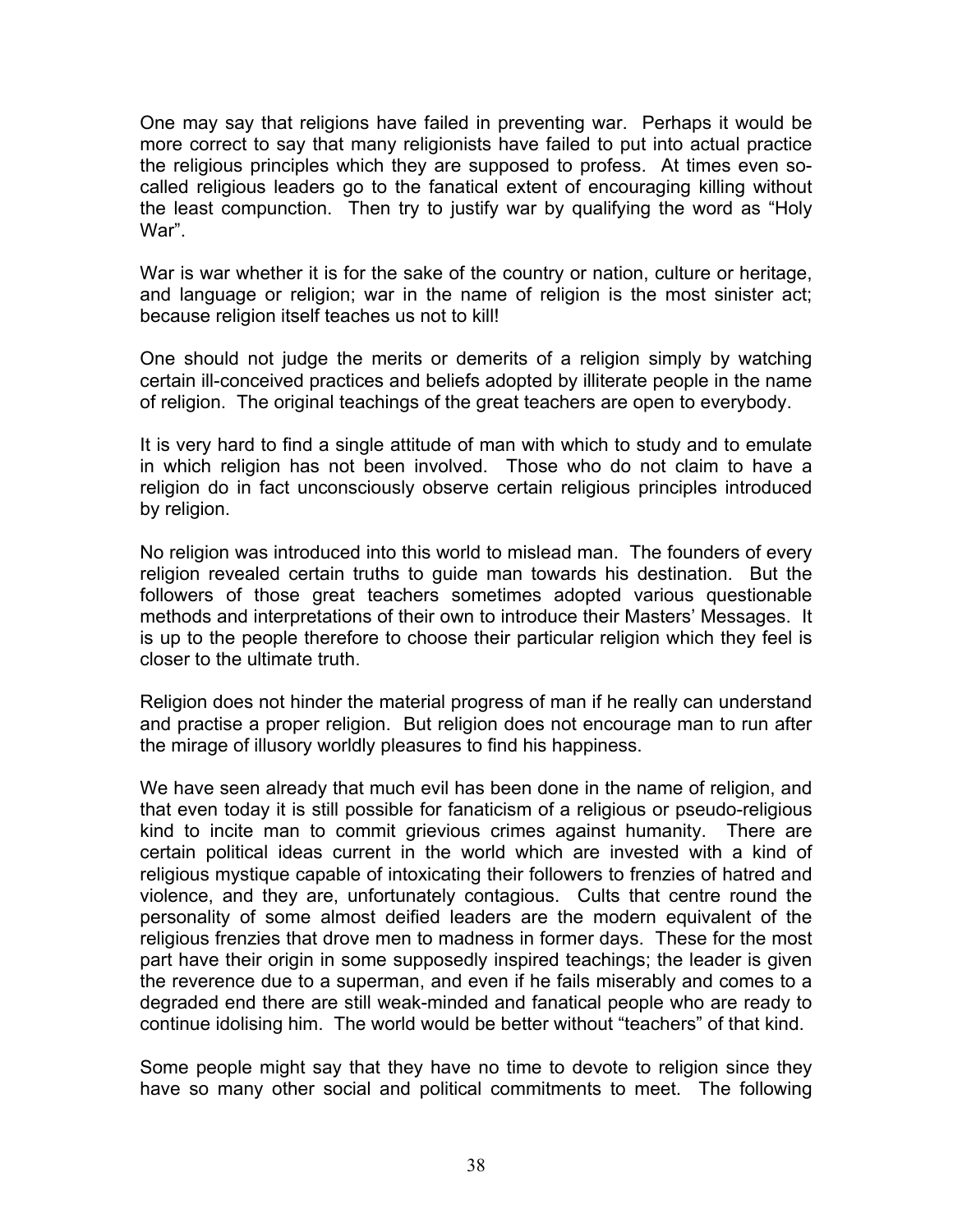statement would serve as an answer to such people:- "A man who puts aside his religion because he is going to join society is like unto one who takes off his shoes because he is about to embark on a journey."

A man who involves himself deeply in various activities of everyday society to the extent of forgetting his religion is making a mistake.

One need not abandon the world to practise a religion. A philosophy of running away from the duties of life is hardly of any use to the modern world, where every man and woman has to work to earn his daily bread. We are indeed destined to work and suffer, and we ourselves are responsible for that. We must have the courage to face it and try to get rid of that sufferings without causing suffering to anybody.

Some people are scared of religions. These are generally due to the various questionable methods adopted by certain missionaries in propagating their religion. They did it in such a questionable manner and with such undue persistence as to constitute a public nuisance.

There are some protagonists who hold that since they and they alone are in possession of absolute truth and the means of salvation, they should not tolerate the views of others. Many crimes have been committed in the name of such unfounded doctrine. In reality the exaltation of intolerance is nothing but a cover for dogmatic beliefs that cannot meet the light of reasoned criticism.

Certain religions have not given a proper answer to the question "Why we suffer in this world". And also how to solve human problems. They advise us to believe in something which we cannot digest. What we want is to choose a religion in which we can find the real answer to these problems and not a religion of just believing in blind faith. A study of Buddhism will give you the answer.

A religion is sometimes propagated under the garment of religion. Religion, many people think, belong to the Temple or the church and priests and not a subject for the home, or the laymen. Too many, religion is considered as only suitable to the old folks but not to the young, to the women folks not the men, to the poor people, not the rich people. To them religion could only be found within the covers of some musty books but not among the flowers that bloom so freshly in the fields. These ideas are the results of their negligence, laziness and misconduct of religion.

Only through religion could man cover his spiritual nakedness. The purpose of religion is to subdue and train the animal-nature of man to develop his human nature in order to attain a state of perfect being with eternal peace and happiness.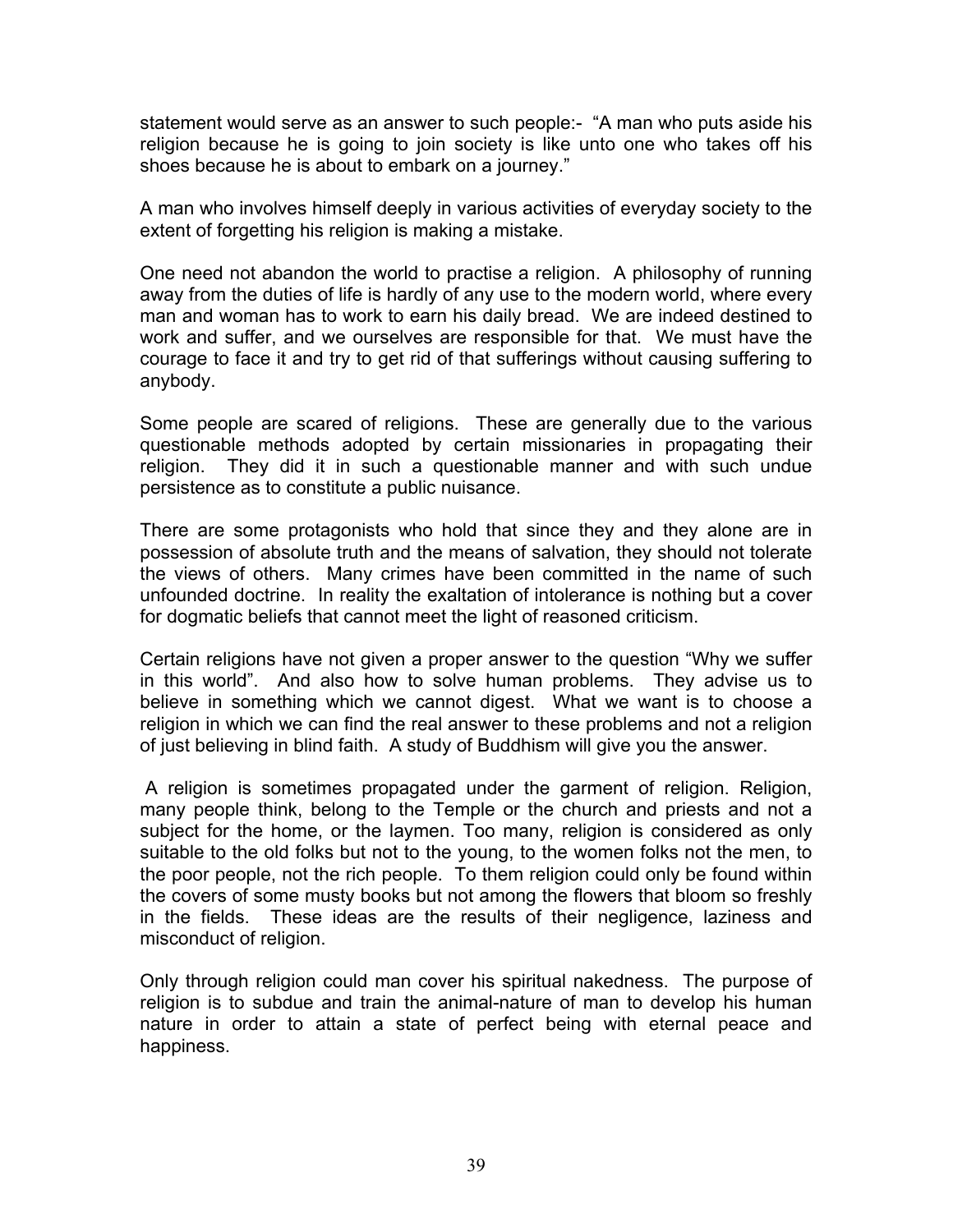Today many people talk of religious freedom; but when we survey the world over it will be seen that real religious freedom is not practiced in most parts of the world. Real religious freedom does not only mean that people should have the freedom to practise their own religions but that they should also be given the liberty to choose any religions to follow according to their own convictions. Very unfortunately man does not have their freedom. There are various obstructions in his way and threats from every quarter. In fact he must have this freedom to choose any religion if he cannot agree with the teachings of the religion to which he already belongs. Those who cause obstruction to this attitude of religious freedom really rob the man of his free will and thereby hinder his spiritual progress.

In this age man must come to the knowledge of the Noble Path, if he comes at all, in the full light of understanding. Buddhism, as one of the great Wisdomreligion, that has endured through the ages, offers this understanding through its unusually clear and practical formulation of the Path, well described under its original name of "Truth and Discipline."

# *WHAT IS A DEAD RELIGION?*

A dead religion is one which does not cater for the needs of our daily lives. It cannot be applied in action nor can it be assimilated. It is a religion of dogmatic statements – words, words and nothing but words. Dogmas are dried-up fossilized ideas; fixed ideas. They are no more alive than a mollusc which has been turned to stone.

Scientists tell us that in the process of evolution the animals adopted fixed ideas, fixed habits, fixed reactions. The giraffe developed a long neck; the crocodile armour and teeth. Consequently they ceased to evolve and many which could not adapt themselves to a changing environment, disappeared altogether. Thus the great dinosaurs perished when jungle became grassland. But man, because he was able to remain free of fixed ideas, had been able to adapt himself to changing conditions. Thus he has continued to develop. But those who maintain their dogmas and fixed ideas are like the animals with their fixed habits. They are unable to apply them to changing circumstances. This is why some religious people are continuously at variance with the scientist. Here Buddhism differs from all other religions. Scientists endeavour to see the world as it is, without bias or prejudice. They may not always succeed, but that is what they try to do.

About 200 years after the time of the Buddha a Greek scientist discovered that the earth was a sphere, revolving on its axis round the sun. But certain religionists had fixed ideas that the earth was flat. And by burning alive anybody who disagreed with this dogma they managed to stop the progress of knowledge. Those who accept dogmas cannot help acting like this.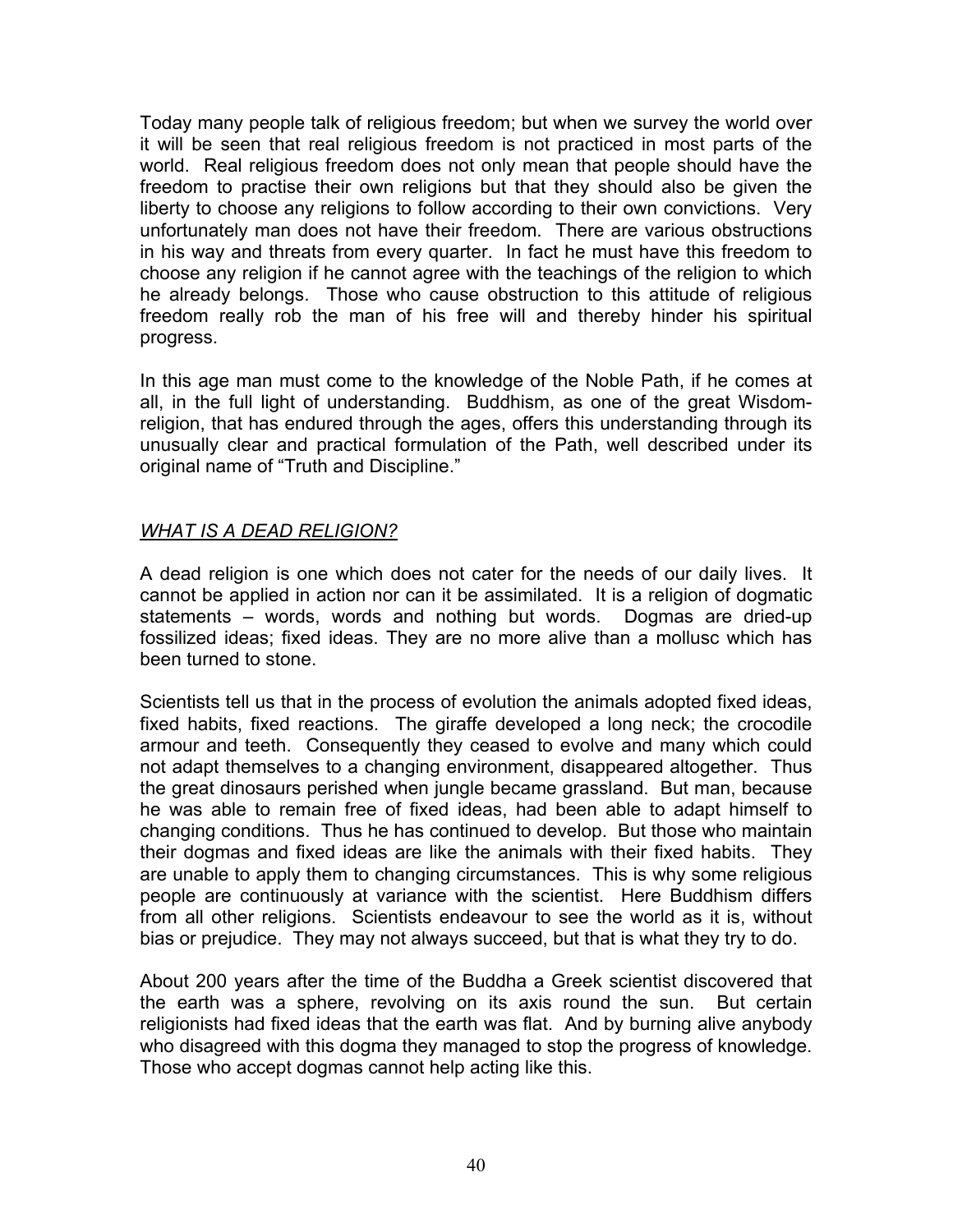But the dogma that the earth was flat never succeeded in making the earth flat. A totalitarian religion or a totalitarian state cannot change the nature of things, though they can prevent people from adapting themselves to new discoveries.

We all accept the telephone nowadays as a matter of course. Yet when the inventor, who was a Scotsman, brought his invention from America, so that Britain might be the first to benefit, he was derided and his invention rejected. Prof. Tait of Edinburgh University, when the invention was explained to him, said, "It's impossible. There can't be such an invention." Such scientists are clinging to fixed habits of thought. Therefore they dogmatised. But science has freed itself from totalitarian control, though in some countries it is not free today. Like the true scientist the Buddhist rejects dogmatic ideas and test things for himself.

The Lord Buddha's advice to his followers in the conduct of their lives can be applied by the good modern scientist in the conduct of his scientific research.

There are two other important principles upon which the scientists nowadays agree with Buddhism. Science would be unintelligible without the acceptance of the law of cause and effect. The same may be said of Buddhism. The Buddha showed how all life and suffering depended upon causes. It is not by praying to deities that suffering is removed. By the removal of the causes and effects can be prevented. Science also recognizes that all material things are subject to change. But dogmatic religions rest on the assumption that some things including their dogmas, do not change. This is a scientific age. Religion like Buddhism can be accepted without reservation today. For there is no quarrel between Buddhists and Scientists.

Buddhism then is not a dead religion. It is scientific, modern and essentially progressive.

Therefore Buddhism can be applied to the problems of today. It is more than a religion of reciting sutras, visiting shrines and giving alms. It is a religion to be applied to daily life in the home, in daily work or business and in the affairs of the nation.

It is a religion of freedom for a democratic world.

# *THE RELIGION WE NEED*

The unprejudiced thinker who contemplates on the problems of human conduct and personality is compelled to acknowledge that only a sane and well-thoughtout way of life can give point and purposiveness to man's spiritual faculties.

It is accepted by scholars that religion could be such a way of life. It is not necessary that religion should stand for the observing of the "signs of Divine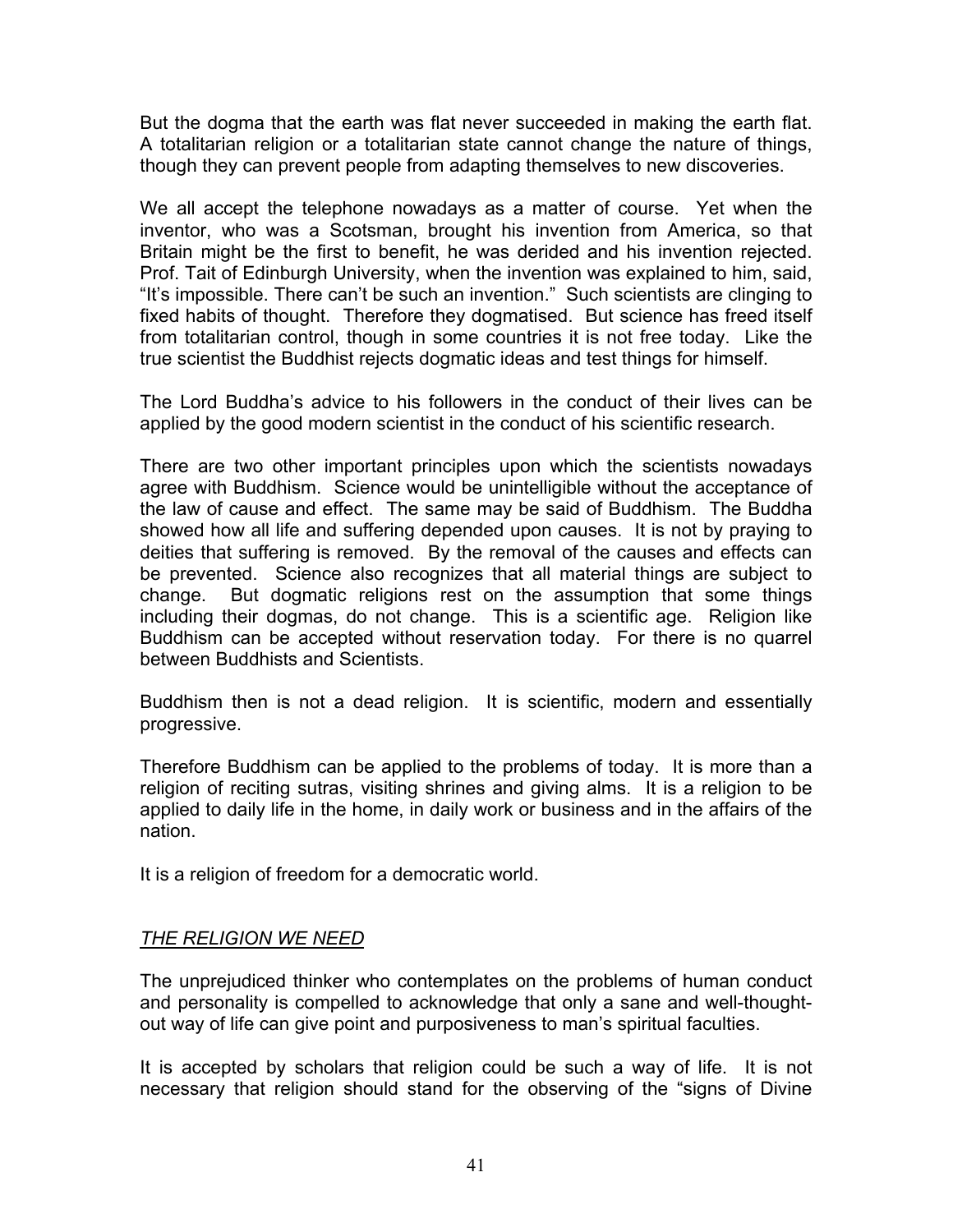communication" or for a binding relationship with the supernatural. A religion can just be a practical path of thought and action on right lines.

What then is the religion we need? We need just a way of life that will help us to realize our best powers, which will help us straighten our things of the inner lie, and put us in right relationship with ourselves and with others.

Taking up the last point first one sees that one could never be in harmony with others unless one sympathises with others. Sympathy implies friendship, if understanding is to be real. Thus the religion we need is a religion of friendliness, of loving-kindness, towards others.

In the matter of putting ourselves aright with ourselves we have first to get to know our own minds intimately. Most of us do not know our strength and weaknesses, our wants and what we spiritually possess. We are for the most part strangers in our own house, the mind, that house within the house of the body where we really live. And when we become familiar with the members of our mind-home we shall know that there can be no harmony or peace of mind without discipline and reunification. Viewed in this manner the religion we need is a religion of self-sacrifice and self-restraint, so far as oneself is concerned.

Re-unification and loving-kindness cannot exist without harmlessness and therefore the way of life that makes for concord with others and peace with oneself is free from all forces, violence and coercion.

It is pre-eminently a way of reason and wise understanding.

Religion in this highest sense is the religion we need and this religion is charged with intense mindfulness as regards oneself and other sentient beings. It is the deep consideration and heedfulness as regards others' rights and privileges which makes one's own conduct pure and noble, clean and selfless. Of one who is possessed of mindfulness it is said: "While protecting oneself one protects others and while protecting others one protects oneself".

Actually, religion in its early immature phases is bound up with the fear of the unknown, with vain oblations, bloody sacrifices, the appeasing of fictive gods and godlings, meaningless mummeries, empty prayers and petitions, fasting and flagellations of the flesh, and many other profitless things springing from ignorance. But as man's intellect masters his environment religion gradually gets free of the stranglehold of superstition and becomes a clear vision of actuality. Such vision alone is able to put man's spiritual powers to the best possible uses for the good, the happiness and the well-being of all.

This kind of religion is free from all blind belief. It has no truck with dogma or with any sort of spiritual racketeering. It has nothing to do with orthodoxies and heterodoxies, with organizational religiousness. It is above all a matter of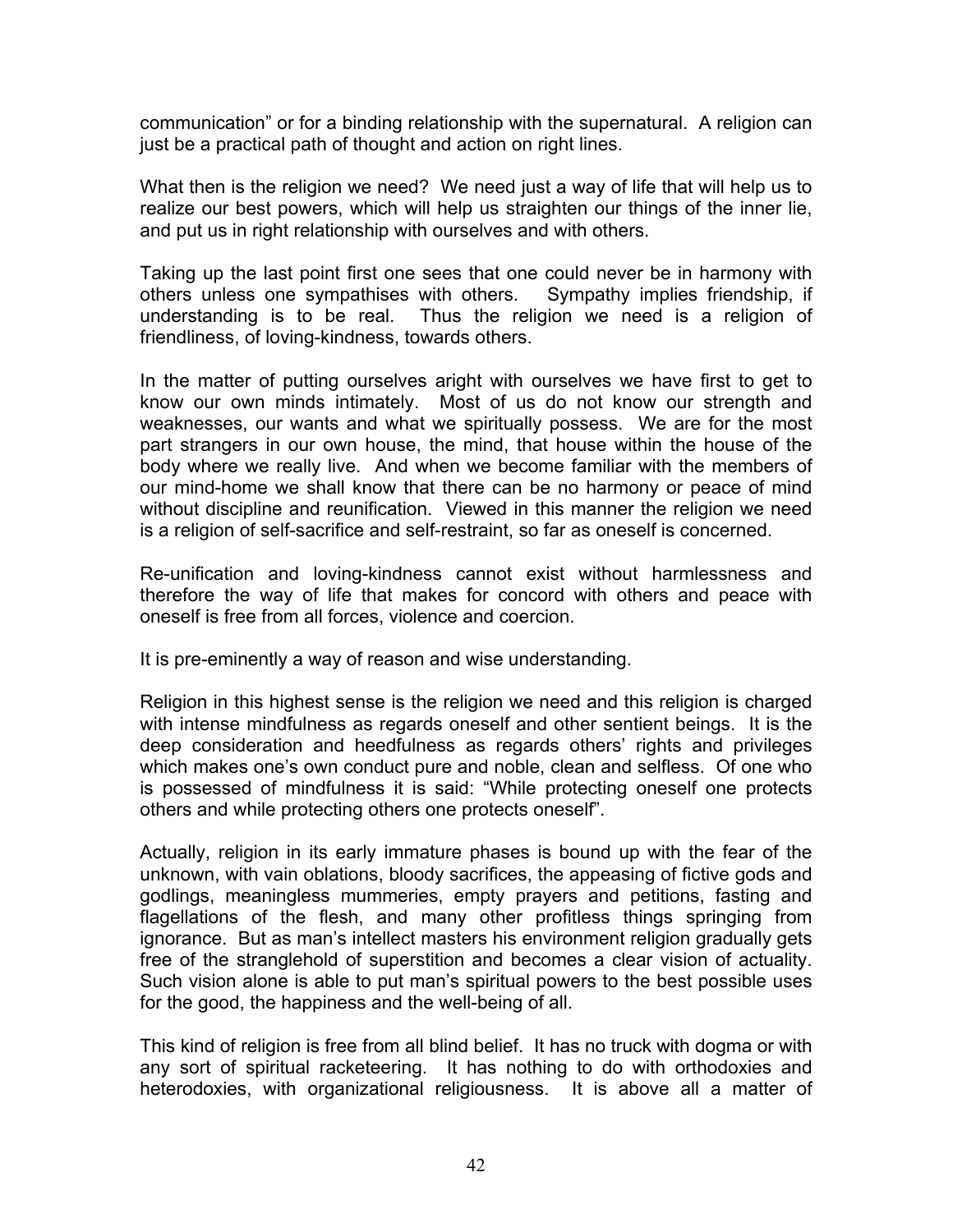individual thought, feeling and choice. It is not a religion that is stuck in the mud of wealth, power and pomp. Further, it has nothing to do with emperors and kings, statesmen and statecraft, and all such other things that stand established on worldly power which needs to be buttressed with sword and gun, punishment and torture, violence and hurt. True religion can never mix itself with sensual pleasure. This has been stated unambiguously thus: "One is the way to liberation from suffering and another is the way to worldly advantage. The two are ways widely apart." The man of true religion cannot make it a way to world success, without stultifying the very essence of religion. For religion is a way of life that seeks to overcome suffering not by force and compulsion, not by law and ordinance, but by the free and voluntary unfoldment of the human heart's tremendous possibilities for good through self-knowledge, self-reverance and self-taming. It is thus a higher and nobler way than any devised by the worldly minded. To bring it down to the level of the common way by surrendering its lofty principles is to deny to mankind the vision of the pure and speckles path which alone can ultimately save all beings from the curse of sorrow. It is a lowering of the most precious values in our heritage which for all their intangibility are still weightier than the physical things that everywhere overwhelm man generally; it is a pulling down of the noble course leading to the real security of sentient beings built laboriously by the highest of humans.

Such a religion that has no signs of any connection with force we all need urgently if we are to progress in the acquisition of the compassionate outlook, which is the life-blood of a cultivated mental life. In the matter of universal compassion and harmlessness there can be no compromise. Real religion is never separate from these two great characteristics, for these characteristics again are founded on the wisdom which sees all sentient life as always subject to suffering. And one who is firm in the adherence to the truth and wishes to abolish the pain of beings cannot divide his allegiance to the light within him by compromising with methods that make for the exercise of force and compulsion and the increase of the world's suffering.

The religion we need therefore can never be one of faltering loyalty to the truth. It will hang fast to the truth with single-eyed devotion. It will not tarnish its spirituality with worldly alliances. And such religion will naturally be one of fullest tolerance. Live and let live must be a principle that forms the very texture of the heart of the religion we need.

The religion we need is not going to throw up barriers between creeds, races, peoples of different colour, of different countries and of different classes. It is above all not going to outlaw any species of sentient life and put it beyond the reach of pity and compassion and mercy. It is not going to deny safety, security and living space for all beings. It will be a religion of perfect freedom and the only things it will not tolerate is the intolerance of those who deny the sacredness of the last of sentient things.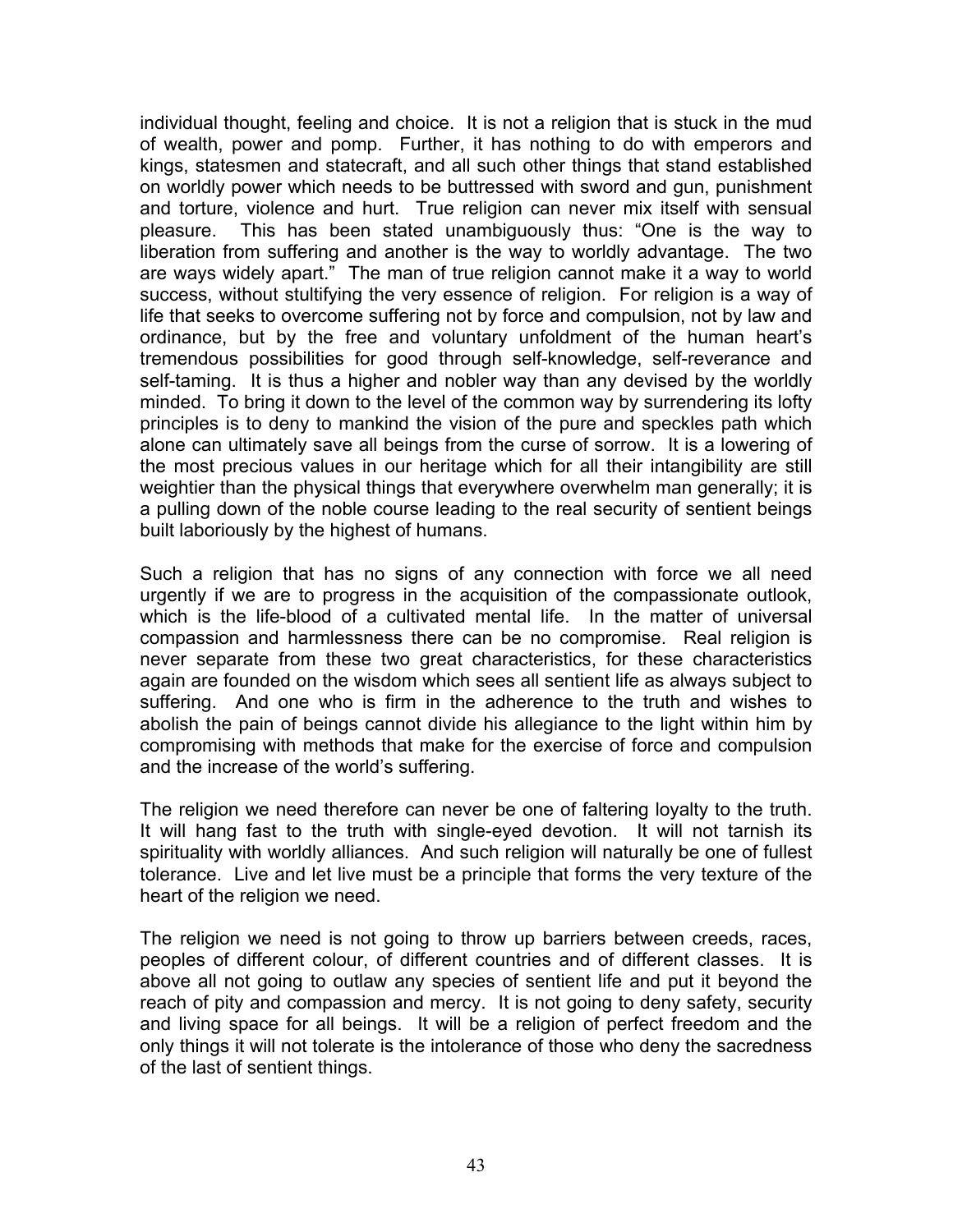The religion we need cannot be anti-scientific because it has to be based on reason and the perception of things seen in their true perspective. It would show us how irrational the belief I an external Power which can save us spiritually is, knowing as we do that our spiritual world is something which we ourselves create and which no other has the ability to enter or change or destroy against our will.

The religion we need will teach us to be responsible human beings, not careless of others' rights and good. It will teach us that when we act wrongly we are setting causes in action which may disadvantageously influence humanity even long after we have passed away. It will teach is therefore to avoid doing evil not only for our own good but for the good of all beings of the present and the future too.

A religion which teaches that hatred never ends by hatred but by love and so instruct us to love all sentient beings with a mother's love for her only child, the apple of her eye; a religion that leads men to see life as it really is, that is, as an insatiable hunger, as a want, as suffering, and therefore as something that must be ultimately given up, overcome, renounced, through right knowledge; a religion that is for equality and justice and a religion that is against all heartless competition and trampling down of the weak and the helpless is the religion we need.

The religion we need is one of patience, endurance and long suffering for this world is a place where everything is impermanent, uncertain and changeful, and we are ever in danger of being irritated by or of irritating others. So to keep ourselves calm and serene in the whirling wheel of birth and death we need the strength of bearing up steadfastly, the strength which is compared to that of a mighty army.

Such a religion will bring about the ending of all wars as it did in India three centuries before the birth of Christ when the great and good ruler Dharmasoka renounced war and conquest by the sword for conquest by peace and righteousness.

The kinship of blood and race and the welding power of nationality, these are nothing compared with the kinship of ideas, for instance, like those of universal compassion and harmlessness put into action and spreading wide the spirit of a true culture. The kinship of noble ideas springs from the depths of man's inmost consciousness. The power of the kinship of pure consciousness is better and firmer than that of family or nation. Great and pure ideas can unite peoples living far apart who have not seen each other or who have not directly contacted one another. That is the real power of truth, and if the modern world will change its heart, if it will knock out its bias for violence with the virtue of non-violence, its bias to grasp with power of renunciation, then will be established the religion we need.